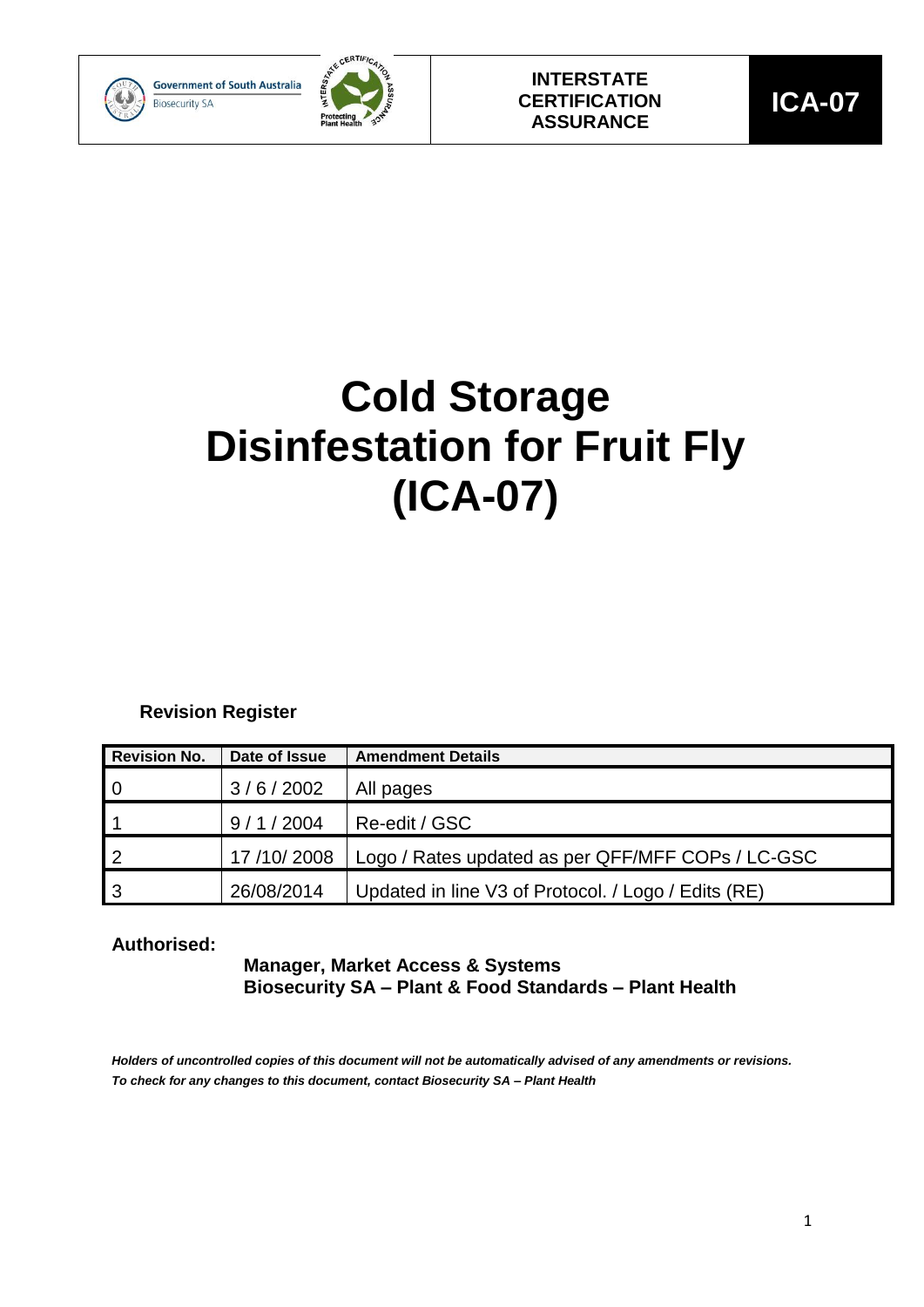



### **INTERSTATE CERTIFICATION ASSURANCE**

| 1.0    |                                                                  |
|--------|------------------------------------------------------------------|
| 2.0    |                                                                  |
| 3.0    |                                                                  |
| 4.0    |                                                                  |
| 5.0    |                                                                  |
| 6.0    |                                                                  |
| 7.0    |                                                                  |
| 7.1.1  |                                                                  |
| 7.1.2  |                                                                  |
| 7.3.1  |                                                                  |
| 7.3.2  |                                                                  |
| 7.3.3  |                                                                  |
| 7.3.4  |                                                                  |
| 7.3.5  |                                                                  |
| 7.3.6  |                                                                  |
| 7.3.7  |                                                                  |
| 7.3.8  | Calibration of Temperature Sensing and Recording Equipment 12    |
| 7.4.1  |                                                                  |
| 7.4.2  | Verification of Cold Treatment Using Pulp Temperatures 14        |
| 7.4.3  | Verification of Cold Treatment Using Return Air Temperature 15   |
| 7.7.1  |                                                                  |
| 7.8.1  |                                                                  |
| 7.8.2  | Identification of Treated and Untreated Fruit During Packing  18 |
| 7.8.3  |                                                                  |
| 7.10.1 |                                                                  |
| 7.10.2 |                                                                  |
| 7.10.3 |                                                                  |
| 8.0    |                                                                  |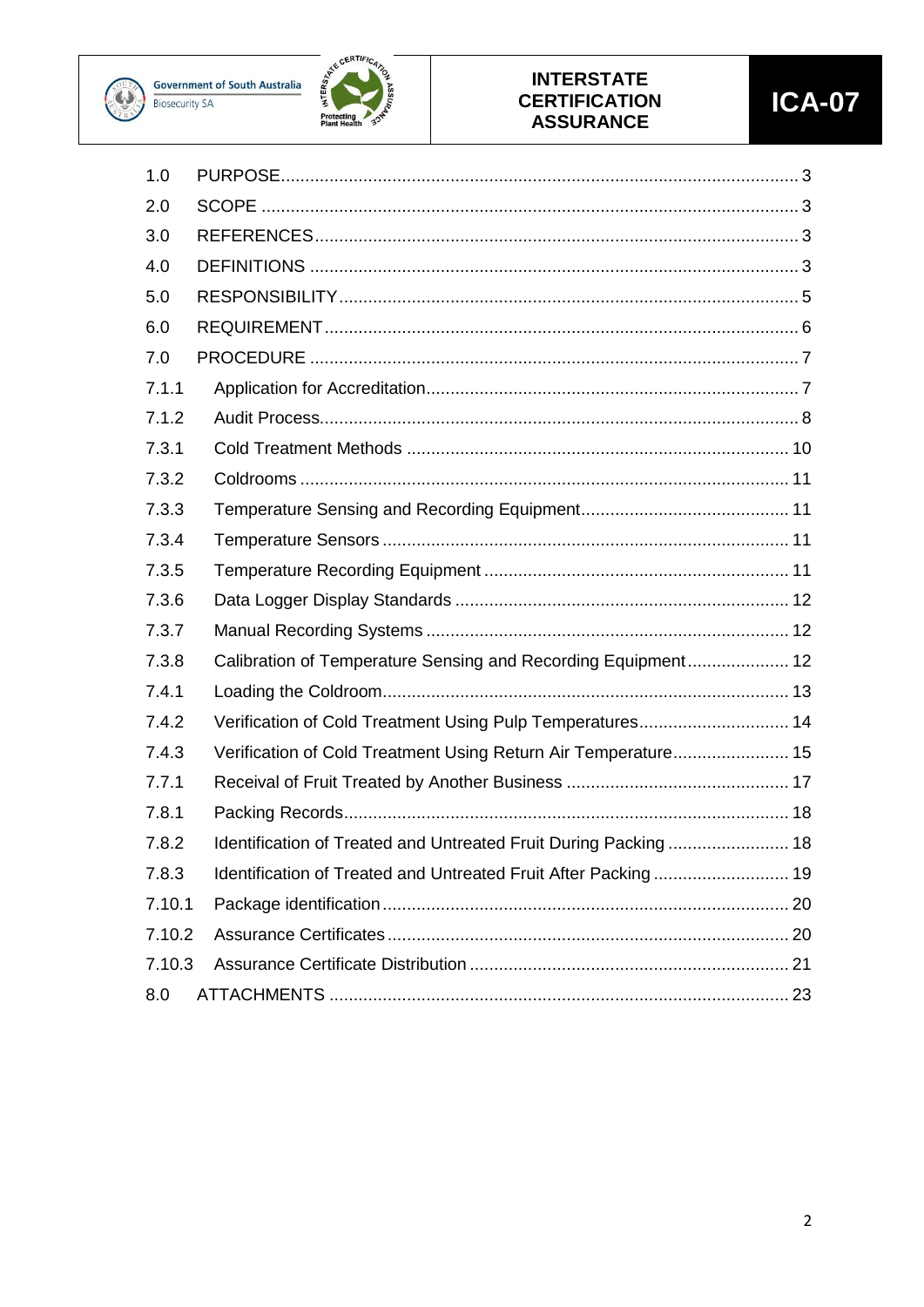



### <span id="page-2-0"></span>**1.0 PURPOSE**

The purpose of this procedure is to describe -

- (a) the principles of operation, design features and standards required for cold treatment facilities; and
- (b) the responsibilities and actions of personnel;

that apply to the certification of cold treatment of fruit for fruit fly under an Interstate Certification Assurance (ICA) arrangement.

### <span id="page-2-1"></span>**2.0 SCOPE**

This procedure covers all certification of cold treatment of fruit by Businesses operating under an ICA arrangement in South Australia.

This procedure covers verification of cold treatment using fruit pulp temperatures and return air temperatures.

This procedure is applicable where the requirements specified in '6. Requirement' are a specified entry condition of an interstate authority for Fruit Fly.

Certification of cold treatment under this Operational Procedure may not be an accepted quarantine entry condition for all produce to all intrastate and interstate markets.

### <span id="page-2-2"></span>**3.0 REFERENCES**

**WI-02** Guidelines for Completion of Plant Health Assurance Certificates

### <span id="page-2-3"></span>**4.0 DEFINITIONS**

| accredit                                       | Means to accredit a person to issue Assurance<br>Certificates under the Plant Health Act 2009.                                                          |  |  |
|------------------------------------------------|---------------------------------------------------------------------------------------------------------------------------------------------------------|--|--|
| <b>Accrediting Authority</b>                   | means the governing jurisdiction (Biosecurity SA - Plant<br>Health) with whom the business is accredited with.                                          |  |  |
| <b>Application for</b><br><b>Accreditation</b> | means an Application for Accreditation of a Business for<br>an Interstate Certification Assurance (ICA) Arrangement.                                    |  |  |
| Air storage                                    | Means a system for holding produce in a container or<br>cool store where the CO2 and O2 levels within the<br>container or cool store are not controlled |  |  |
| <b>Assurance Certificate</b>                   | means a Plant Health Assurance Certificate.                                                                                                             |  |  |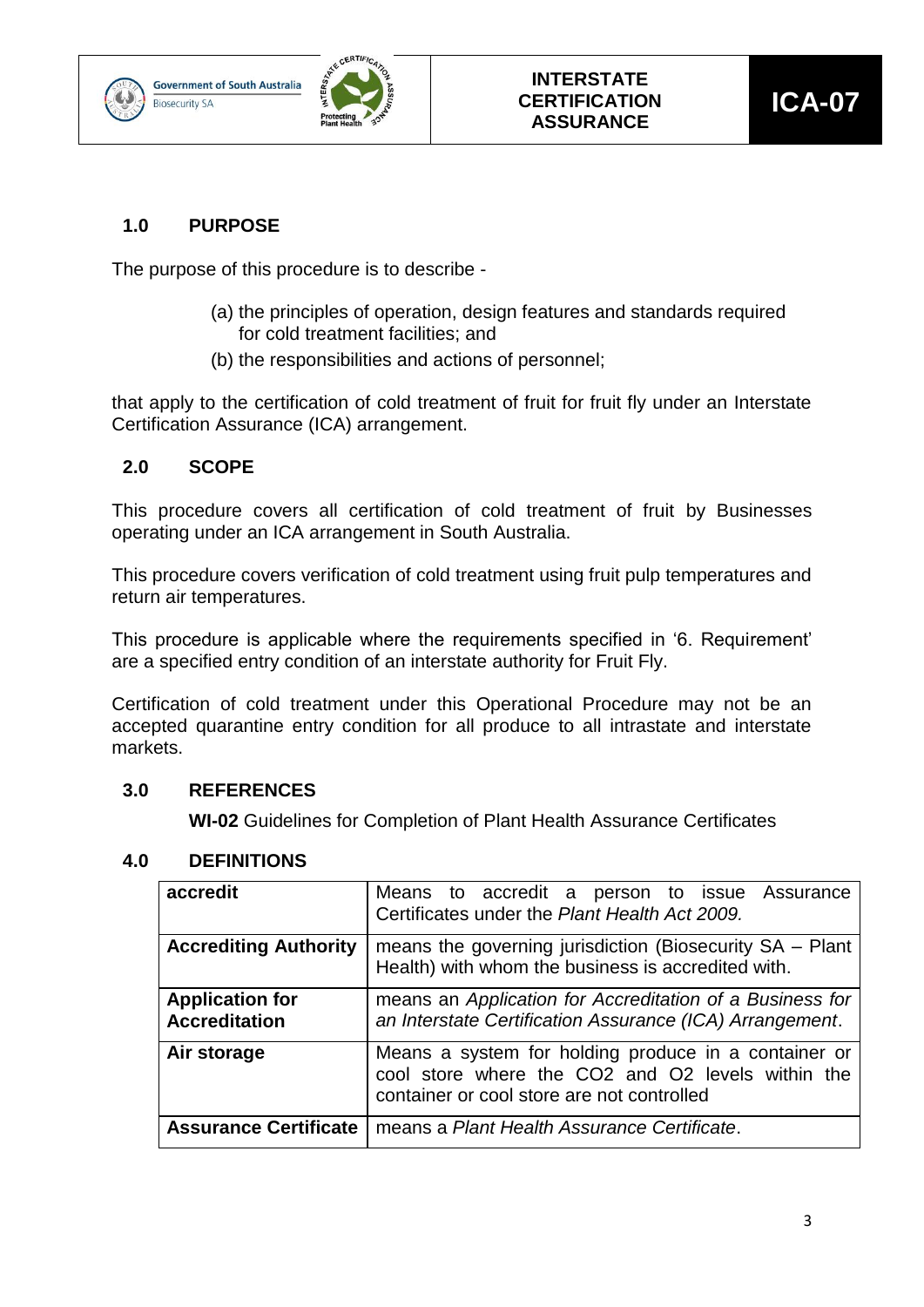





#### **INTERSTATE CERTIFICATION ASSURANCE**

| <b>Authorised Signatory</b>                                   | means an officer of an ICA accredited Business whose<br>name and specimen signature is provided as an<br>authorised signatory with the Business's Application for<br>Accreditation.                                                                                                                |  |  |
|---------------------------------------------------------------|----------------------------------------------------------------------------------------------------------------------------------------------------------------------------------------------------------------------------------------------------------------------------------------------------|--|--|
| <b>Biosecurity SA</b><br>(BSA)                                | Biosecurity SA - Plant Health, a division of Primary<br>Industries & Regions SA                                                                                                                                                                                                                    |  |  |
| <b>Business</b>                                               | means the legal entity responsible for the operation of the<br>facility and ICA arrangement detailed in the Business's<br>Application for Accreditation.                                                                                                                                           |  |  |
| <b>Certification</b><br><b>Assurance</b>                      | means a voluntary arrangement between the Biosecurity<br>SA - Plant Health and a Business that demonstrates<br>effective in-house quality management and provides<br>assurance through documented procedures and records<br>that produce meets specified requirements.                             |  |  |
| certified/certification                                       | means covered by a valid Plant Health Assurance<br>Certificate.                                                                                                                                                                                                                                    |  |  |
| <b>Controlled</b><br>atmosphere (CA)<br>storage               | Means a system for holding produce in an atmosphere<br>that differs substantially from normal air in respect to $CO2$<br>and $O2$ levels. Controlled atmosphere storage refers to<br>the constant monitoring and adjustment of the $CO2$ and<br>$O2$ levels within gas tight stores or containers. |  |  |
| cold treatment                                                | means the maintenance of produce at specified cold<br>temperatures over a specified time to control possible<br>fruit fly infestation.                                                                                                                                                             |  |  |
| facility                                                      | means the location where the cold treatment and/or post-<br>harvest packing and certification operations covered by<br>the ICA arrangement are carried out.                                                                                                                                        |  |  |
| fruit fly                                                     | means Mediterranean or Queensland fruit fly.                                                                                                                                                                                                                                                       |  |  |
| <b>ICA</b>                                                    | means Interstate Certification Assurance.                                                                                                                                                                                                                                                          |  |  |
| <b>Inspector</b>                                              | Means an inspector appointed under the Plant Health Act<br>2009                                                                                                                                                                                                                                    |  |  |
| <b>Interstate</b><br><b>Certification</b><br><b>Assurance</b> | means a system of Certification Assurance developed to<br><b>State</b><br>the<br>requirements of<br>and<br><b>Territory</b><br>meet<br>governments for the certification of produce for interstate<br>and intrastate quarantine purposes.                                                          |  |  |
| <b>Mediterranean</b><br><b>Fruit Fly (MFF)</b>                | means all stages of the species Ceratitis capitata<br>(Wiedemann).                                                                                                                                                                                                                                 |  |  |
| nonconformance                                                | means a nonfulfilment of a specified requirement.                                                                                                                                                                                                                                                  |  |  |
| Tasmania only                                                 | means the section only applies to consignments being<br>consigned to Tasmania.                                                                                                                                                                                                                     |  |  |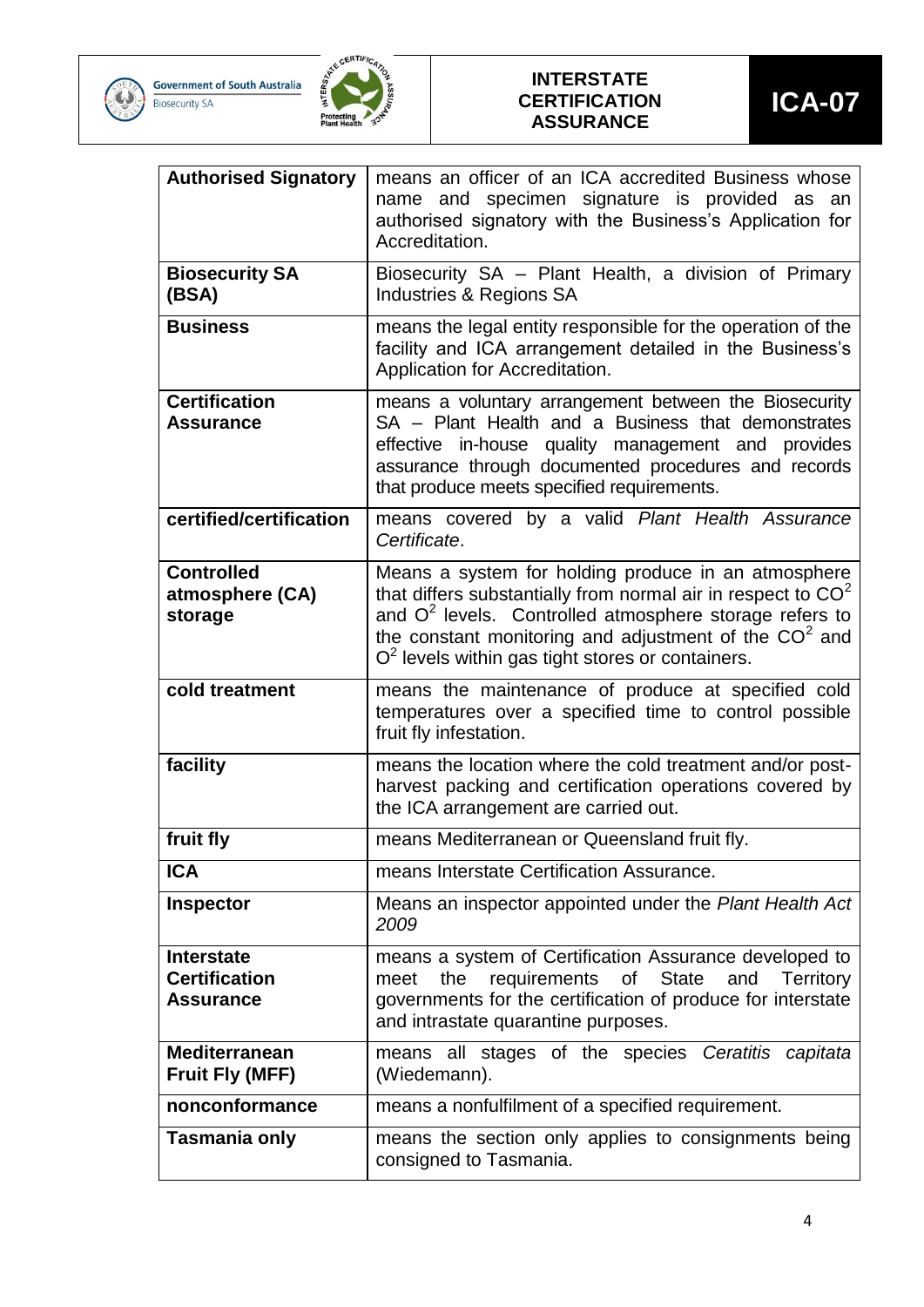





| treatment lot               | means a discrete quantity of produce collected in a<br>coldroom and cold treated together as a unit.                                     |
|-----------------------------|------------------------------------------------------------------------------------------------------------------------------------------|
| treatment lot number        | means a unique number or alpha-numeric code that<br>identifies a treatment lot and the coldroom and facility in<br>which it was treated. |
| <b>Treatment lot number</b> | means a unique number or alpha-numeric code that<br>identifies a treatment lot and the coldroom and facility in<br>which it was treated. |
| <b>Queensland fruit fly</b> | means all life stages of the species Bactrocera tryoni<br>(Froggatt).                                                                    |

### <span id="page-4-0"></span>**5.0 RESPONSIBILITY**

These position titles have been used to reflect the responsibilities of staff under the ICA arrangement. These positions may not be present in all Businesses, or different titles may be used for staff who hold these responsibilities. In some Businesses one person may carry out the responsibilities of more than one position.

The **Certification Controller** is responsible for –

- representing the Business during audits and other matters relevant to ICA accreditation;
- training staff in their duties and responsibilities under this Operational Procedure;
- ensuring the Business and its staff comply with their responsibilities and duties under this Operational Procedure;

**PART A** (covering the cold treatment)

- ensuring the Business has current accreditation for an ICA arrangement under Part A of this Operational Procedure (refer 7.1);
- if the cold treatment facility has more than one coldroom used for treating fruit under this Procedure, maintaining a facility plan clearly indicating the locations of and which cold rooms fruit is treated in for certification under this Operational Procedure (refer 7.2)
- ensuring coldrooms and temperature sensing and recording equipment conforms to the requirements of this Operational Procedure (refer 7.3);

**PART B** (covering fruit receival, packing and certification)

- ensuring the Business has current accreditation for an ICA arrangement under Part B of this Operational Procedure (refer 7.1);
- ensuring all fruit received for packing and/or certification under Part B of this Operational Procedure has been sourced from a Business accredited under Part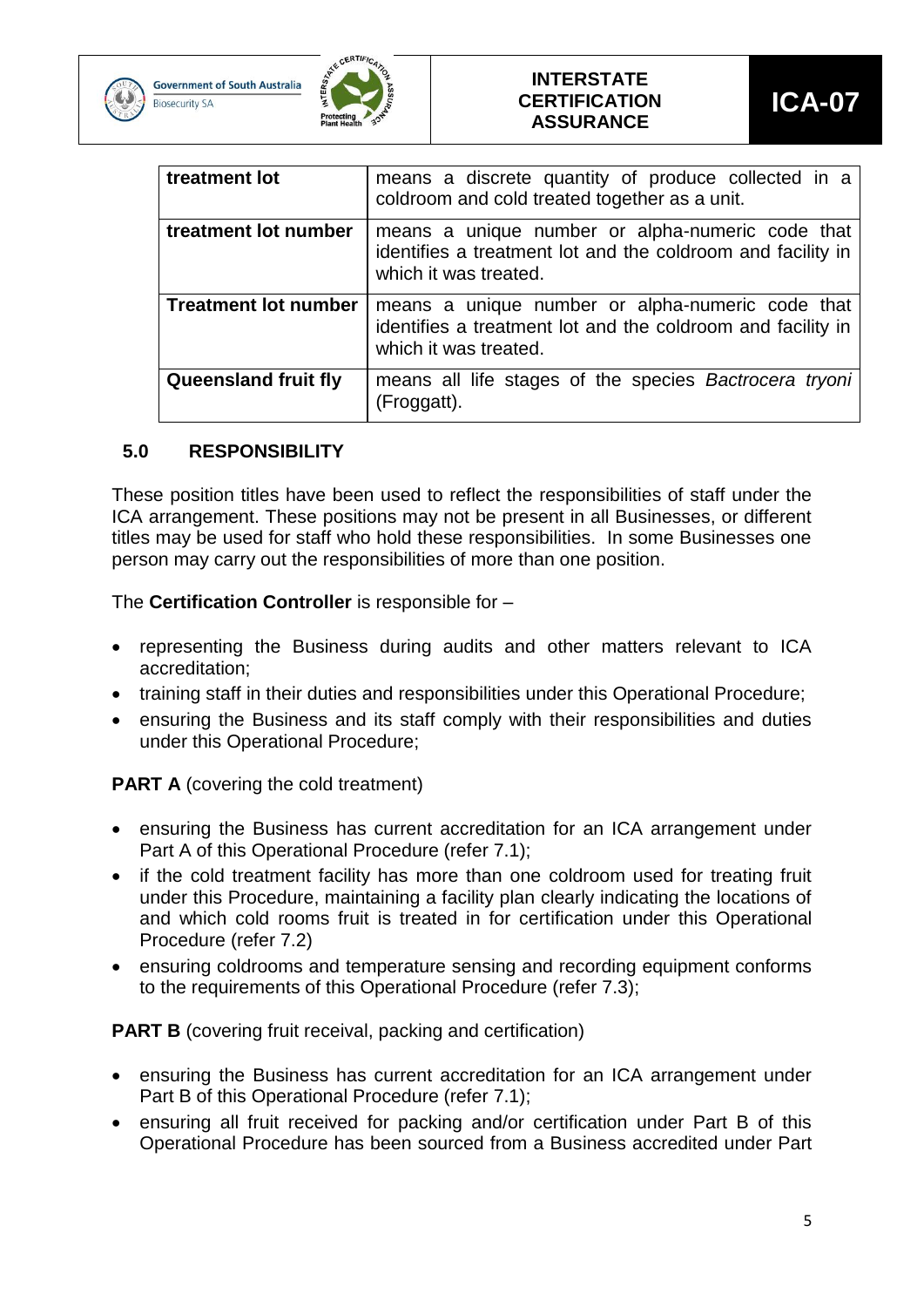





A and, if applicable, are accompanied by a valid Cold Treatment Declaration (refer 7.8.1);

- overseeing the packing of fruit for certification under this Operational Procedure (refer 7.9);
- maintaining packing records for all certified fruit that allows trace back to the original treatment lot and Coldroom Loading and Treatment Record or Cold Treatment Declaration.

The **Treatment Operator** is responsible for -

- calibrating temperature sensors and recording equipment (refer 7.3);
- maintaining temperature sensing and recording equipment calibration test records (refer 7.3);
- loading the coldroom, placement of temperature sensors and oversight of cold treatment and temperature recording (refer 7.4);
- maintaining cold treatment records (refer 7.5).

The **Authorised Dispatcher** is responsible for -

- ensuring all packages covered by an Assurance Certificate issued by the Business under this Operational Procedure are identified (refer 7.10.1); and
- maintaining copies of all Assurance Certificates issued by the Business under the ICA arrangement (refer 7.10.3).

**Authorised Signatories** are responsible for -

ensuring, prior to signing and issuing an Assurance Certificate, that produce covered by the certificate has been prepared in accordance with the Business's ICA arrangement and that the details on the certificate are true and correct in every particular (refer 7.10.2).

### <span id="page-5-0"></span>**6.0 REQUIREMENT**

Produce certified under this Operational Procedure must be subjected to cold treatment in an approved facility in accordance with one of the following treatment schedules.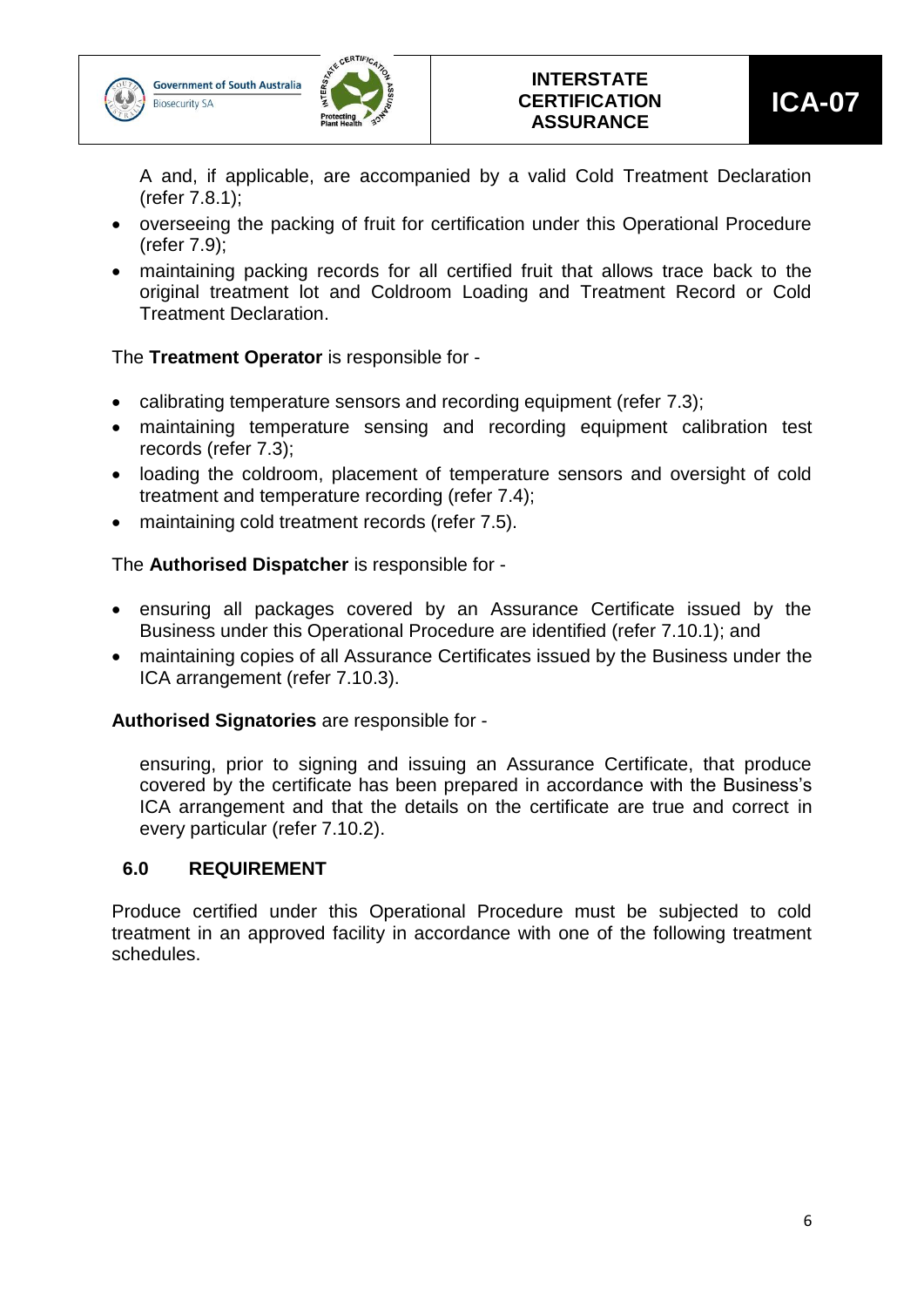



#### **Mediterranean Fruit Fly**

| <b>Temperature</b>          | <b>Minimum Number of Days</b> |  |
|-----------------------------|-------------------------------|--|
| $0.0^{\circ}$ C ± 0.5°C     | 14                            |  |
| $1.0^{\circ}$ C ± 0.5°C     | 16 (Lemons 14 days)           |  |
| $2.0^{\circ}$ C $\pm$ 0.5°C | 18 (Lemons 16 days)           |  |
| $3.0^{\circ}$ C $\pm$ 0.5°C | 20 (Lemons 18 days)           |  |

#### **Queensland Fruit Fly**

| <b>Temperature</b>          | <b>Minimum Number of Days</b> |
|-----------------------------|-------------------------------|
| $0.0^{\circ}$ C ± 0.5°C     | 14                            |
| $1.0^{\circ}$ C ± 0.5°C     | 16 (Lemons 14 days)           |
| $2.0^{\circ}$ C $\pm$ 0.5°C | 16 (Lemons 14 days)           |
| $3.0^{\circ}$ C $\pm$ 0.5°C | 16 (Lemons 14 days)           |

#### **Fruits that have been subjected to cold treatment include kiwifruit, pome fruit, stone fruit, citrus and grapes. Most tropical and some temperate fruits are susceptible to cold injury and are not suitable for cold treatment.**

If in doubt as to whether a specific cold treatment time/temperature regime is harmful to the quality or condition of a particular commodity, check with experienced persons such as departmental officers for any available information. Testing of small quantities is recommended.

Biosecurity SA accepts no responsibility for any damage to produce from this treatment.

Biosecurity SA and interstate quarantine authorities maintain the right to inspect certified produce at any time and to refuse to accept a certificate where produce is found not to comply with specified requirements.

#### <span id="page-6-0"></span>**7.0 PROCEDURE**

#### <span id="page-6-1"></span>**7.1 Accreditation**

#### **7.1.1 Application for Accreditation**

A Business seeking accreditation for an ICA arrangement under this Operational Procedure shall make application for accreditation (Attachment 1) at least 10 working days prior to the intended date of commencement of treatment of produce.

If the Business cold treats fruit for packing and certification by another Business, then Part A is indicated on the application and a Facility Plan attached.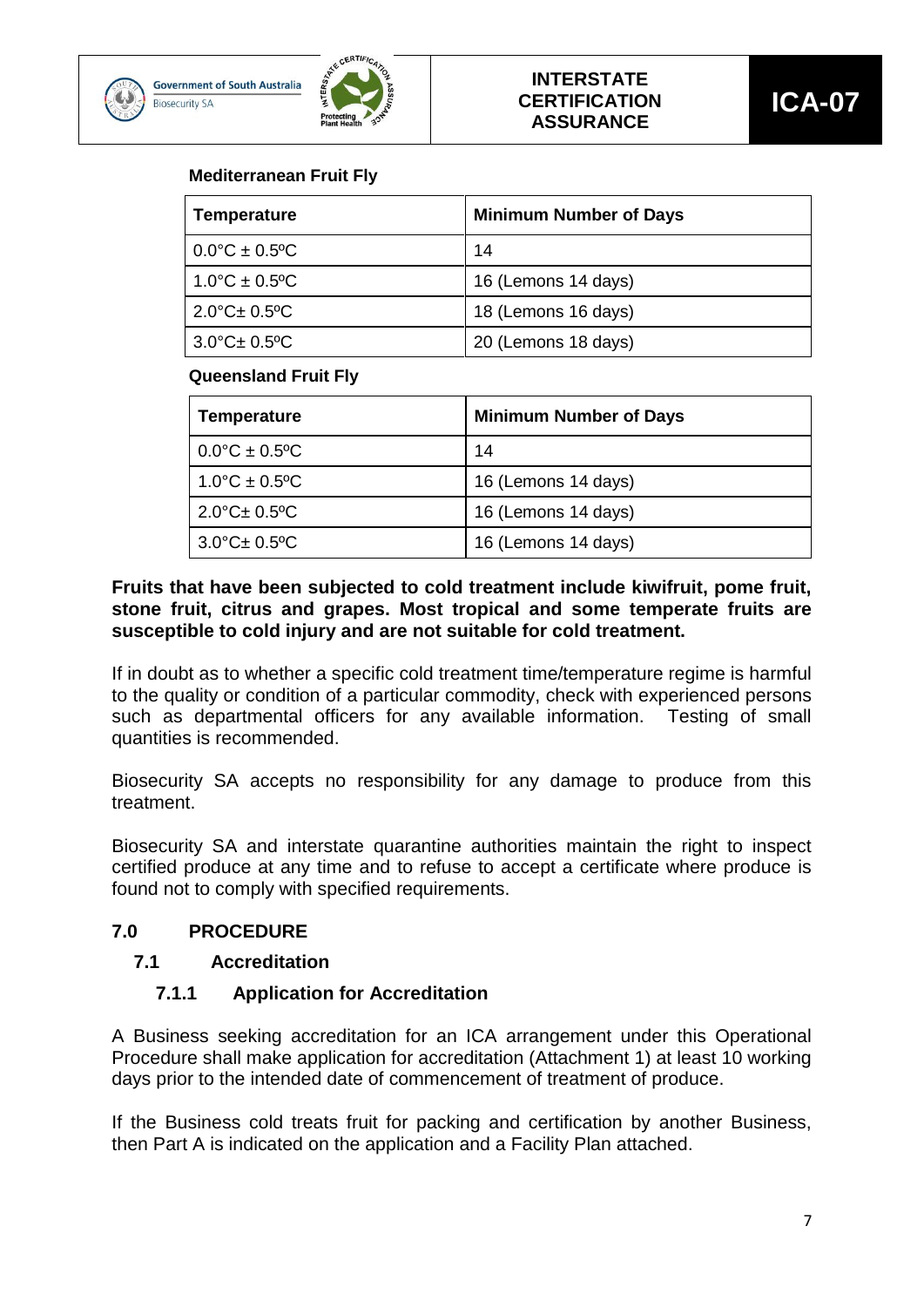





If the Business only packs and certifies fruit cold treated by other businesses, then Part B is indicated on the application.

If the Business cold treats, packs and certifies fruit then Part A and Part B are indicated on the application and a Facility Plan attached.

### **7.1.2 Audit Process**

#### <span id="page-7-0"></span>**Initial Audit**

Prior to accrediting a Business, an Inspector carries out an initial audit of the Business to verify the ICA system is in place and capable of operating in accordance with the requirements of the Operational Procedure, and the system is effective in ensuring compliance with the specified requirements of the ICA arrangement.

On completion of a successful initial audit, applicants will be granted provisional accreditation and posted a Certificate of Accreditation (refer 7.1.3 Certificate of Accreditation).

#### **Compliance Audits**

Compliance audits are conducted to verify that the ICA system continues to operate in accordance with the requirements of the Operational Procedure.

Compliance audits are, wherever practical, conducted when the ICA system is operating.

A compliance audit is conducted within four weeks of the initial audit or issue of the first Plant Health Certificate.

On completion of a successful compliance audit, annual accreditation is granted to cover the current season, up to a maximum of twelve months from the date of provisional accreditation, and a new Certificate of Accreditation issued (refer 7.1.3 Certificate of Accreditation) .

A compliance audit is conducted between six and nine months after the date of accreditation for an ICA arrangement that operates for more than six months of the year.

Random audits are conducted on a selected number of accredited Businesses each year. Random audits may take the form of a full compliance audit, or audits of limited scope to sample treatment mixtures, certified produce, ICA system records or ICA system documentation.

Unscheduled compliance audits may be conducted at any time to investigate reported or suspected non-conformances.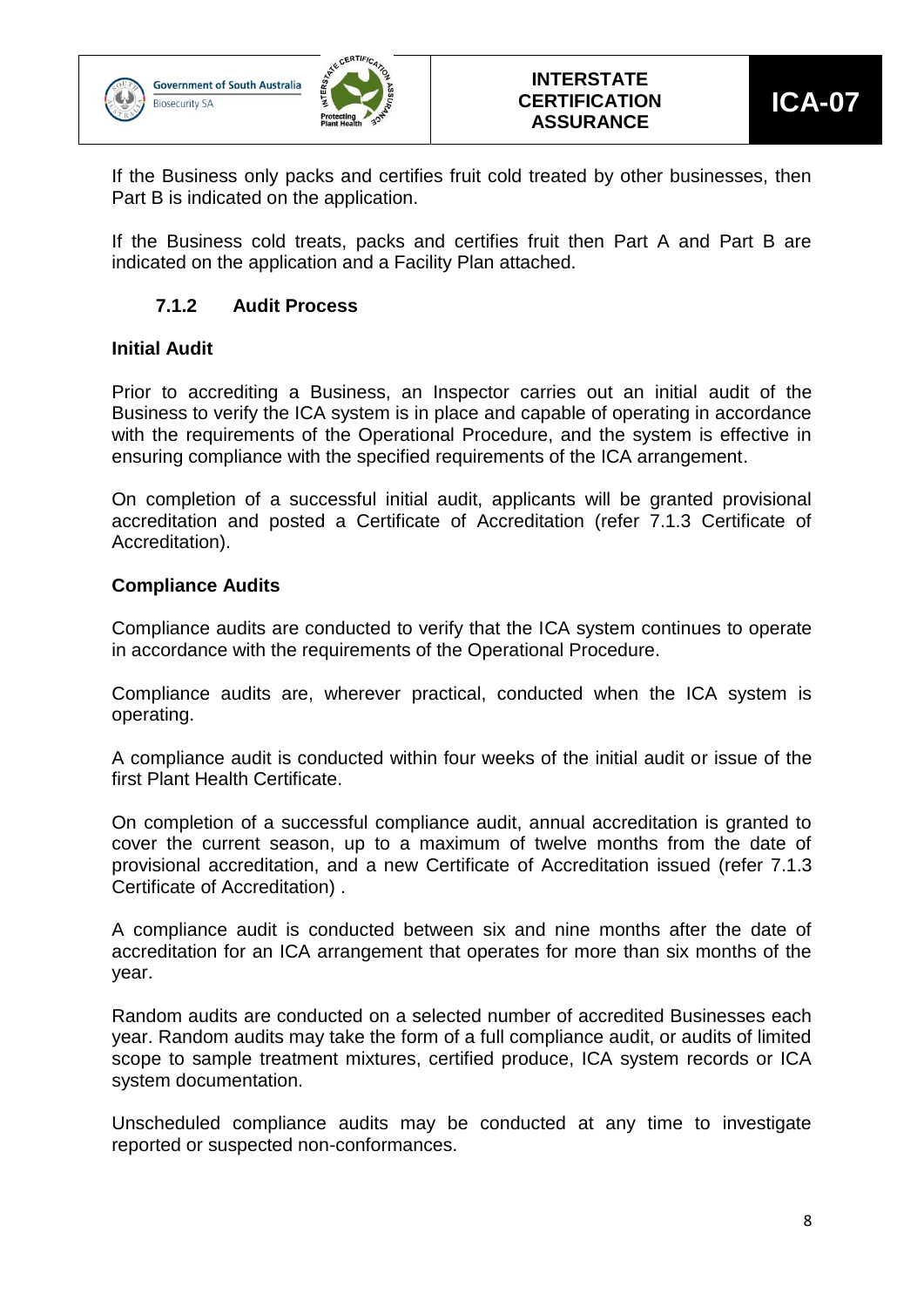





#### **Re-Accreditation**

Accredited Businesses are required to re-apply for accreditation each year the business seeks to operate under the ICA arrangement. Businesses seeking reaccreditation must lodge a renewal application prior to accreditation lapsing, or if accreditation has lapsed, prior to commencing further treatment and certification of produce under the ICA arrangement.

#### *A compliance audit is conducted each year within twelve weeks of the Business commencing treatment of produce following re-accreditation.*

An accredited Business will receive a Certificate of Accreditation for an Interstate Certification Assurance Arrangement detailing the scope of the arrangement including;

- the facility location;
- the Operational Procedure;
- any restrictions on the accreditation such as the type of produce covered;
- the period of accreditation.
- The Business must maintain a current Certificate of Accreditation and make this available on request by an Inspector.
- A Business may not commence or continue certification of produce under the ICA arrangement unless it is in possession of a valid and current Certificate of Accreditation for the procedure and produce type covered by the Assurance Certificate.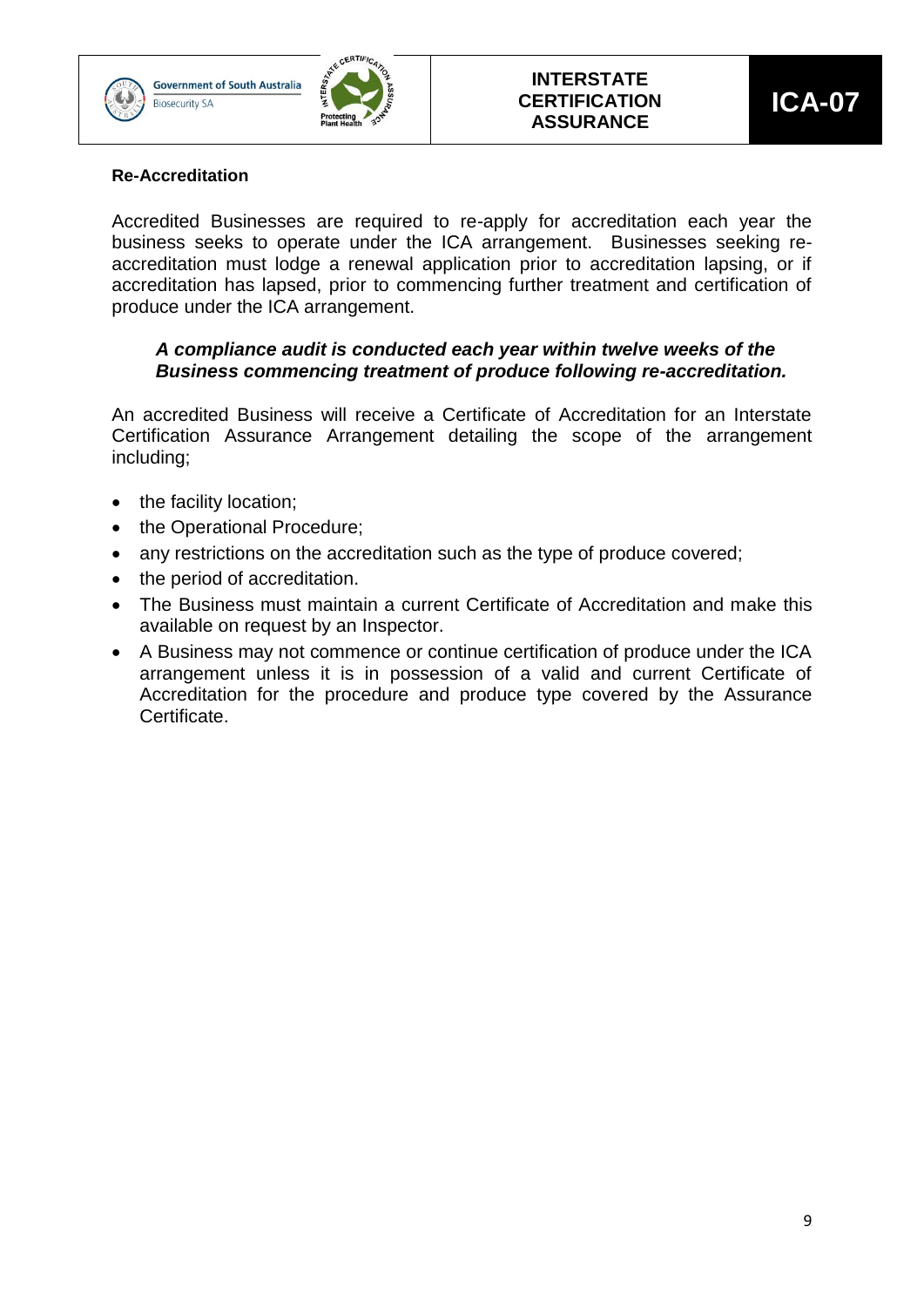





# **PART A (Covers Cold Treatment)**

### **7.2 Facility Plan**

The Business shall maintain a plan of the facility.

The facility plan shall include the following details-

- (a) road access including street name/s;
- (b) internal roadways within the facility providing access to the coldrooms;
- (c) the location and identification of buildings at the facility;
- (d) the location and size (m3) of each coldroom and the coldroom number or other code that uniquely identifies each coldroom at the facility.

A copy of the facility plan shall be included with the Business's Application for Accreditation if accreditation for Part A is required (refer 7.1.1 Application for Accreditation).

A blank Facility Plan is included and must be completed and copied for inclusion with the Business's Application for Accreditation.

### <span id="page-9-0"></span>**7.3 Cold Treatment Facilities**

### **7.3.1 Cold Treatment Methods**

Two methods of cold treatment are allowed under this Procedure:-

#### **Temperature Sensing:-**

Temperature sensors may be used to measure fruit pulp temperature. A minimum of two sensors shall be used for volumes of up to 250 cubic meters of fruit. Cold treatment shall be verified using pulp temperature records. Hard copies of electronic records of temperatures can be used where continuous recording systems are implemented. Where intermittent recording systems are used, a record of temperature must be recorded automatically; or

#### **Return Air Sensing:-**

This option shall only be used for controlled atmosphere or air stored fruit which cannot be accessed to place pulp temperature sensors. Return air temperature records may be used to verify cold treatment for fruit in long term air storage or controlled atmosphere cool storage when return air temperature has been maintained at or below the selected target temperature for a minimum of 4 weeks prior to treatment commencing.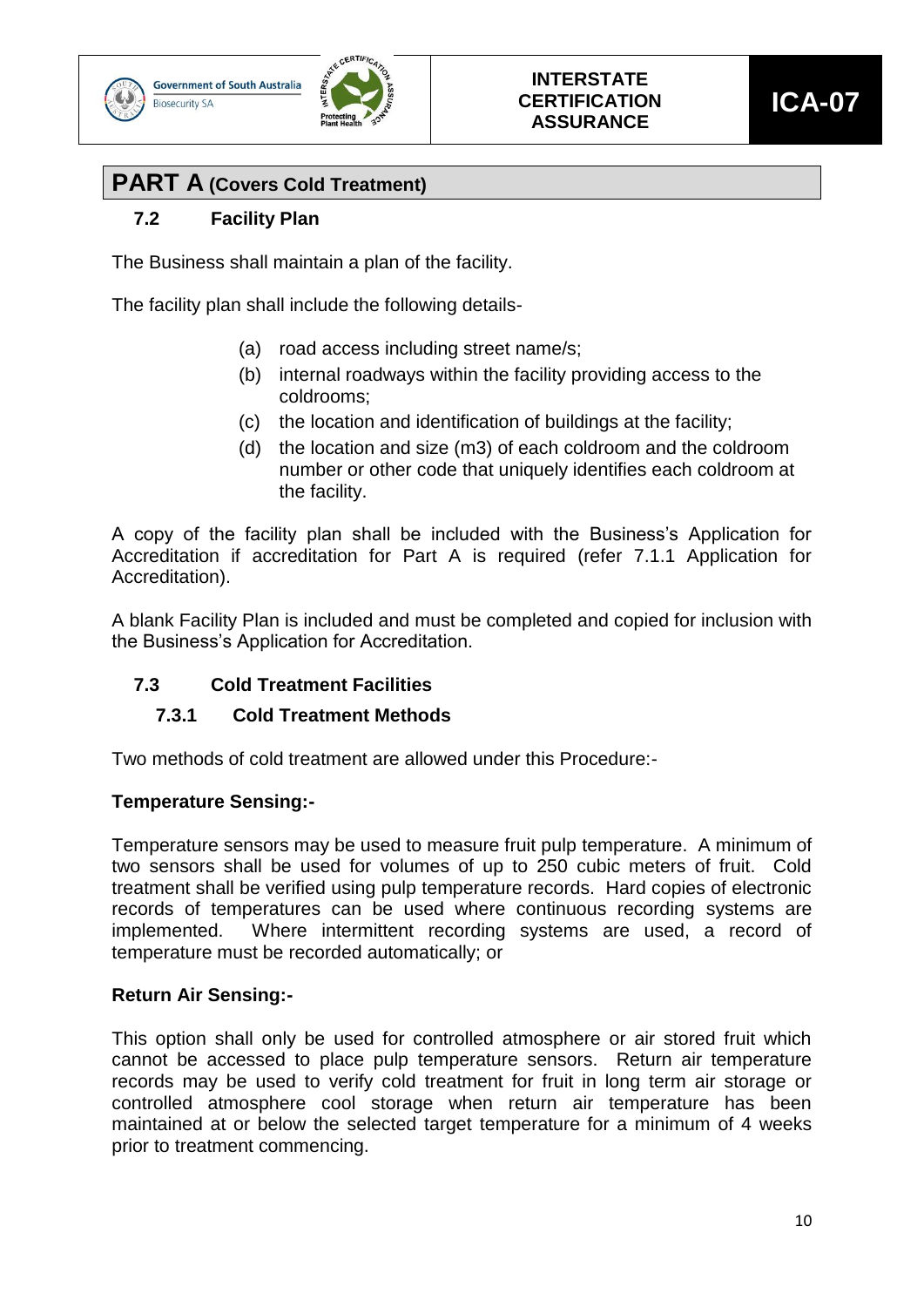



### **7.3.2 Coldrooms**

<span id="page-10-0"></span>Coldrooms in which cold treatment is to occur under this Operational Procedure shall be purpose built, have appropriate cooling, temperature measurement and recording equipment and must be lockable to ensure the security and integrity of the fruit being treated.

Coldrooms shall have adequate air circulation to ensure effective and equal cooling of all fruit in the room.

### **7.3.3 Temperature Sensing and Recording Equipment**

<span id="page-10-1"></span>Where the true temperature is in the range of -3 C to +3 C in the normal operating environment reading of recording instruments shall be accurate to within  $\pm$  0.2°C. The instrument must be capable of repeatability in the range of -3 C to +3 C

For low resolution recording equipment, temperature recording shall be accurate to within  $+0.5$  C at 0 C.

### **7.3.4 Temperature Sensors**

<span id="page-10-2"></span>Remote sensors used for measuring fruit temperature shall have an outer sheath of 6.4 mm diameter or less. The sensing unit shall be located within the first 25 mm of the sensor. Sensors shall be accurate to within  $\pm$  0.2°C in the range of -3°C to +3°C.

The sensing unit shall be located within the first 25 mm of the sensor. Each sensor shall be uniquely identified in a manner such as a tag attached to the sensor or on the adjacent wall or fruit container. Sensors shall be matched to a specific data recorder

A plan indicating the location and identity of each sensor shall be kept with the data recording instrument. A blank *Coldroom Sensor Placement Plan* is provided as Attachment 11.

### **7.3.5 Temperature Recording Equipment**

<span id="page-10-3"></span>Reading of recording instruments shall be accurate to within  $\pm$  0.2°C of the true temperature in the range of  $-3^{\circ}$ C to $+3^{\circ}$ C in the normal operating environment. The instrument must be capable of repeatability in the range of  $-3^{\circ}$ C to  $+3^{\circ}$ C.

For low resolution mini data loggers, temperature recording shall be accurate to within  $\pm 0.5^{\circ}$ C at 0 $^{\circ}$ C.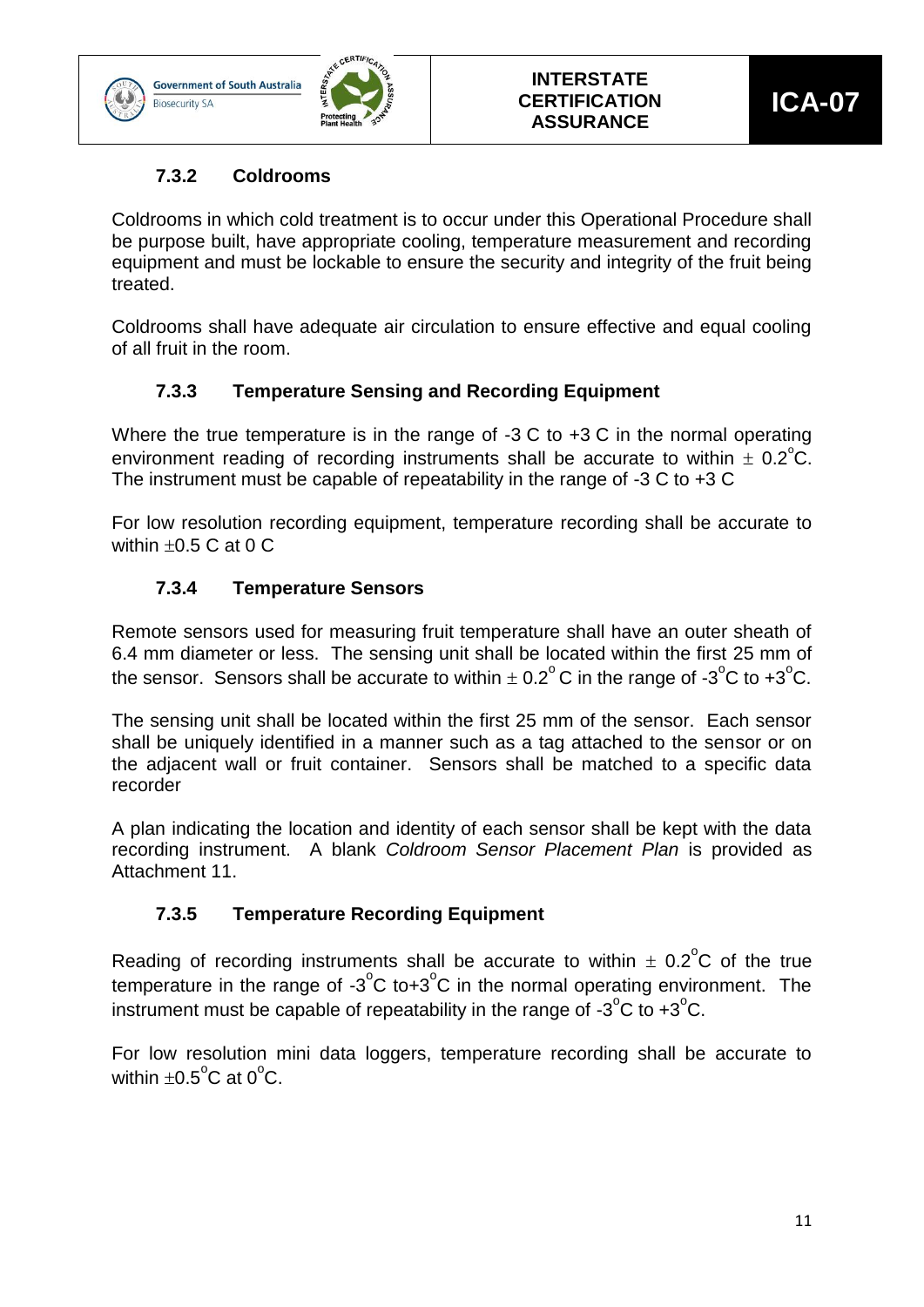

**Biosecurity SA** 



### **7.3.6 Data Logger Display Standards**

<span id="page-11-0"></span>For data loggers, temperature records shall be downloaded onto a personal computer at completion of the treatment period. At conclusion of the treatment, the Business shall obtain print outs of the treatment temperatures throughout the treatment period and date and sign these data log sheets as the treatment record.

For each sensor the temperature value shall be sampled at least once an hour with identified temperature points accurate to 0.2 C (or 0.5 C for low resolution data loggers). Each hourly reading shall be displayed on the data log sheet and contain a clear, fully informative record including the sensor identity/location, the temperature reading to a resolution of at least 0.2 C (or 0.5 C for low resolution data loggers), and the date and time of sampling.

### **7.3.7 Manual Recording Systems**

<span id="page-11-1"></span>Temperature reading and recording may be done manually on log sheets maintained. Temperatures shall be sampled from each sensor and recorded on log sheets every 12 hours in a 24 hour cycle for each day of the cold treatment.

Each 12 hourly sample shall be recorded on the log sheet and contain a clear, fully informative record including the sensor identity/location, the temperature reading to a resolution of at least 0.2 C, the date and time of sampling and the identification and initials of the officer taking the reading. Manual temperature sampling shall only be carried out by the Treatment Operator or Certification Controller.

<span id="page-11-2"></span>An example of a manual data log sheet is included as Attachment 13.

### **7.3.8 Calibration of Temperature Sensing and Recording Equipment**

Temperature sensors and recording systems must be calibrated at the freezing point (0 C) prior to commencement and on completion of each cold treatment. At calibration, each sensor must be uniquely identified and matched with the corresponding data recorder.

Calibration shall be undertaken by the Treatment Operator or by a recognised Testing Authority. For the purpose of this Operational Procedure, a recognised Testing Authority is a person or company that is approved by Biosecurity SA to calibrate cold treatment temperature sensing and recording equipment.

#### **Calibration Method**

Where calibration is undertaken by the Treatment Operator, the calibration method detailed in Attachment 4 shall be used.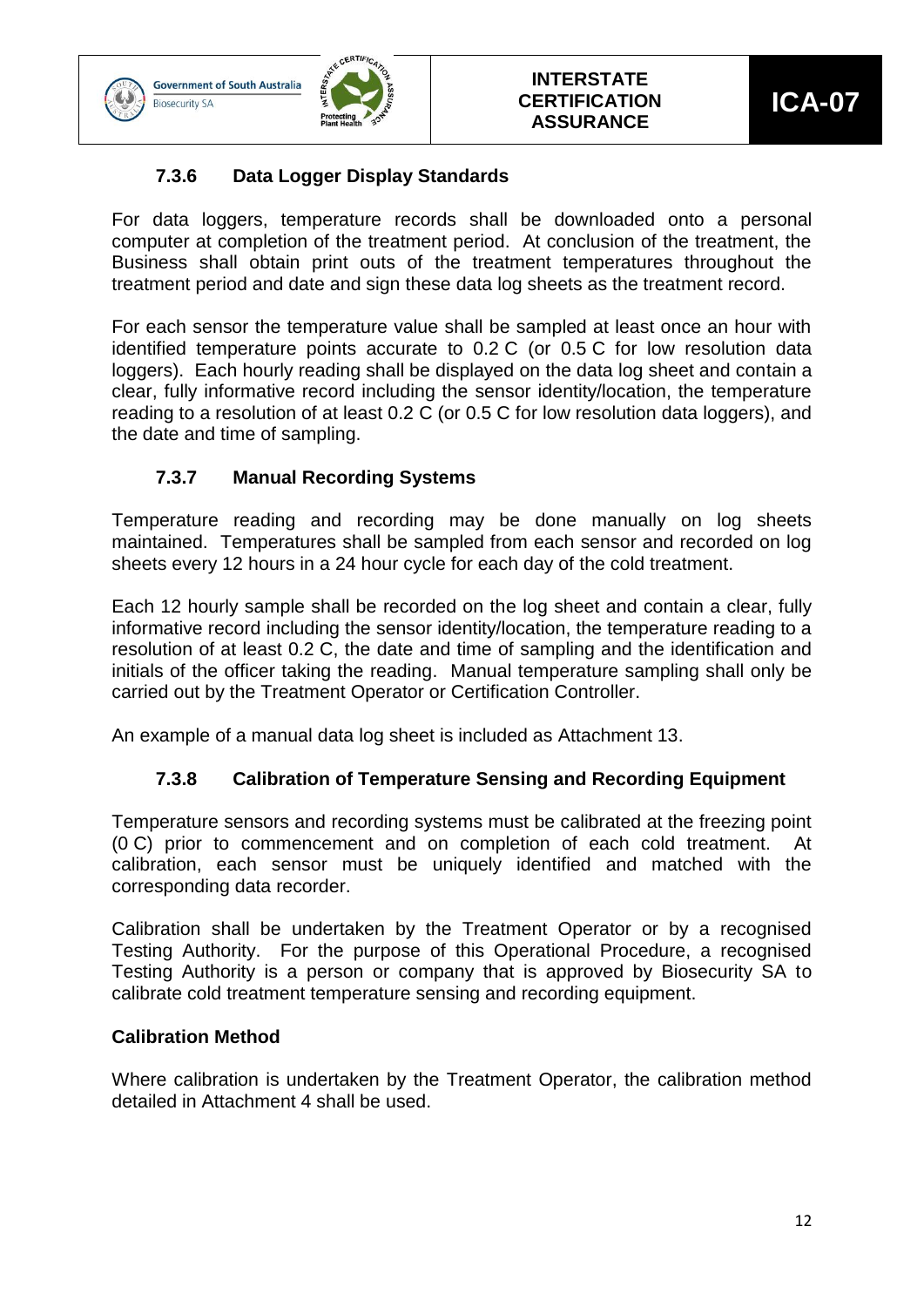



### **Temperature Sensing and Recording Equipment Calibration Records**

Records shall be maintained of the results of calibration of all temperature sensors and recording equipment used under this Procedure.

Records shall be in the form of calibration test records from the recognised Testing Authority or a Cold Treatment Sensor Calibration Test or similar record that shall include the following information -.

- the date of calibration;
- the identification of the sensor and data recording instrument;
- $\bullet$  the results of the two readings taken at 0.0 $^{\circ}$ C;
- the correction (variation) if any to be applied to the sensor reading;
- the name of the person or recognised Testing Authority responsible for conducting the calibration test.

All fruit certified under this Procedure must have been treated for fruit fly in an approved cold treatment facility in accordance with an appropriate temperature/time schedule as detailed in requirement.

Access to coldrooms during treatment shall be restricted to essential personnel. When access to coldrooms is not required, coldrooms shall remain locked during treatment.

### <span id="page-12-0"></span>**7.4 Cold Treatment**

#### **7.4.1 Loading the Coldroom**

Produce shall be placed in such a way as to ensure unrestricted circulation of refrigerated air through the stack and thus minimise the development of localised hot spots.

Each bin and/or package of produce placed in cold storage for treatment shall be clearly labelled with the treatment lot number and, if applicable, the owner of the fruit. The treatment lot code or number shall be a unique identifier that identifies the treatment lot and is traceable to the relevant Coldroom Loading and Treatment Record.

Coldroom Loading and Treatment Record shall be kept for each treatment lot placed in the coldroom. Multiple treatment lots may be treated in one coldroom at one time.

The Coldroom Loading and Treatment Record shall record –

- the treatment lot code or number;
- the coldroom in which the lot is treated;
- the date of loading;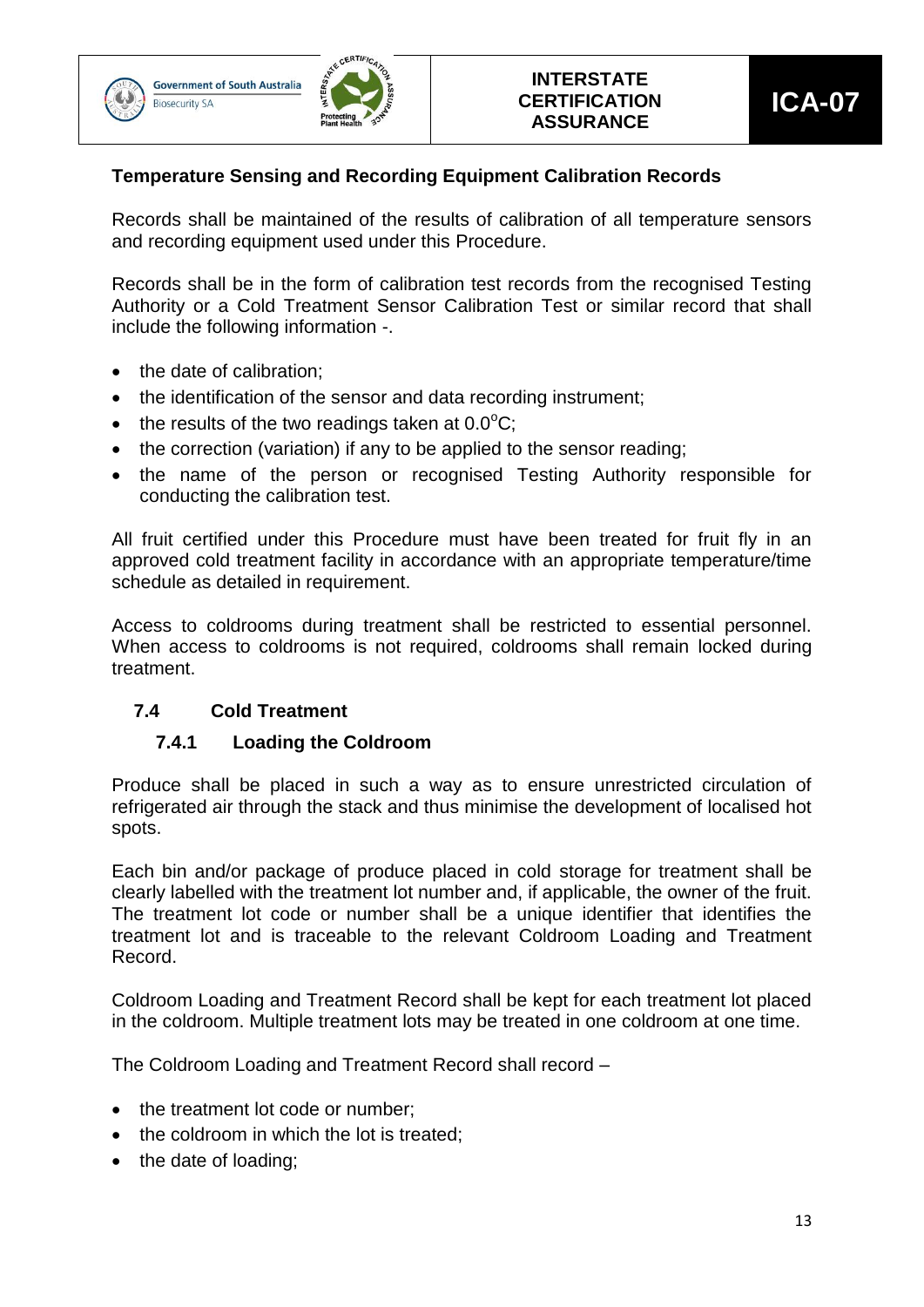



- the type and quantity of produce in the lot;
- identification of the owner of the fruit;
- the date cold treatment commenced;
- the date cold treatment was completed
- the maximum temperature recorded during cold treatment (treatment temperature)

<span id="page-13-0"></span>Identification of the owner of the treatment lot is not required where the business only cold treats its own fruit

### **7.4.2 Verification of Cold Treatment Using Pulp Temperatures**

#### **Sensor Placement**

A minimum of three sensors shall be used for volumes of up to 250 cubic metres of fruit. One sensor shall measure air temperature and two shall measure fruit pulp temperature. One fruit pulp sensor shall be used for each additional 250 cubic meters of fruit or part thereof. These requirements also apply where mini data loggers are used for sensing and recording treatment temperatures.

Fruit pulp sensors shall be inserted into the centre of a test fruit in the top layer of the package or bin. The test fruit shall be selected from the largest fruit size in the lot. With small fruit, such as grapes, the sensor shall penetrate two or more fruit. Cartons, if used, must be fully closed following insertion of the sensors.

During initial cooling the warmest area in the load of fruit is to be determined by placing sensory probes or thermometers in air and fruit at various locations in the stack and measuring and recording the temperature profiles. A history of these records should be accumulated and used to determine optimum sensor placement for a particular coldroom and/or stack configuration.

At the commencement of treatment a sensor shall be placed to measure air temperature and one to measure pulp temperature in the warmest part of the load as determined by temperature profiles.

Further sensors shall be placed to measure pulp temperatures at locations representing different areas of the coldroom from midway to the top of the load.

#### **Treatment Method**

Treatment shall commence only when fruit pulp temperature has equilibrated for at least 24 hours at the specified target temperature.

If pulp temperature increases to more than the tolerance limit (0.5°C) above the specified target temperature at any time during the treatment period the fruit temperature must be lowered within tolerance limits and the treatment recommenced as if starting a new treatment period. Alternatively, treatment may be continued at a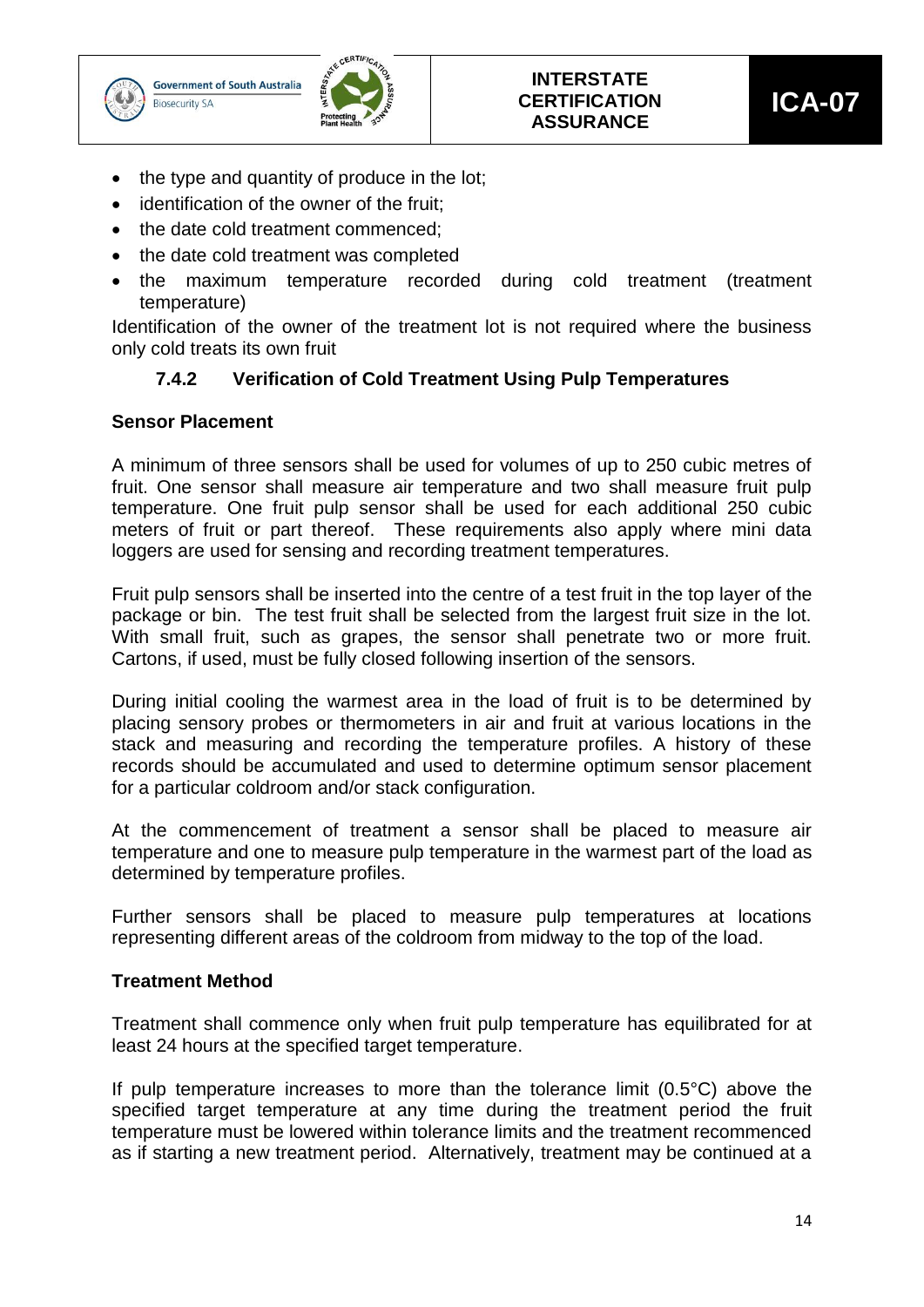



higher target temperature and the produce held for the corresponding longer treatment period.

The Treatment Operator shall regularly check temperature recording equipment to ensure it continues to function correctly. If temperature sensing or recording equipment fails during the treatment, the equipment must be repaired and the treatment recommenced as if starting a new treatment period.

### **7.4.3 Verification of Cold Treatment Using Return Air Temperature**

<span id="page-14-0"></span>Records of the return air temperature may be used to verify cold treatment for fruit in long term air or controlled atmosphere (CA) cold storage when return air temperature has been maintained at or below the selected target temperature for at least 4 weeks prior to treatment commencing.

This option shall only be used for controlled atmosphere or air stored fruit that cannot be accessed to place pulp temperature sensors.

#### **Sensor Placement**

Return air temperature shall be monitored by a single sensor located near the thermostat probe in the return air stream to the cooling unit. This requirement also applies where a mini data logger is used for sensing and recording return air temperature.

#### **Treatment Method**

The Treatment Operator must record the return air temperature of the coldroom for 26 days after loading at intervals of not less than every 5 days, and continuously for at least 2 days at hourly intervals, prior to commencement of treatment to ensure the temperature is consistently at or below the selected target temperature.

Following commencement of treatment, return air temperatures must remain at or below the target temperature during the treatment period. If the temperature of return air (other than that associated with periodic defrost cycle fluctuations) exceeds the return air target temperature during the treatment period, the treatment is deemed to be invalid and recording must recommence as if starting a new treatment period. Alternatively, a higher target temperature may be selected and records kept for the corresponding longer treatment period.

The Treatment Operator shall regularly check temperature recording equipment to ensure it continues to function correctly. If temperature sensing or recording equipment fails during the treatment, the equipment must be repaired and the treatment recommenced as if starting a new treatment period.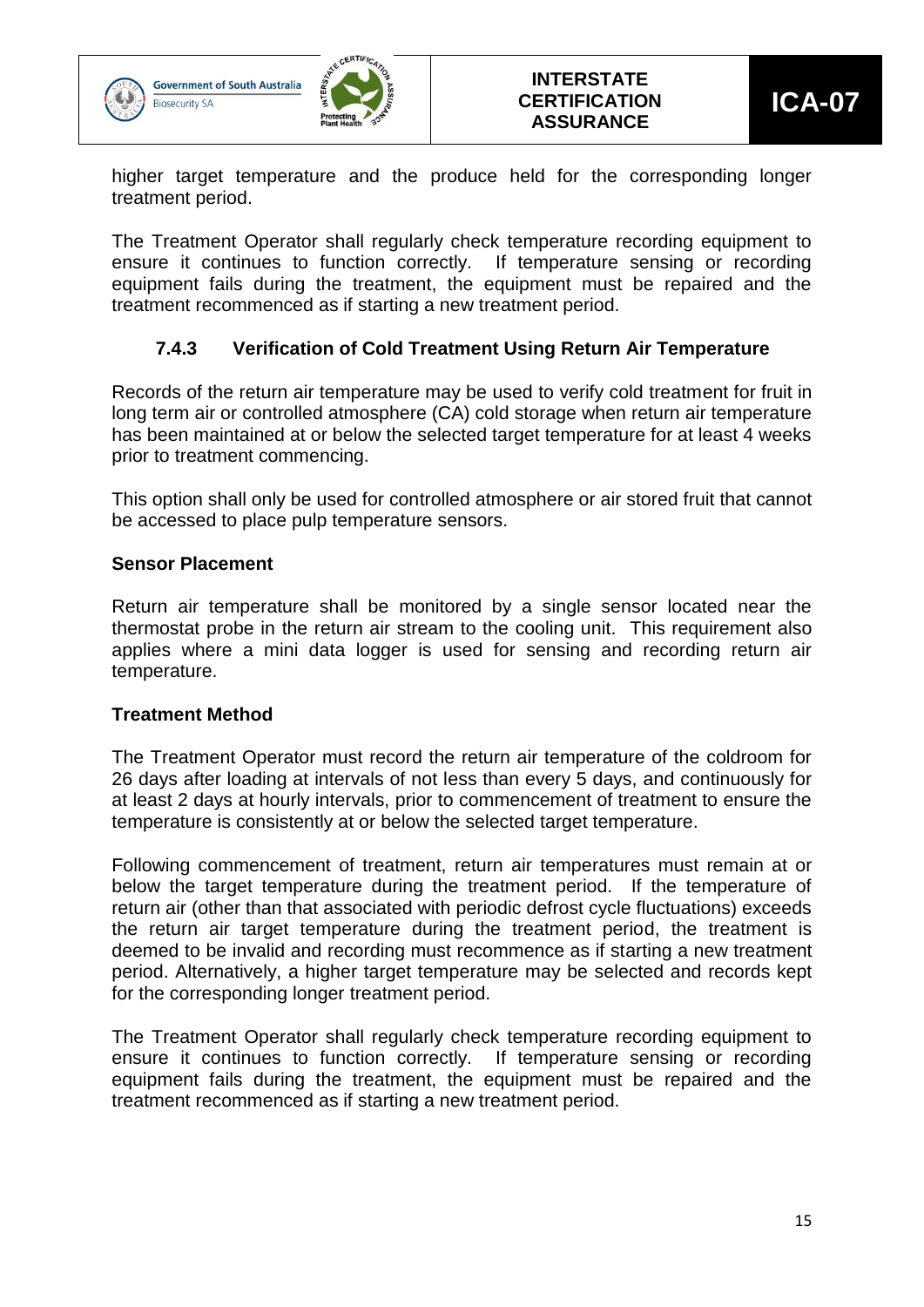

**Biosecurity SA** 



#### **7.5 Treatment Records**

The Treatment Operator shall maintain records of each cold treatment. Cold treatment records shall include a *Coldroom Loading and Treatment Record* (refer Attachment 5) for each treatment lot and a strip chart, continuous data log sheet or manual data log sheet for each cold treatment.

Strip charts, continuous data log sheets or manual data log sheets shall be maintained with the *Coldroom Loading and Treatment Record* to which they relate.

A completed example of a *Coldroom Loading and Treatment Record* is included as Attachment 6.

For mini data loggers, temperature records may be downloaded onto a personal computer at completion of the treatment period. At conclusion of the treatment, the Treatment Operator shall obtain printed data log sheets of the treatment temperatures throughout the treatment period.

Treatment temperature records must identify -

- the coldroom;
- the date and time of temperature sampling;
- the sensor identification to which the temperature reading relates: and
- the temperature reading to a resolution of at least 0.2°C (or 0.5°C for low resolution temperature recording equipment).

The Treatment Operator shall date and sign the treatment record at the conclusion of the treatment as verification of the accuracy of the record.

Any alterations to treatment temperature or time schedules must be noted on the relevant treatment temperature record with an explanation for the alterations and the date and initials of the Treatment Operator.

#### **7.6 Cold Treatment Declaration**

A Business which cold treats fruit to be packed by another Business for certification must be accredited for an ICA arrangement under Part A of this Operational Procedure.

The Business shall supply a Cold Treatment Declaration (refer Attachment 7) with each delivery of fruit supplied to the packing business for certification.

An example of a completed Cold Treatment Declaration is included as Attachment 8.

A declaration is not required where the Business that cold treats the fruit is the same Business that packs and certifies the fruit under this Operational Procedure.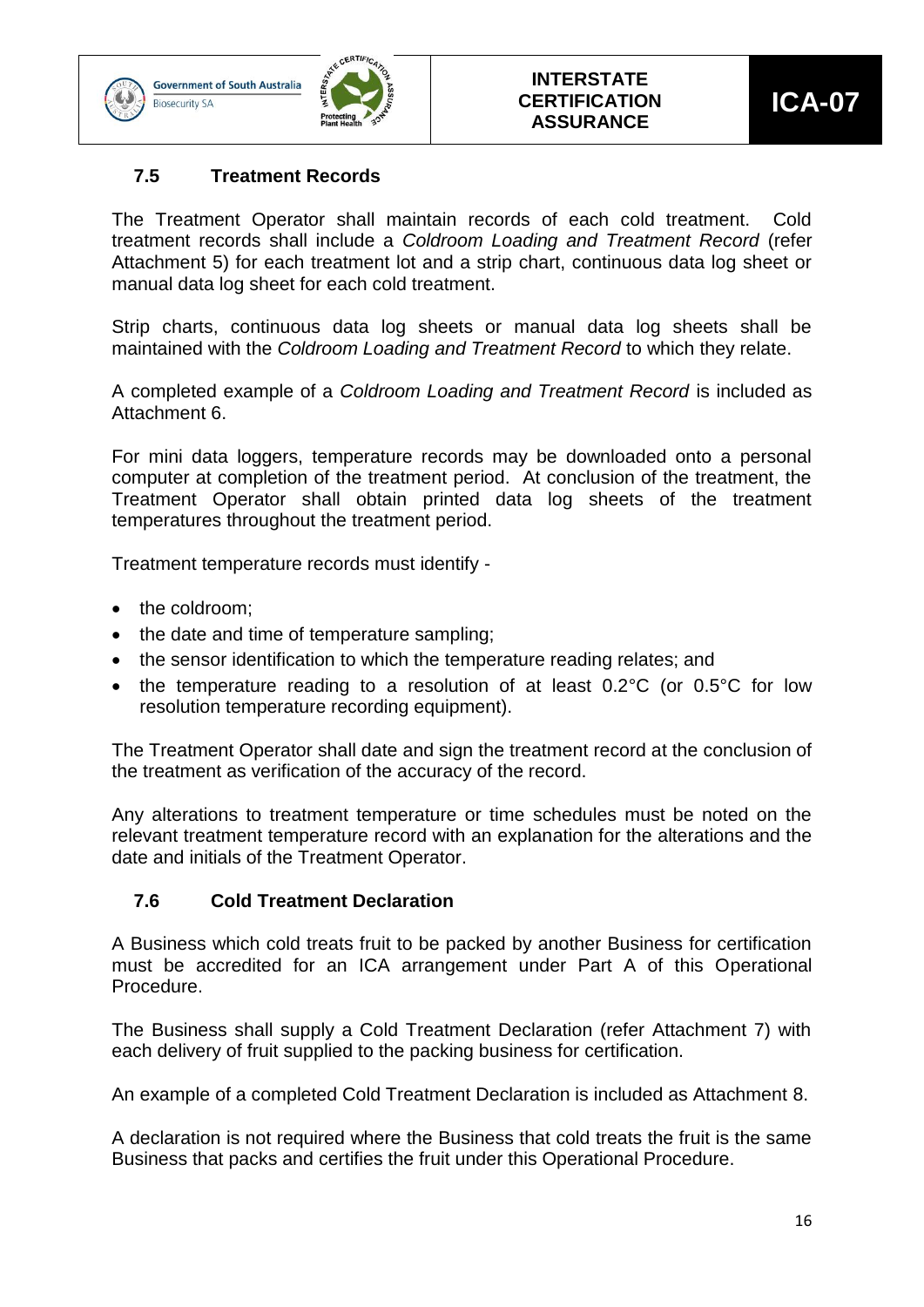

The declaration must identify –

- (a) the name and Interstate Produce (IP) Number of the accredited Business that cold treated the fruit;
- (b) a statement the business is accredited under Part A of this Operational Procedure for the source cold treatment facility;
- (c) the identity of the facility in which the fruit was treated;
- (d) identification of the treatment lot number and the type and quantity of produce from the treatment lot in the delivery covered by the declaration;
- (e) details of cold treatment of each treatment lot covered by the declaration including the commencement and completion dates and the maximum temperature reached during the treatment period.

**PART B** (Covers the packer activities of fruit receival, packing and certification)

### **7.7 Fruit Receival**

The Fruit Receival Officer shall ensure that all fruit received for certification under this Operational Procedure –

- (a) are supplied by a Business accredited under Part A; and
- (b) each bin or pallet is identified with the treatment lot number of the treatment lots in which it was treated clearly identified with the treatment lot number
- (c) the treatment lot number and cold treatment details are maintained for all produce received and certified under this Operational Procedure from receival through to certification and dispatch.

Any bin or pallet that is not clearly identified with the treatment lot number shall be regarded as untreated for the purpose of this Operational Procedure.

### **7.7.1 Receival of Fruit Treated by Another Business**

#### **A Business that packs and/or certifies fruit that has been cold treated by another Business shall ensure –**

- <span id="page-16-0"></span>(a) each delivery of fruit received from another Business for certification under this Operational Procedure is accompanied by a Cold Treatment Declaration;
- (b) fruit supplied for certification has undergone a cold treatment regime in accordance with 6. Requirement;
- (c) the treatment lot number and cold treatment details are maintained for all produce received and certified under this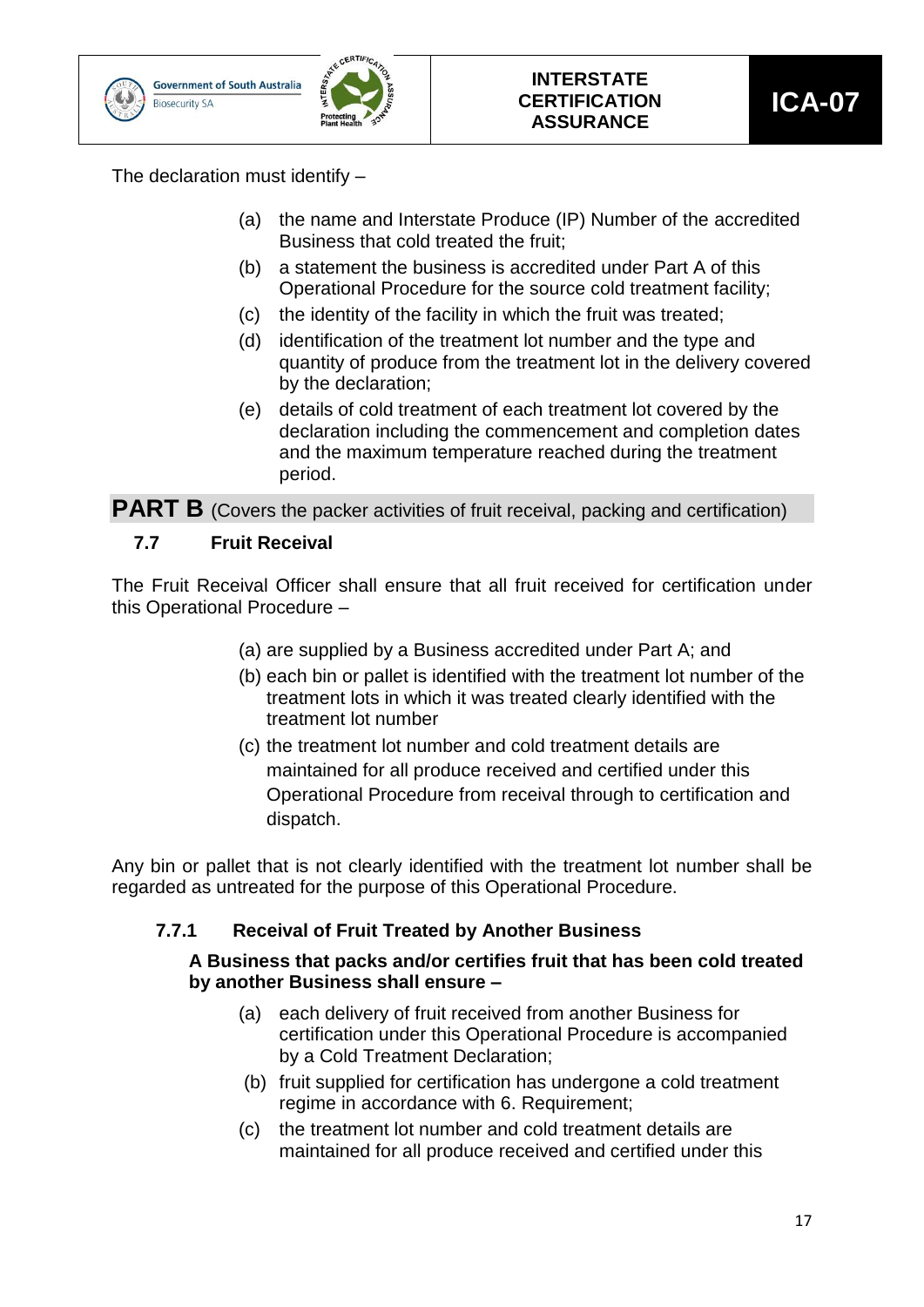





Operational Procedure from receival through to certification and dispatch.

The Business shall maintain copies of each Cold Treatment Declaration received from a Business accredited under Part A that treated fruit they pack and certify under this Operational Procedure.

### **7.8 Packing**

The Certification Controller shall oversee the packing process to ensure only fruit from bins that have been cold treated in accordance with this Procedure and are identified with the treatment lot number are packed for certification under this Operational Procedure.

### **7.8.1 Packing Records**

<span id="page-17-0"></span>Where produce is cold treated in bulk and packed after treatment, packing records shall be maintained by the Certification Controller that provide trace back of certified produce to the original treatment lot and the relevant *Cold Treatment Declaration* or *Coldroom Loading and Treatment Record.*

Packing records shall be in the form of a Cold Treatment Packing Record (refer Attachment 9) or records which capture the same information.

Packing records must include –

- the Interstate Produce (IP) number of the Business that operates the approved facility in which the produce was packed;
- the date of packing;
- the treatment lot code or number;
- the number and net weight of the bulk containers being packed;
- the type and variety or cultivar of the produce being packed;
- the number and count or net weight of packages packed from the lot;
- Plant Health Assurance Certificate numbers covering the packed produce.

An example of a completed Cold Treatment Packing Record is included as Attachment 10.

### **7.8.2 Identification of Treated and Untreated Fruit During Packing**

<span id="page-17-1"></span>A Business that packs treated and untreated fruit shall implement systems to identify the treatment status of fruit during packing to prevent mixing of treated and untreated fruit.

Examples of acceptable methods of identifying treated and untreated fruit during packing include –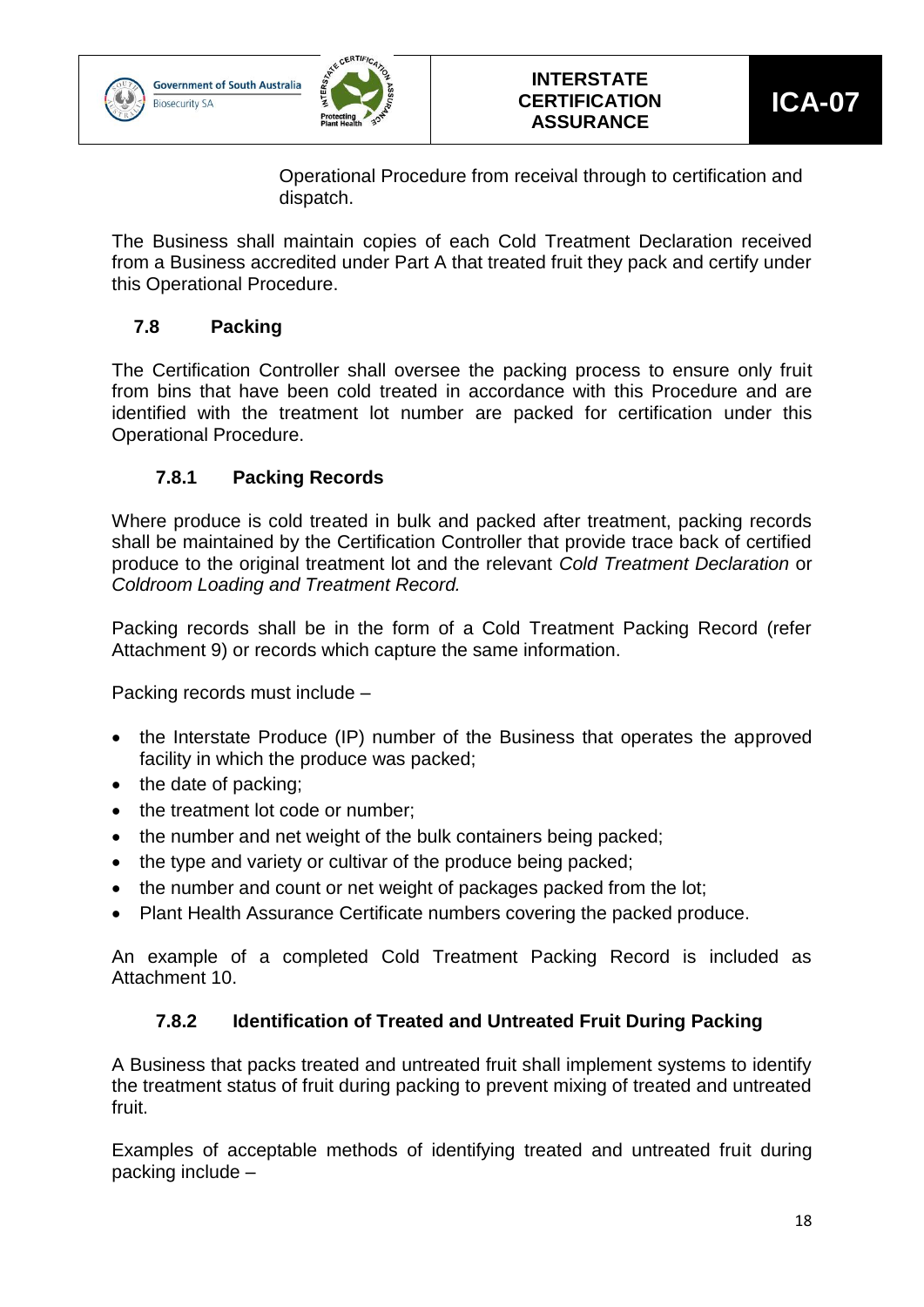



- (a) packing treated fruit at different times to untreated fruit and clearing the lines before changing over; or
- (b) packing treated and untreated produce on different packing lines.
- (c) Other methods may be used provided they clearly identify and segregate treated and untreated fruit.

### <span id="page-18-0"></span>**7.8.3 Identification of Treated and Untreated Fruit After Packing**

A Business that packs treated and untreated fruit shall implement systems to identify the treatment status of fruit after packing to prevent mixing of treated and untreated fruit.

Examples of acceptable methods of identifying treated and untreated fruit after packing include -

- **(a) using packaging which differs significantly in appearance; or**
- **(b) marking each package of treated fruit in a manner that clearly identifies the fruit as treated in accordance with this Operational Procedure.**

Other methods may be used provided they clearly identify treated and untreated fruit.

### **7.9 Post Treatment Security (Tasmania only)**

Packing shall commence as soon as practicable after treatment. Any treated fruit that is not in the process of packing must be held in secure conditions until packed.

Completed pallets of packed produce shall be held for the minimum practical period before placing in secure conditions.

Certified fruit must be stored at and transported from the packing facility in secure conditions that prevent infestation by fruit fly.

Secure conditions include-

- (a) unvented packages;
- (b) vented packages with the vents secured with gauze/mesh with a maximum aperture of 1.6 mm;
- (c) fully enclosed under tarpaulins, hessian, shade cloth, mesh or other covering which provides a maximum aperture of 1.6 mm;
- (d) shrink-wrapped and sealed as a palletised unit;
- (e) fully enclosed or screened buildings, coldrooms, vehicles or other facilities free from gaps or other entry points greater than 1.6 mm.

*Fruit consigned to Tasmania must be transported in full container lots sealed prior to transport, or as lesser container lots in accordance with the requirements of (a), (b) or (d) above.*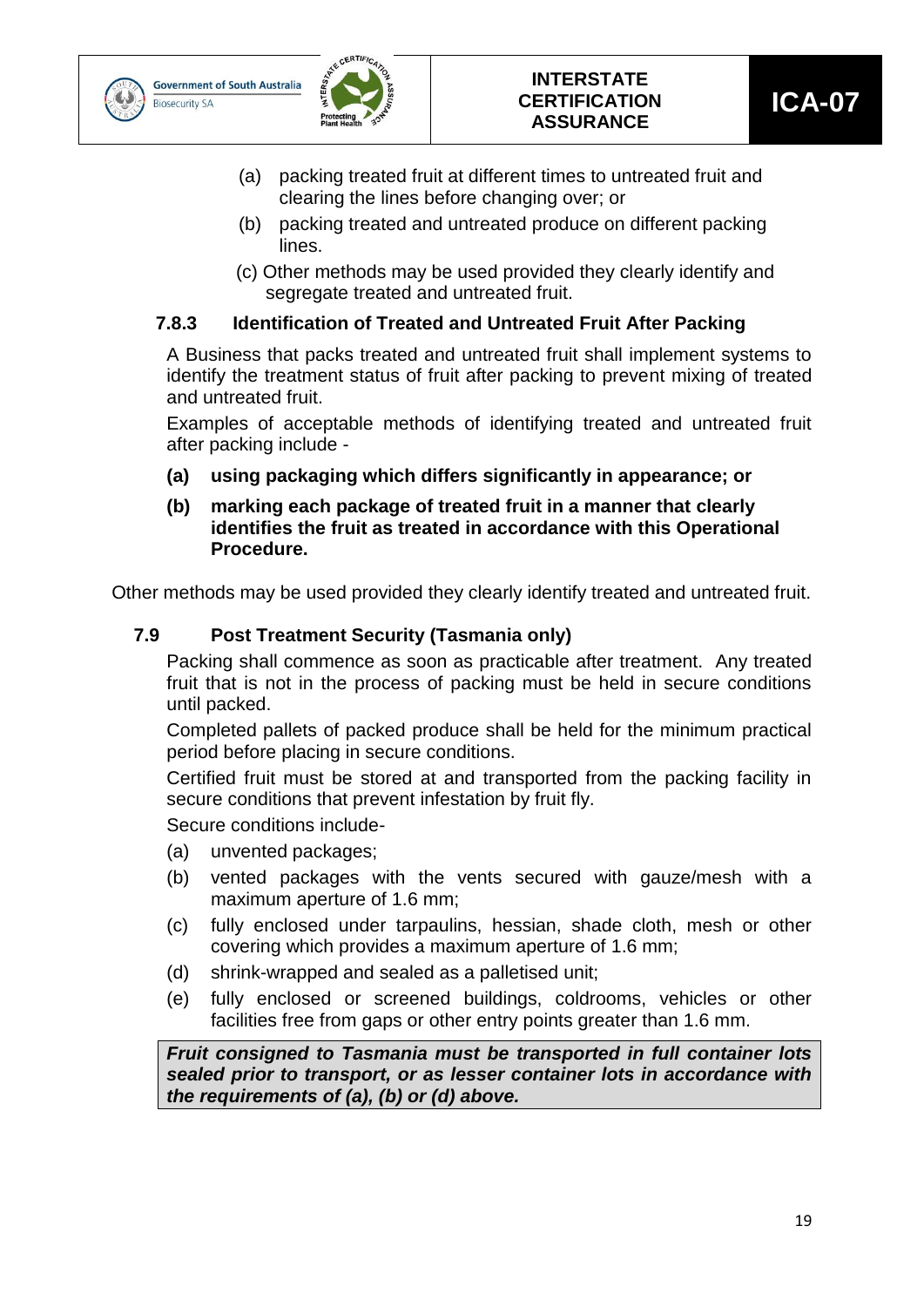



*Where consignments are transported to Tasmania as full container lots, the seal number must be included in the Brand Name or Identifying Marks section of the Assurance Certificate covering the consignment (refer).*

*Where consignments are transported in vented packages that are sealed as a palletised unit in accordance with (d) above, the Business must secure the top layer of the pallet by applying a row of tape over the shrinkwrap and have applied to the tape in waterproof ink the signature of an Authorised Signatory, the number of the Plant Health Assurance Certificate covering the consignment and the date.*

#### <span id="page-19-0"></span>**7.10 Dispatch**

### **7.10.1 Package identification**

The Authorised Dispatcher shall ensure that, after treating and packing, each package is marked in indelible and legible characters of at least 5 mm, with –

- the Interstate Produce (IP) number of the accredited Business that certified the fruit;
- the words "MEETS ICA-07"; and
- the date (or date code) on which the fruit was certified or packed;

prior to the issuance of an Assurance Certificate by the Business under this Operational Procedure.

Any packages containing fruit that has not been cold treated in accordance with the requirements of this Operational Procedure shall not be marked as stated above.

### **7.10.2 Assurance Certificates**

<span id="page-19-1"></span>The Authorised Dispatcher shall ensure an Assurance Certificate is completed and signed by an Authorised Signatory of the Business prior to consignment of produce to a market requiring certification of cold treatment for fruit fly.

Assurance Certificates shall be in the form of a *Plant Health Assurance Certificate*.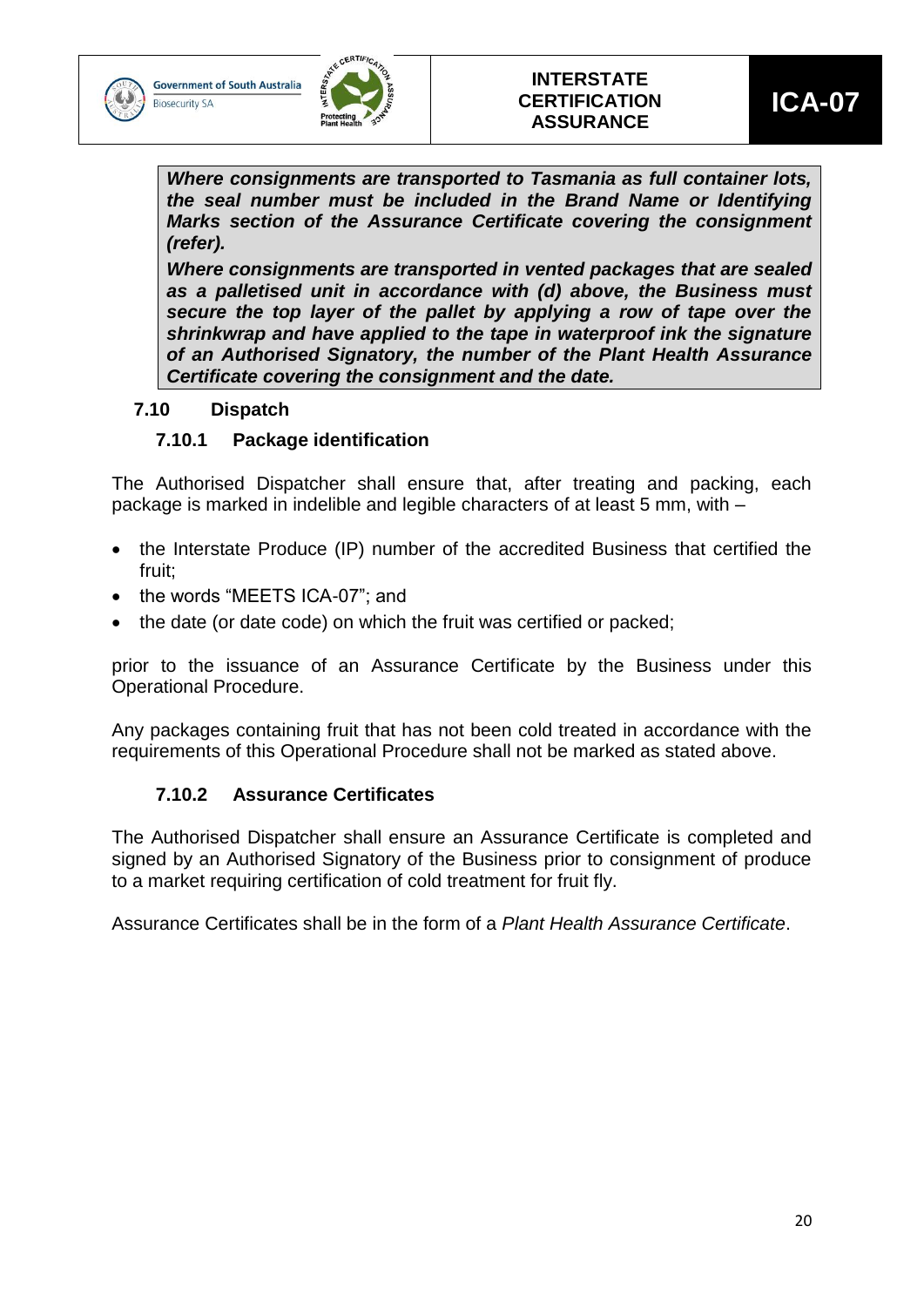![](_page_20_Picture_0.jpeg)

![](_page_20_Picture_2.jpeg)

Assurance Certificates shall include-

- (a) in the "Accredited Business that Prepared the Produce" section
	- the name and address of the Accredited Business that cold treated the fruit;
- (b) in the "IP No. of Acc. Business" section
	- the IP No. of the Accredited Business that cold treated the fruit;
- (c) in the "Grower or Packer" section
	- the name and address of the Accredited Business that packed the fruit;
- (d) in the "Treatment" section
	- in the Date column, the date the cold treatment period was completed:
	- in the Treatment column, the words "Cold Treatment";
	- in the Duration and Temperature column, the words "XX days at ## C or below", where XX is the number of days in the treatment period and ## is the maximum temperature reached during the treatment period.

*Where temperature verification is based on return air temperature the declared maximum temperature must be 0.5<sup>o</sup> C above the maximum temperature recorded throughout the treatment period.*

Individual Assurance Certificates shall be issued to cover each consignment (ie. a discrete quantity of product transported to a single consignee at one time) to avoid splitting of consignments. Attachment 2 shows a completed example Plant Health Assurance Certificate.

Assurance certificates shall be completed, issued and distributed in accordance with the Work Instruction *Guidelines for Completion of Plant Health Assurance Certificates* [WI-02].

### <span id="page-20-0"></span>**7.10.3 Assurance Certificate Distribution**

The **original** (yellow copy) must accompany the consignment.

The **duplicate** (white copy) must be retained by the Business.

#### **7.11 ICA System Records**

The Business shall maintain the following records -

PART A

- (a) a Facility Plan (see Attachment 3)
- (b) Coldroom Loading and Treatment Records Coldroom Sensor Placement Plans (See Attachment 11)
- (c) Coldroom Sensor Calibration Test Records Cold treatment temperature records (strip charts, data log sheets etc. (Attachment 12)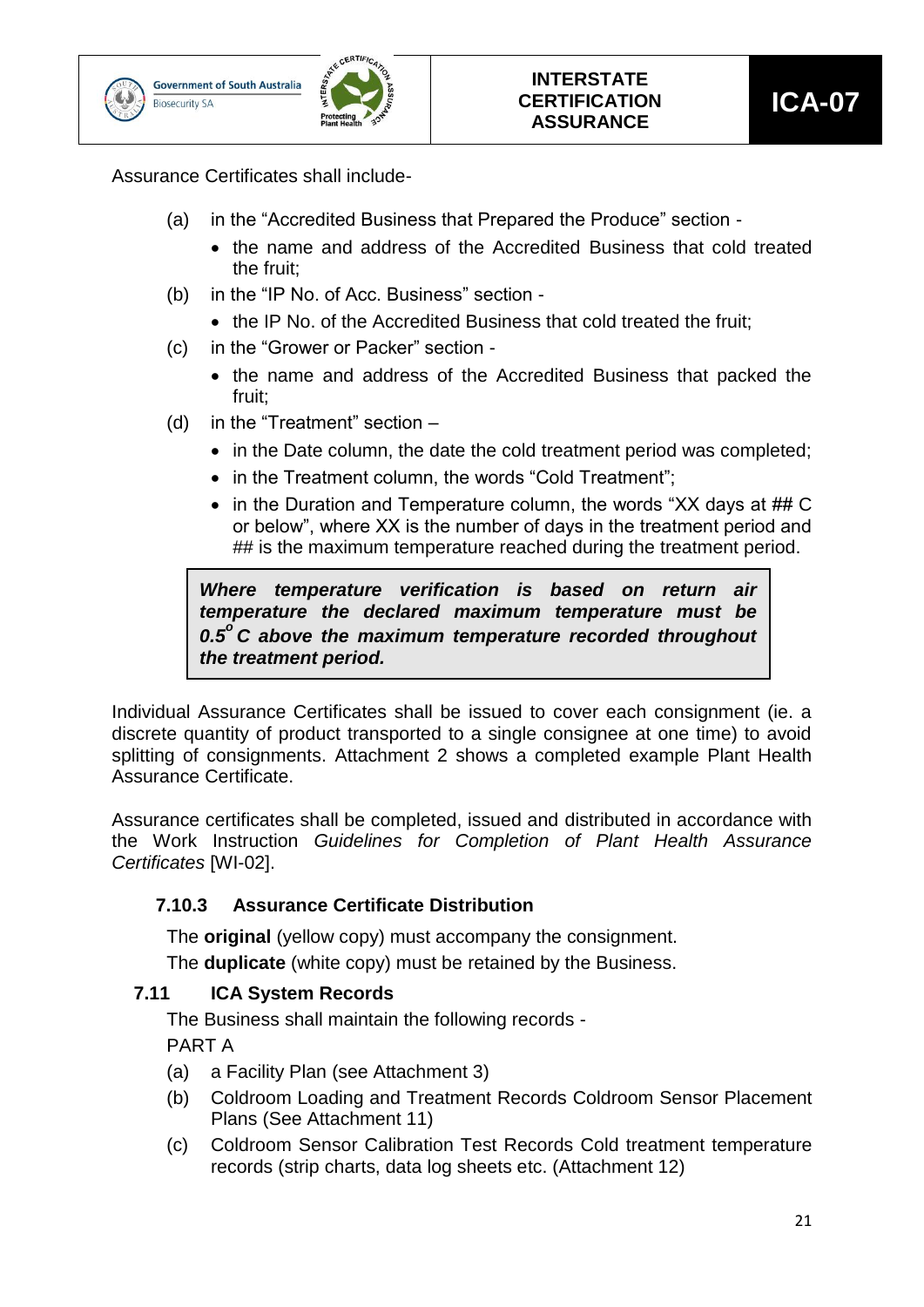![](_page_21_Picture_0.jpeg)

![](_page_21_Picture_1.jpeg)

![](_page_21_Picture_2.jpeg)

PART B

- (a) if applicable, a copy of each Cold Treatment Declaration received Cold Treatment Packing Records (Attachment 10)
- (b) a copy of each *Plant Health Assurance Certificate* issued by the Business (Attachment 2)

ICA system records shall be retained for a period of at least 12 months from completion, or until the next compliance audit of the ICA arrangement, whichever is the later.

*An accredited Business must hold a minimum of 12 months ICA system records at the time of any compliance audit. If the compliance audit is conducted more than 12 months from the last compliance audit, the business must maintain all records completed since the previous compliance audit.*

ICA system records shall be made available on request by an Inspector.

### **7.12 ICA System Documentation**

The Business shall maintain the following documentation -

- (a) a copy of the Business's current endorsed Application for Accreditation;
- (b) a current copy of this Operational Procedure;
- (c) a current Certificate of Accreditation for an Interstate Certification Assurance Arrangement.

ICA system documentation shall be made available on request by an Inspector.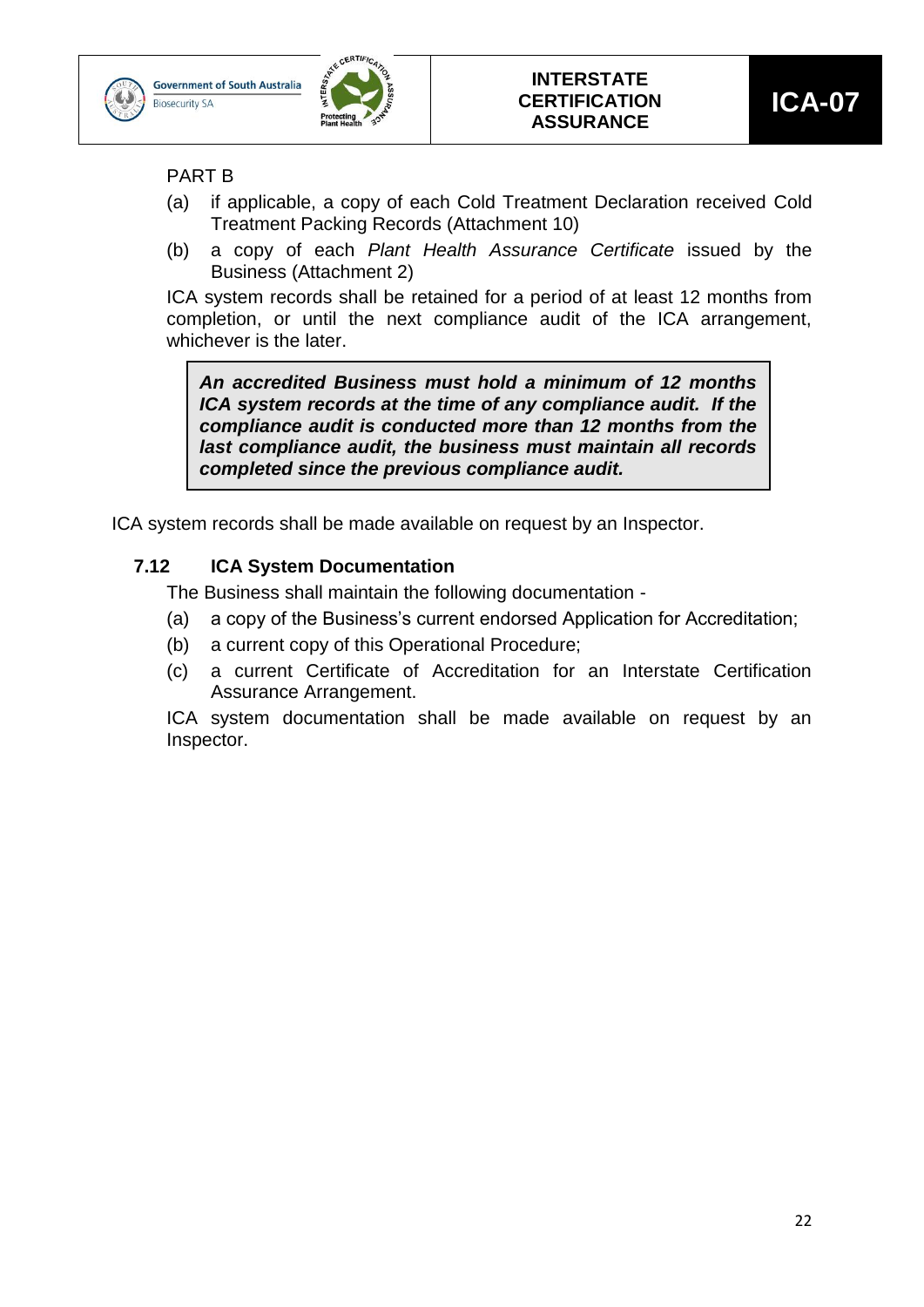![](_page_22_Picture_0.jpeg)

![](_page_22_Picture_1.jpeg)

![](_page_22_Picture_2.jpeg)

### <span id="page-22-0"></span>**8.0 ATTACHMENTS**

| Application for Accreditation of a Business for an Interstate<br>Certification Assurance (ICA) Arrangement (Completed Example) |
|--------------------------------------------------------------------------------------------------------------------------------|
| Plant Health Assurance Certificate (Completed Example)                                                                         |
| <b>Facility Plan</b>                                                                                                           |
| Calibration of Temperature Sensors and Temperature Recording<br>Equipment                                                      |
| Cold Room Loading and Treatment Record (Blank)                                                                                 |
| Cold Room Loading and Treatment Record (Completed Example                                                                      |
| <b>Cold Room Declaration (Blank)</b>                                                                                           |
| <b>Cold Room Declaration (Completed Example)</b>                                                                               |
| <b>Cold Treatment Packing Records (Blank)</b>                                                                                  |
| <b>Cold Treatment Packing Record (Completed Example)</b>                                                                       |
| Coldroom Sensor Placement Plan Attachment 12 Coldroom<br><b>Sensor Calibration Test Record</b>                                 |
| <b>Cold Treatment Record</b>                                                                                                   |
|                                                                                                                                |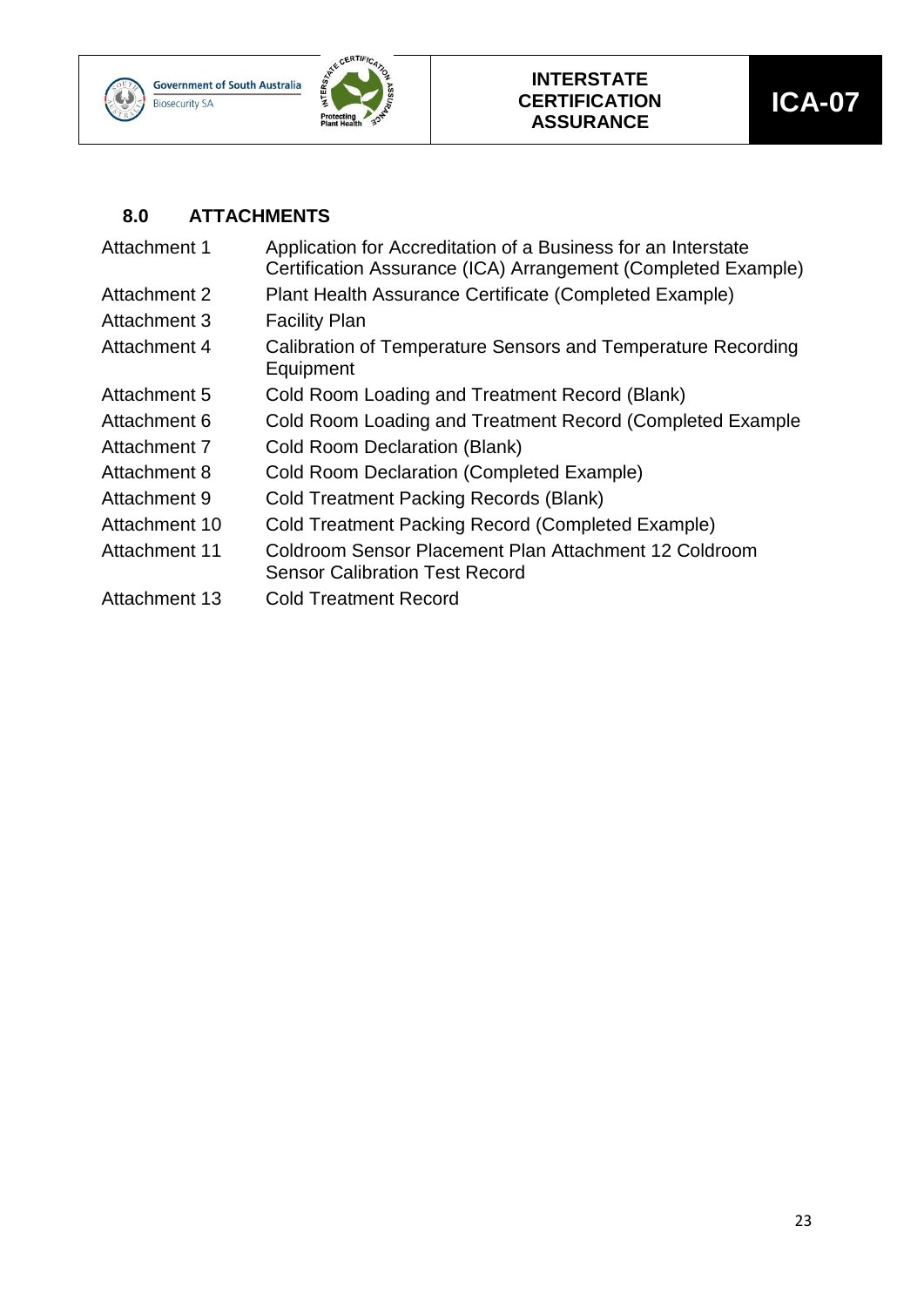| <b>Government of South Australia</b> |
|--------------------------------------|
| <b>Biosecurity SA</b>                |

#### **ACCREDITATION / REGISTRATION APPLICATION Plant Health Act 2009 ICA/CA Accreditation Sec 16 / Registration Sec 26 ICA-07**

### **APPLICATION for ACCREDITATION / REGISTRATION or ANNUAL RETURN (ICA / CA / IR)**

 **Complete clearly and return to Biosecurity SA - Plant Health Operations, 33 Flemington St, Glenside SA, 5065. (Please print. See Conditions / Application Instructions on pages 2 and 3 of this Application.)**

|                                                   | Type of application being made $(Tick or mark one)$ : $\Box$ Annual Return<br>NOTE; This application can only cover one Procedure (Arrangement) at one Facility                                                                           |                | <b>New</b>          | $\Box$ Amendment          |  |
|---------------------------------------------------|-------------------------------------------------------------------------------------------------------------------------------------------------------------------------------------------------------------------------------------------|----------------|---------------------|---------------------------|--|
|                                                   | Has Business previously been registered for movement of produce? $\Box$ Yes $\Box$ No<br>If yes, provide Interstate Produce (IP) Number (& Facility number).                                                                              |                | S                   |                           |  |
| <b>ICA/CA/IR Number</b>                           | Operational Procedure / Arrangement (# Arrangement details must be included - see note on page 3)<br>Title of Arrangement Operational Procedure or Registration *                                                                         |                |                     |                           |  |
| 07<br>ICA                                         | П<br><b>Cold Storage Disinfestation for Fruit Fly</b>                                                                                                                                                                                     |                |                     |                           |  |
| <b>Applicant Details.</b>                         | Tick box if you wish this application to apply to both CA01/(IVCA) and IR01?                                                                                                                                                              |                |                     | $\square$ yes             |  |
| Type of Ownership of Business. (Tick or mark one) | □Individual □Partnership □Incorporated Company □Cooperative Association □Trust □Government                                                                                                                                                |                |                     |                           |  |
| <b>Individual Name:</b>                           | <b>Last Name</b>                                                                                                                                                                                                                          |                | <b>First Name</b>   |                           |  |
| <b>Business Name:</b>                             |                                                                                                                                                                                                                                           |                |                     |                           |  |
| <b>Postal Address</b><br>Line $1:$                |                                                                                                                                                                                                                                           |                | Line 2:             |                           |  |
| Suburb:                                           |                                                                                                                                                                                                                                           |                | State:<br>Postcode: |                           |  |
| <b>Partner Names:</b>                             | <b>Last Name</b>                                                                                                                                                                                                                          |                | <b>First Name</b>   |                           |  |
| (Provide additional partners                      | <b>Last Name</b><br><b>First Name</b>                                                                                                                                                                                                     |                |                     |                           |  |
| on a separate sheet)                              | <b>Last Name</b>                                                                                                                                                                                                                          |                | <b>First Name</b>   |                           |  |
| <b>Other Trading Names:</b>                       |                                                                                                                                                                                                                                           |                |                     |                           |  |
| <b>ABN / ACN Number:</b>                          |                                                                                                                                                                                                                                           |                |                     |                           |  |
|                                                   | Have you, any Partner or Director of the Business or anyone in a Management role been convicted of an indictable<br>offence or other offence involving dishonesty in the past five years? (answer by circling / marking appropriate box). |                |                     | Yes<br>No                 |  |
|                                                   | A Company must attach a copy of Certification of Incorporation with new applications.<br>A Co-operative Association must attach a copy of Certificate or Registration to new applications                                                 |                |                     | Certification is attached |  |
| <b>Facility / Accreditation Details</b>           |                                                                                                                                                                                                                                           |                |                     |                           |  |
| <b>Facility Address Line 1:</b>                   |                                                                                                                                                                                                                                           |                | Line 2:             |                           |  |
| Suburb:                                           |                                                                                                                                                                                                                                           |                | Postcode:<br>State: |                           |  |
| <b>Accreditation Contact:</b>                     | <b>Last Name</b>                                                                                                                                                                                                                          |                | <b>First Name</b>   |                           |  |
| <b>Position:</b>                                  |                                                                                                                                                                                                                                           |                |                     |                           |  |
| <b>Property Valuation No.:</b>                    |                                                                                                                                                                                                                                           | Section:       | Hundred:            |                           |  |
| <b>Contact Details:</b>                           | Phone:                                                                                                                                                                                                                                    | <b>Mobile:</b> |                     |                           |  |
|                                                   | Fax:                                                                                                                                                                                                                                      | Email:         |                     |                           |  |
| <b>Postal Address</b>                             |                                                                                                                                                                                                                                           |                | Line 2:             |                           |  |
| <b>Postal Suburb</b>                              |                                                                                                                                                                                                                                           |                | State:<br>Postcode: |                           |  |
|                                                   | Persons Permitted to Sign or Verify Plant Health Certification                                                                                                                                                                            |                |                     |                           |  |
| Role                                              | Last Name                                                                                                                                                                                                                                 |                | Given Name(s)       | Specimen Signature        |  |
|                                                   |                                                                                                                                                                                                                                           |                |                     |                           |  |

#### Certification Controller / Responsible Person  $\Box$ Backup Cert Controller / Responsible Person  $\Box$ Authorised Signatory / Responsible Person  $\Box$ Authorised Signatory / Responsible Person  $\Box$  $\Box$ **Products Certified / Imported: (List all fruit & vegetable types, machinery, grapevines or nursery stock)**  $\Box$ **Seasonal Operator:** (tick or  $Y = Yes$ )  $\boxed{NO}$   $\boxed{YES}$  If yes, indicate operating months **Importing Details**  $\Box$ **Consignments per year Nursery Membership Y= Yes** / N= No | NGISA | | NIASA | | AGCAS  $\Box$ **States of Origin:** (tick or  $Y = Y$ es) QLD VIC WA NSW NT TAS Overseas

**ENSURE YOU ALSO COMPLETE AND SIGN SECOND PAGE**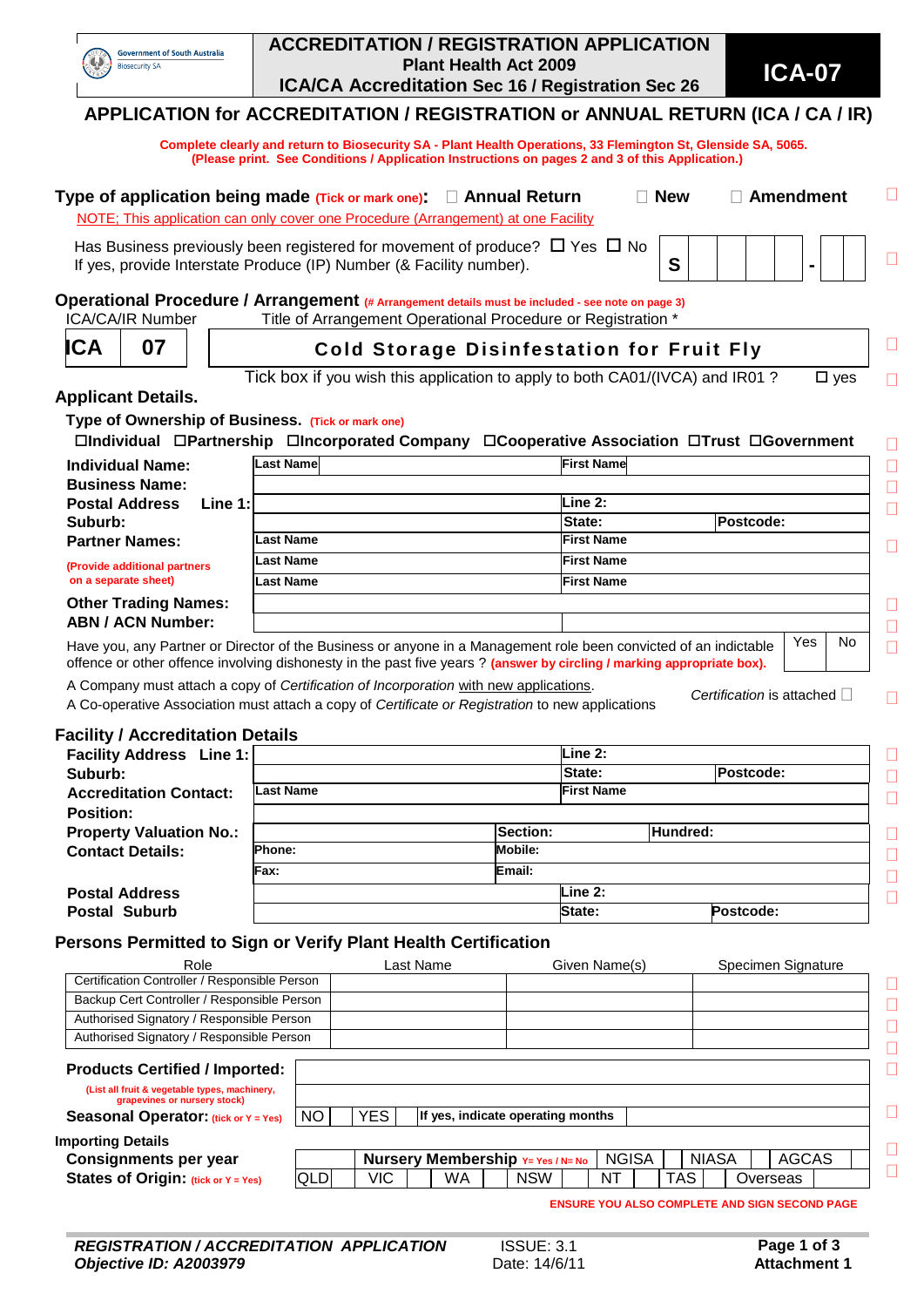![](_page_24_Picture_0.jpeg)

#### **ACCREDITATION / REGISTRATION APPLICATION Plant Health Act 2009 ICA/CA Accreditation Sec 16** / Registration Sec 26 **ICA-07**

**APPLICATION for ACCREDITATION / REGISTRATION or ANNUAL RETURN (ICA / CA / IR)** 

#### **Product / Certification Assurance Records and Methodology**

The business must carry out the necessary responsibilities and duties, and maintain records strictly in accordance with the applicable Operational Procedure unless permission to use different records/methods is requested below and is granted and endorsed by Biosecurity SA - Plant and Food Standards on this form.

I hereby request to use the following alternative or additional records/methods detailed below.

| . |                                  |          |  |
|---|----------------------------------|----------|--|
|   | <b>PIRSA</b><br>Granted<br>bv    | PIRSA    |  |
|   | Stamp<br>. Initials<br>Inspector | 5 I AIVI |  |
|   |                                  |          |  |

I / We the undersigned applicant(s) do hereby declare that the information provided herein is accurate to the best of my/our knowledge and belief and make this application on my behalf, or on behalf of the above-mentioned business as a representative appointed to do so.

| *Name of Partner / Director (print) | Designation | Signature | Date |
|-------------------------------------|-------------|-----------|------|
|                                     |             |           |      |
|                                     |             |           |      |
|                                     |             |           |      |
|                                     |             |           |      |

**Note: Where applicants are members of a partnership, each partner must sign the application.**

**For corporations/associations a Director, Company Secretary or Manager with legal authority to sign for the company must sign. Use the following checklist to ensure you have provided key information to enable the application to be processed.**

 $\Box$  You, All Partners or Director have signed above.  $\Box$  All Responsible Persons have signed page 1.  $\Box$  ABN is provided.  $\Box$  Type of ownership indicated.  $\Box$  Copy of Company Certification attached (new applicants).

Applicants must provide an Annual Return on the prescribed form each year they are accredited.

Incomplete applications will delay processing as they will need to be returned.

Please direct any queries regarding this application or the Accreditation/Registration to the Market Access Officer on 8207 7814.

| <b>DESK AUDIT</b><br><b>Passed</b>             |                                                             |      |             |
|------------------------------------------------|-------------------------------------------------------------|------|-------------|
| Alternate record-keeping granted $Yes \Box No$ |                                                             |      |             |
|                                                |                                                             |      |             |
|                                                | Name of Desk Auditor (please print)<br>Signature of Officer | Date | PIRSA STAMP |

### **Conditions of Accreditation S16 / Registration S26**

For the purposes of this accreditation / registration the following conditions may apply:

- The applicant must operate in full accordance with the Act and for ICA/CA Arrangements with the applicable Operational Procedure, which includes maintenance and provision of prescribed records for regular audit.
- The applicant is responsible to ensure that staff undertaking responsibilities required of the accreditation are adequately trained to do so.
- The frequency and number of audits will be determined by the Minister and carried out by persons authorised by the Minister.
- All fees for audits and inspections will be set by the Minister and the costs borne by the accredited person or business.
- The applicant will receive a Certificate of Accreditation / Registration which must be prominently displayed at the Business Facility.
- Restrictions may be imposed on the type of product an importer may bring into South Australia.

A copy of the relevant Operation Procedure or Act can be viewed or downloaded from – [www.pir.sa.gov.au/ica](http://www.pir.sa.gov.au/ica)

#### **Issue of Assurance Certificates / Registration of Importers / Verification of Product**

The Plant Health Act 2009 requires any person issuing a Plant Health Assurance Certificate (PHAC) to be accredited to do so. Penalties apply. (see section 25).

The Plant Health Act 2009 requires any person bringing or introducing plant or plant related products into SA to be registered (section 26) and imported products require verification. It is an offence to import without being registered or to fail to have imported product verified. Penalties apply (see sections 7, 25 and 33).

Only an accredited person may issue an assurance certificate (PHAC) or verify imported products (ie verify that an assurance certificate or other document relating to a plant or plant related product under a corresponding law complies with the requirements of the corresponding law). It is an offence to issue a Plant Health Assurance Certificate or verify imported product without being accredited. Penalties apply (see sections 7, 25 and 33).

**ENSURE YOU ALSO READ PAGE 3**

 $\Box$ 

 $\Box$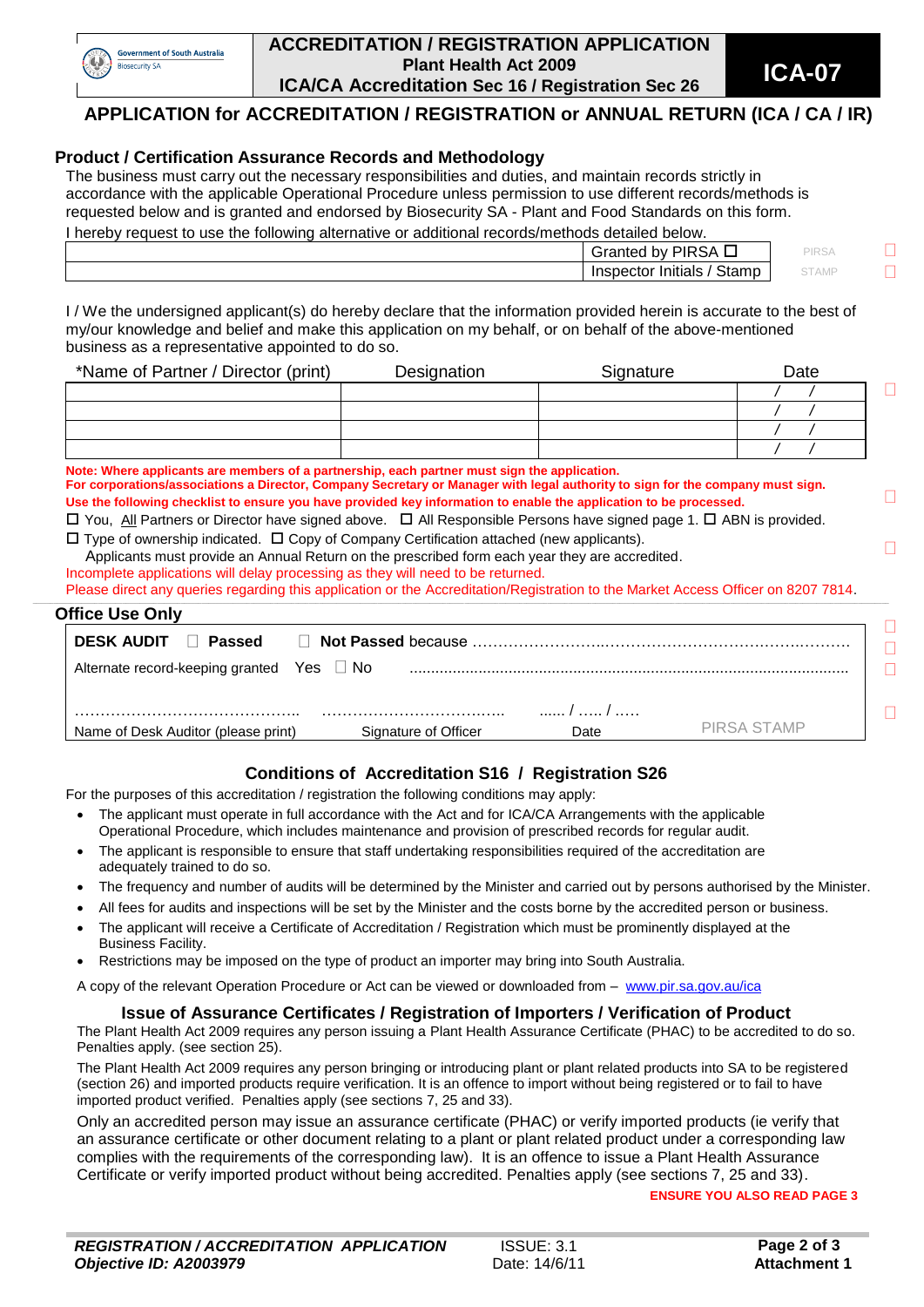![](_page_25_Picture_0.jpeg)

#### **ACCREDITATION / REGISTRATION APPLICATION Plant Health Act 2009 ICA/CA Accreditation Sec 16** / Registration Sec 26 **ICA-07**

#### **APPLICATION for ACCREDITATION / REGISTRATION or ANNUAL RETURN (ICA / CA / IR)**

#### **Application Notes**

The form must be fully completed by an Applicant on their behalf or on behalf of a legal entity/business that they have authority to represent. Partnerships require all partners to sign. Attach a separate page if there is insufficient space available for all required details. (Late fees apply for Annual Returns)

#### **Operational Procedure / Arrangement**

**The ICA / CA / IR number and name you are seeking Accreditation/Registration for must be entered here. E.g. ICA23, CA01 etc. Applications without these details will be delayed or not processed. (You may make application for both CA01/(IVCA) and IR01 by ticking the YES box)**

#### **Applicant Details**

- **Type of Ownership** shall be either Individual, Partnership, Incorporated Company, Co-operative Association, Trust or other legal entity. (It may not be a Family Trust).
- **Name of the Legal Entity** either Individual, Business, Corporation, Association or Trust (if a Family Trust a trustee representing the Trust). Use attachment if insufficient room.
- **Address**; physical address of business is required
- **Partner Names**; all partners names must be provided.
- **Other Trading Name(s);** List any other trading names used. Use attachment if insufficient room**.**
- **ABN / ACN Number;** ABN is the Australian Business Number.
- **Convictions;** Need to answer whether you, or any Director of the business or anyone in a Management role been convicted of an indictable offence or offence involving dishonesty in the past five years ? This question must be answered. If it is not, the application will not be processed.

#### **Facility/ Accreditation Details**

- **Facility Address / Location;** Clearly indicate the location or physical address details where product will be prepared/verified that will enable a PIRSA officer to easily locate the premises. (Usually the registered address of the business).
- **Contact:** Name and role of the principal contact to be used in regard to the accreditation/Registration.
- **Property Valuation Number and Section and Hundred;** Must clearly indicate the Property Valuation Number, Section and Hundred of the property. These are available from the Council rate notice.
- **Postal Address;** A mailing address may be provided for posting of all correspondence.

#### **Persons Permitted To Sign or Verify Plant Health Certification**

- **Role;** The role of the person able to verify product on behalf of the accredited business.
- **Names;** The full name and specimen signature of each of these persons.

#### **Product Details**

- **Products Certified / Imported;** Indicate the imported product / equipment / machinery you expect to certify/verify using this procedure.
- **Seasonal Operator;** Indicate whether seasonal operation will apply and if so what months.
- **Consignments per year;** Importers to provide estimate number of consignments per year
- **Nursery Membership;** Nurseries to provide membership details
- **States of Origin;** Provide a yes for States that product is expected to come from.

#### **Product / Certification Assurance Records and Methodology**

Complete only if you wish to maintain records in alternate method to that specified in Procedure.

#### **Authorising / Signing**

The Applicant (individual, all partners or company director/senior manager) must sign acknowledging they represent the business seeking accreditation and the information is accurate. It is an offence under section 51 of the Plant Health Act 2009 to make a false or misleading statement (whether by reason of the inclusion or omission of a particular) in an application made or information provided. Penalties apply. Separate applications are required for each accreditation / registration. (i.e. ICA, CA, IVCA, Importer etc)

#### see [www.pir.sa.gov.au/ica](http://www.pir.sa.gov.au/ica)

Please direct queries regarding this Application, Accreditation or Registration to the Market Access Officer on 8207 7814.

Gary Cox,

Manager, Market Access & Systems, Biosecurity SA - Plant Health.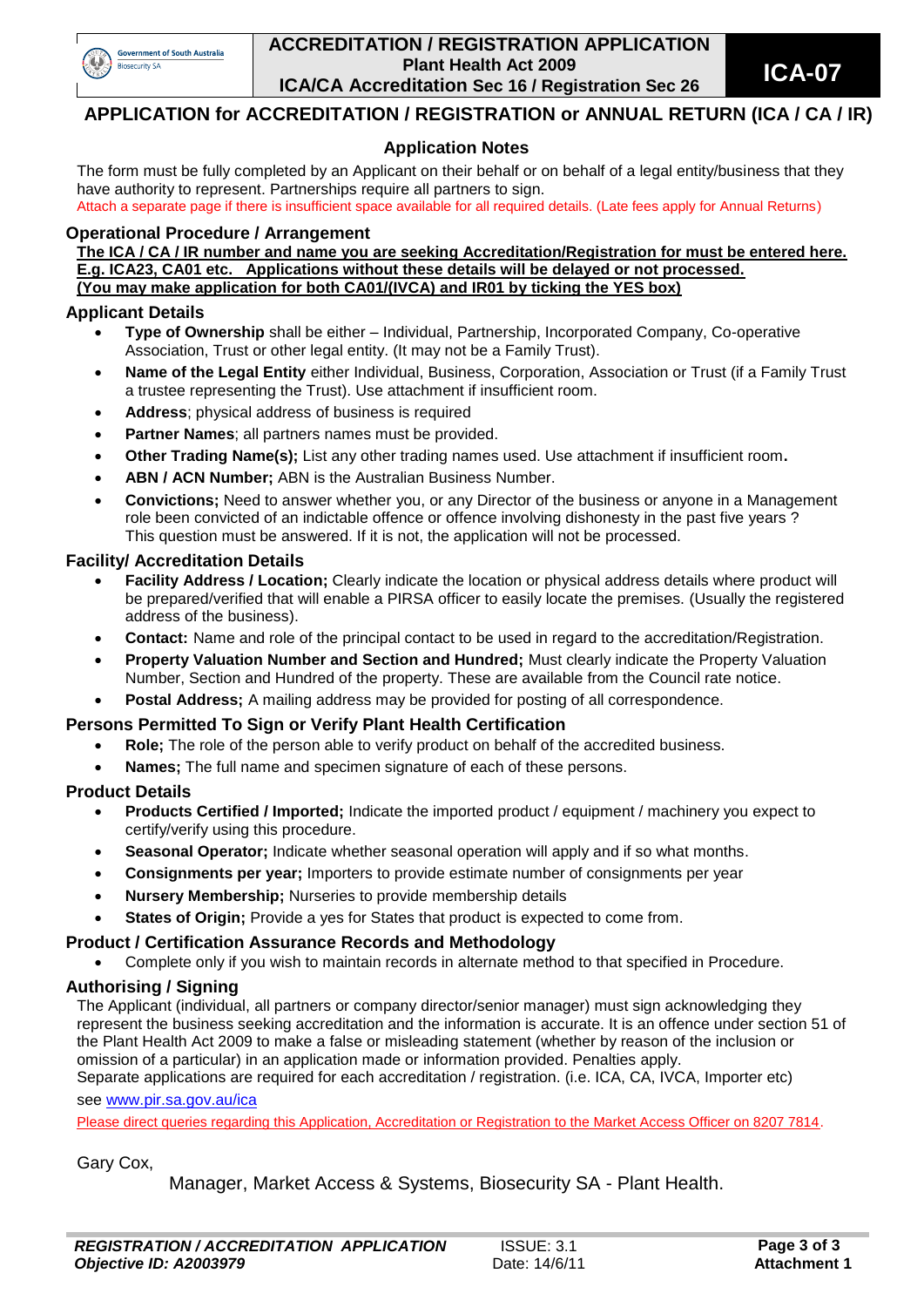![](_page_26_Picture_0.jpeg)

### **Duplicate (White) – Business Copy PLANT HEALTH ASSURANCE CERTIFICATE**

**ATTACHMENT 2**

**Certificate Number 12345**

|                                                | <b>Consignment Details</b> (Please Print)                   |         |                                                         |                               |                               |  |                                     |  |
|------------------------------------------------|-------------------------------------------------------------|---------|---------------------------------------------------------|-------------------------------|-------------------------------|--|-------------------------------------|--|
| Consignor                                      |                                                             |         |                                                         | Consignee                     |                               |  |                                     |  |
| Name                                           | <b>Willow Family Growers</b>                                |         |                                                         | Name                          | Fresh is Best                 |  |                                     |  |
| Address                                        | Golden Road                                                 |         |                                                         | Address                       | <b>Windsor Drive</b>          |  |                                     |  |
| Virginia SA 5120                               |                                                             |         |                                                         |                               | Newmarket Victoria 3031       |  |                                     |  |
| Reconsigned To                                 | (Splitting consignments or reconsigning whole consignments) |         |                                                         | <b>Method of Transport</b>    | (Provide details where known) |  |                                     |  |
| Name                                           |                                                             |         |                                                         | <b>☑</b> Road                 | Vehicle Details Reg. No.      |  | <b>SES 101</b>                      |  |
| <b>Address</b>                                 |                                                             |         |                                                         | $\Box$ Rail                   | Consignment no.               |  |                                     |  |
|                                                |                                                             |         |                                                         | $\Box$ Air                    | Airline/Flight no.            |  |                                     |  |
|                                                | <b>Certification Details</b> (Please Print)                 |         |                                                         |                               |                               |  |                                     |  |
|                                                | Accredited Business that Prepared the Produce               |         |                                                         | Grower of Packer              |                               |  |                                     |  |
| Name                                           | <b>Willow Family Growers</b>                                |         |                                                         | <b>Buffy Gardens</b><br>Name` |                               |  |                                     |  |
| Address                                        | Golden Road                                                 |         |                                                         | <b>Address</b><br>Lyons Rd    |                               |  |                                     |  |
|                                                | Virginia SA 5120                                            |         |                                                         |                               | Virginia SA 5120              |  |                                     |  |
| IP No. of Acc. Business<br>marked on packages) |                                                             |         | Brand Name or Identifying Marks (as marked on packages) |                               |                               |  | Date Code (as                       |  |
| S 9876                                         |                                                             |         | William Family Growers or WFG                           |                               |                               |  | 10 June 2014                        |  |
| No. of Packages                                |                                                             |         | Type of Packages (eg. trays, cartons)                   | Type of Produce               |                               |  | Authorisation for Split Consignment |  |
| 22                                             |                                                             | Cartons |                                                         | Cherries                      |                               |  |                                     |  |
|                                                |                                                             |         |                                                         |                               |                               |  |                                     |  |
|                                                |                                                             |         |                                                         |                               |                               |  |                                     |  |
|                                                |                                                             |         |                                                         |                               |                               |  |                                     |  |
|                                                |                                                             |         |                                                         |                               |                               |  |                                     |  |
| Date                                           | Treatment                                                   |         | Chemical (Active Ingredient)                            |                               | Concentration                 |  | <b>Duration and Temperature</b>     |  |

| Date          | ı reatment             | Chemical (Active Ingredient) | Concentration    | Duration and Temperature                |
|---------------|------------------------|------------------------------|------------------|-----------------------------------------|
|               | Dipping                | Dimethoate                   | $400$ ppm        | 1 One Min □ 10 sec then wet for 60 sec. |
|               | Dipping                | Fenthion                     | 412.5 ppm        | □ One Min □ 10 sec then wet for 60 sec. |
|               | Flood spraying         | Dimethoate                   | $400$ ppm        | 10 seconds then wet for 60 seconds      |
|               | Flood spraying         | Fenthion                     | 412.5 ppm        | 10 seconds then wet for 60 seconds      |
|               | Non-recirculated spray | Fenthion                     | 412.5 ppm        | 10 seconds then wet for 60 seconds      |
|               | Fumigation             | Methyl Bromide               | q/m <sup>3</sup> | Two Hours @<br>°C                       |
|               | <b>Heat Treatment</b>  | Hot Air                      | <b>Hot Water</b> | Min @<br>°C                             |
| $10 - 6 - 03$ | Cold Treatment         |                              |                  | < .5 Degrees Celsius for 14 days        |

Additional Certification

"Meets ICA-07"

#### *Declaration*

I, an Authorised Signatory of the accredited business that prepared the plants or plant produce described above, hereby declare that the plants or plant produce have been prepared in the business's approved facilities in accordance with the business's Interstate Certification Assurance arrangement and that the details shown above are true and correct in every particular.

| Authorised Signatory's Name (Please Print) | Sianature         | Date    |
|--------------------------------------------|-------------------|---------|
| Charlie Willow Jr                          | Charlie Willow Ir | 10/6/14 |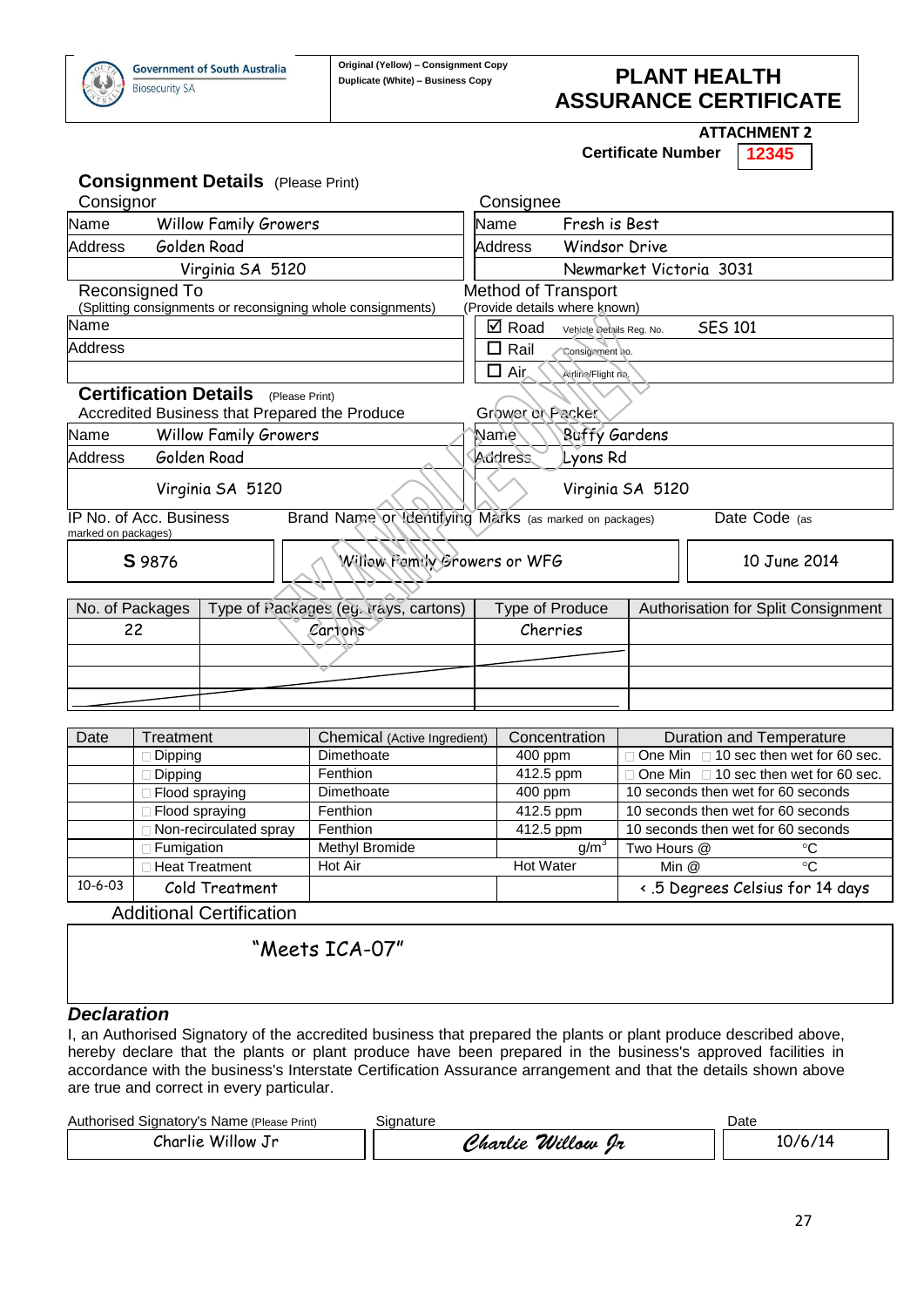![](_page_27_Picture_0.jpeg)

![](_page_27_Picture_1.jpeg)

# **FACILITY PLAN - ICA-07**

**ATTACHMENT 3**

![](_page_27_Figure_4.jpeg)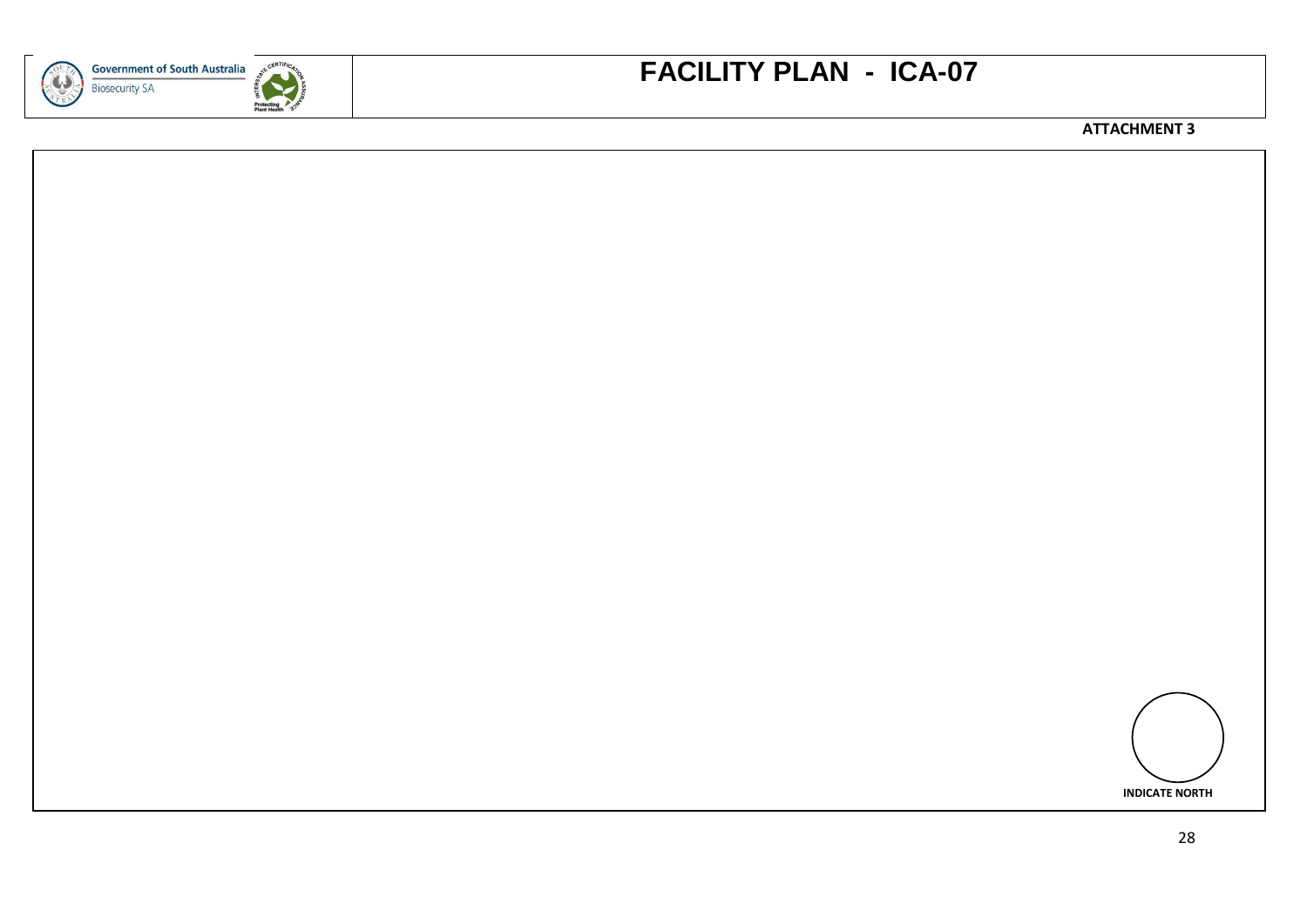![](_page_28_Picture_0.jpeg)

# **FACILITY PLAN DETAILS - ICA-07**

### **ATTACHMENT 3**

#### **FACILITY PLAN DETAILS**

The facility plan (overleaf) is to include the following:

- 1. Road access including street names;
- 2. Internal roadways within the facility providing access to the coldrooms;
- 3. The location and identification of buildings at the facility;
- 4. The location and size  $(m^3)$  of each coldroom and the coldroom number or other code that uniquely identifies each coldroom at the facility

#### **COMPLETE THE FOLLOWING DETAILS FOR EACH COLDROOM SHOWN ON THE FACILITY PLAN**

| <b>Coldroom Reference Code or No</b> | Size $(m^3)$ |
|--------------------------------------|--------------|
|                                      |              |
|                                      |              |
|                                      |              |
|                                      |              |
|                                      |              |
|                                      |              |
|                                      |              |
|                                      |              |

#### **ARRANGEMENT DETAILS**

Applicants Name *(as shown on the application form)*

Street Address of Facility *(as shown on the application form)*

Postcode

#### **SCOPE OF ARRANGEMENT**

Application is made for accreditation under Part A of ICA-07 *Cold Treatment -*

I ........................................................................... *(full printed name)* the

...............................................................................*(position in business)* am authorised to sign on behalf of the business and I understand that-

- (a) accreditation will only be granted for the coldrooms nominated on the Facility Plan;
- (b) following accreditation, certification can only be issued in accordance with scope of accreditation detailed in the *Certificate of Accreditation for an Interstate Certification Assurance (ICA) Arrangement* covering the arrangement;
- (c) application must be made to amend any of the current details in the *Application for Accreditation of a Business for an Interstate Certification Assurance Arrangement* [FDU 385] or this Facility Plan.

Signature……………………………………………Date / / / /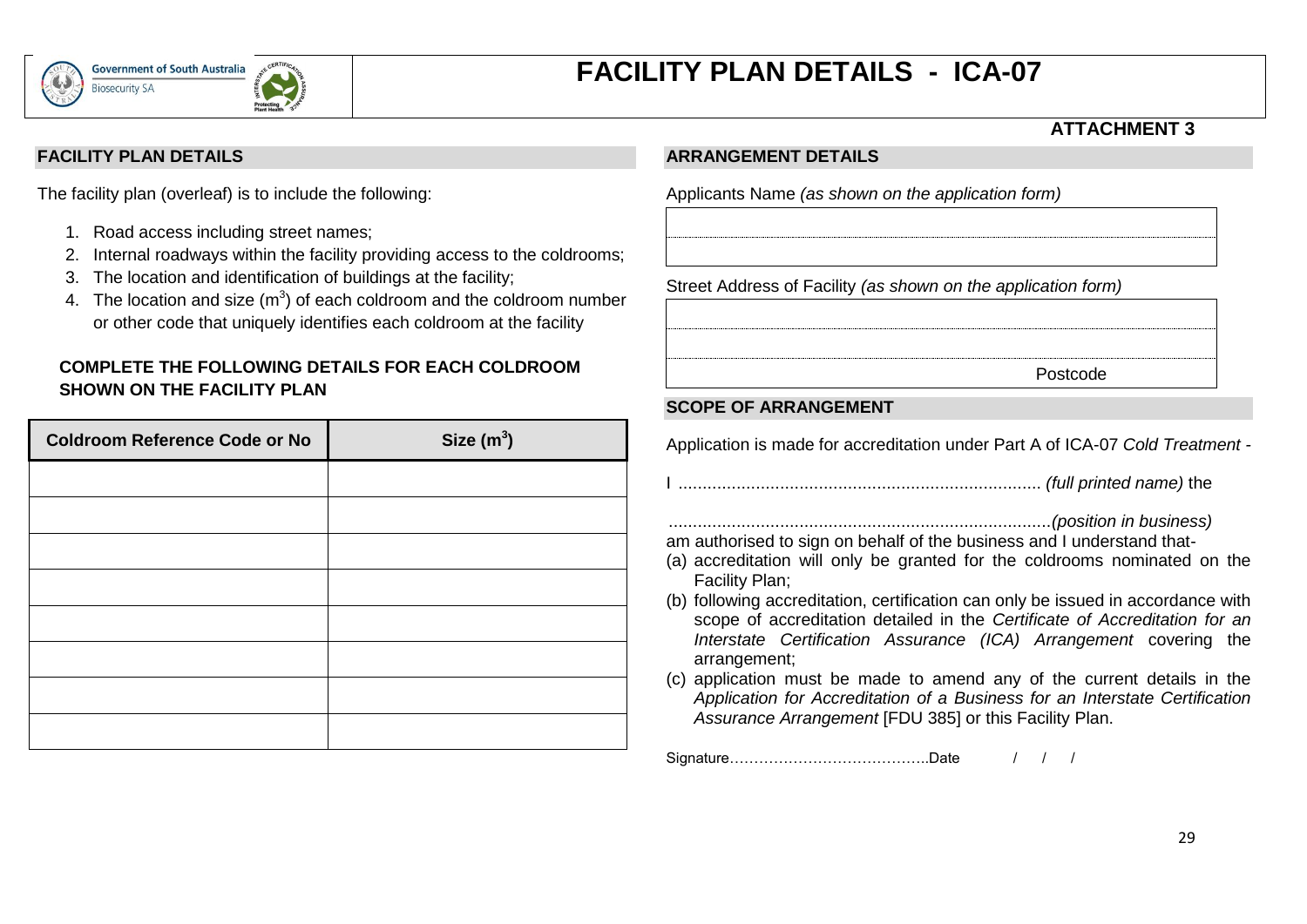![](_page_29_Picture_0.jpeg)

![](_page_29_Picture_2.jpeg)

#### **ATTACHMENT 4**

### **1. Sensor Identification**

Each sensor shall be uniquely identified by means of a tag attached to the sensor or on the adjacent wall or fruit container.

Each sensor shall be matched with the output data recorder.

A plan showing the location and identity of each sensor shall be maintained with the data recording instrument.

### **2. Equipment and Supplies**

An insulated container with a volume of at least 1 litre and an open neck.

Thermometer clamp or similar device.

5 litres of chilled deionised water.

Crushed ice made from deionised water.

#### **3. Sensor Calibration Procedure**

Sensor calibration shall be undertaken prior to commencing, and on completion of each cold treatment.

Calibration shall be conducted using a mixture of crushed ice made from deionised water, and deionised water in an insulated container using the following procedure –

Fill the insulated container with crushed ice. Add sufficient pre-cooled deionised water to cover the ice.

Thoroughly stir the ice/water mixture. Add additional ice as the ice melts.

- Using the thermometer clamp or similar device, submerge each sensor in the ice/water mixture. Sensors must not touch the sides or bottom of the container.
- Constantly stir the ice/water mixture while testing is being carried out. Allow the temperature shown by the sensors to stabilise at the lowest temperature obtainable.
- Two consecutive readings shall be recorded for each sensor at the lowest temperature obtainable. There shall be at least a 60 second interval between the two readings for any one sensor.

Calibration shall be to the nearest  $0.2^{\circ}$ C. For low resolution mini data loggers, calibration shall be to the nearest  $0.5^{\circ}$ C.

Any sensor that records a temperature of  $\pm$  0.5<sup>o</sup>C or more from the standard of 0.0<sup>o</sup>C shall be replaced.

The temperature variance of each sensor shall be calculated as the mean of the variation of the two readings from  $0^{\circ}$ C and shall be clearly identified for each sensor and traceable to the data recording instrument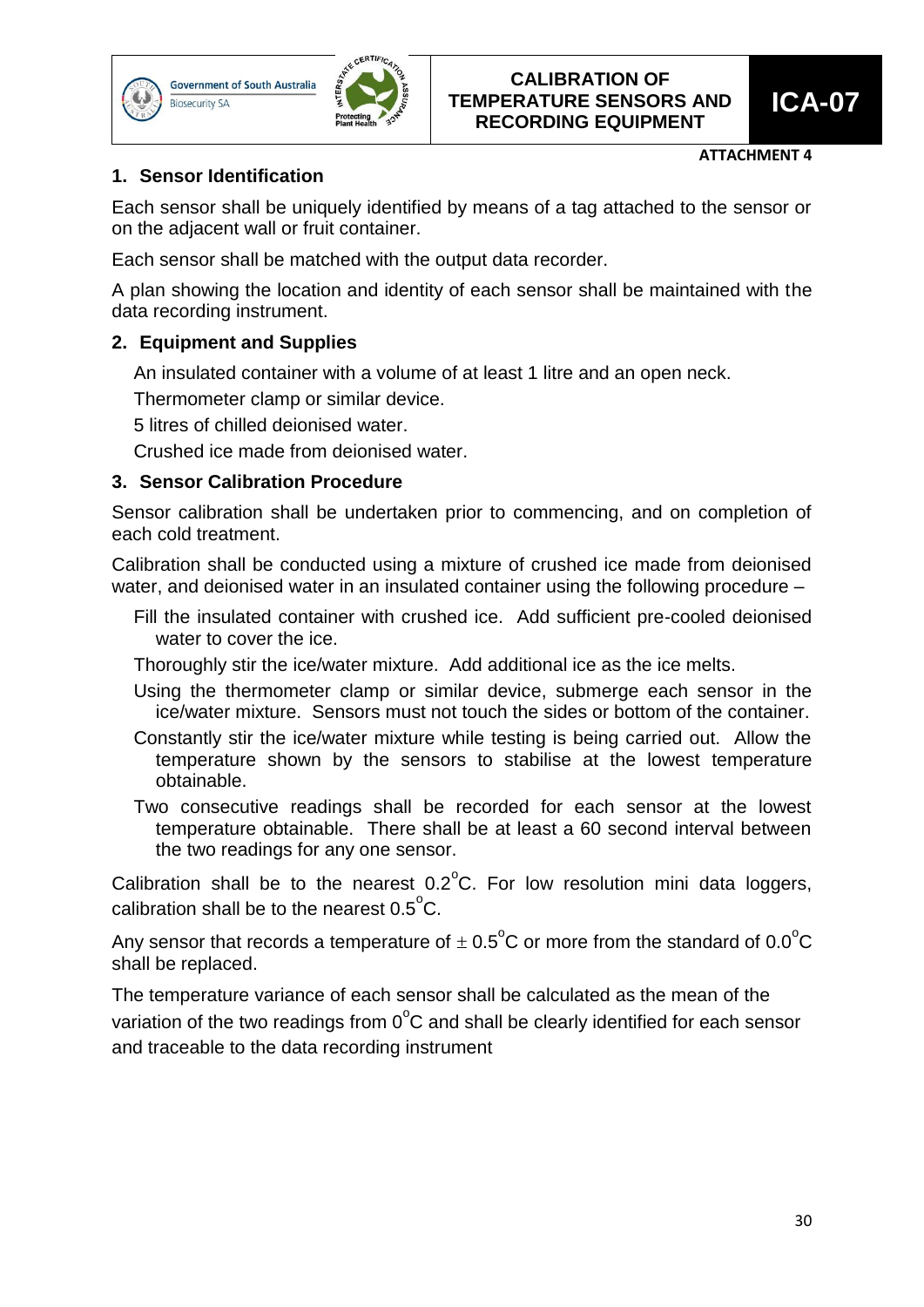![](_page_30_Picture_0.jpeg)

**Government of South Australia Biosecurity SA** 

![](_page_30_Picture_2.jpeg)

#### **COLDROOM LOADING AND TREATMENT RECORD (BLANK) ICA-07**

|                      |                                     | <b>ATTACHMENT 5</b> |  |                                |
|----------------------|-------------------------------------|---------------------|--|--------------------------------|
| <b>Business Name</b> | Interstate<br>Produce No.           |                     |  |                                |
| Coldroom             | <b>Treatment Lot</b><br>Code or No. | ----------          |  | ------------------------------ |
|                      |                                     |                     |  |                                |

| Date of<br>Loading | <b>Owner's Name</b>      | <b>Fruit</b><br>(Type & Variety) | Quantity<br>(No. & Type) | <b>Comments</b>        |
|--------------------|--------------------------|----------------------------------|--------------------------|------------------------|
|                    |                          |                                  |                          |                        |
|                    |                          |                                  |                          |                        |
|                    |                          |                                  |                          |                        |
|                    |                          |                                  |                          |                        |
|                    |                          |                                  |                          |                        |
|                    |                          |                                  |                          |                        |
|                    |                          |                                  |                          |                        |
|                    |                          |                                  |                          |                        |
|                    |                          |                                  |                          |                        |
|                    |                          |                                  |                          |                        |
|                    |                          |                                  |                          |                        |
|                    |                          |                                  |                          |                        |
|                    |                          |                                  |                          |                        |
|                    |                          |                                  |                          |                        |
|                    |                          |                                  |                          |                        |
|                    |                          |                                  |                          |                        |
|                    |                          |                                  |                          |                        |
|                    |                          |                                  |                          |                        |
|                    |                          |                                  |                          |                        |
|                    | Date Treatment Commenced | $\overline{1}$<br>$\overline{1}$ | Date Treatment Completed | $\sqrt{2}$<br>$\bigg)$ |

Treatment Temperature

Number of Sensors Used

| the control of the control of the control of | $\sqrt{1}$                                                                      |  |
|----------------------------------------------|---------------------------------------------------------------------------------|--|
|                                              | the contract of the contract of the contract of the contract of the contract of |  |
|                                              |                                                                                 |  |
|                                              |                                                                                 |  |
|                                              |                                                                                 |  |
|                                              |                                                                                 |  |

**I certify that this treatment lot has been treated in accordance with the requirements of the Operational Procedure** *Cold Treatment* **[ICA-07].**

| Name <sup>®</sup><br>не | ---- | Date<br>. |
|-------------------------|------|-----------|

o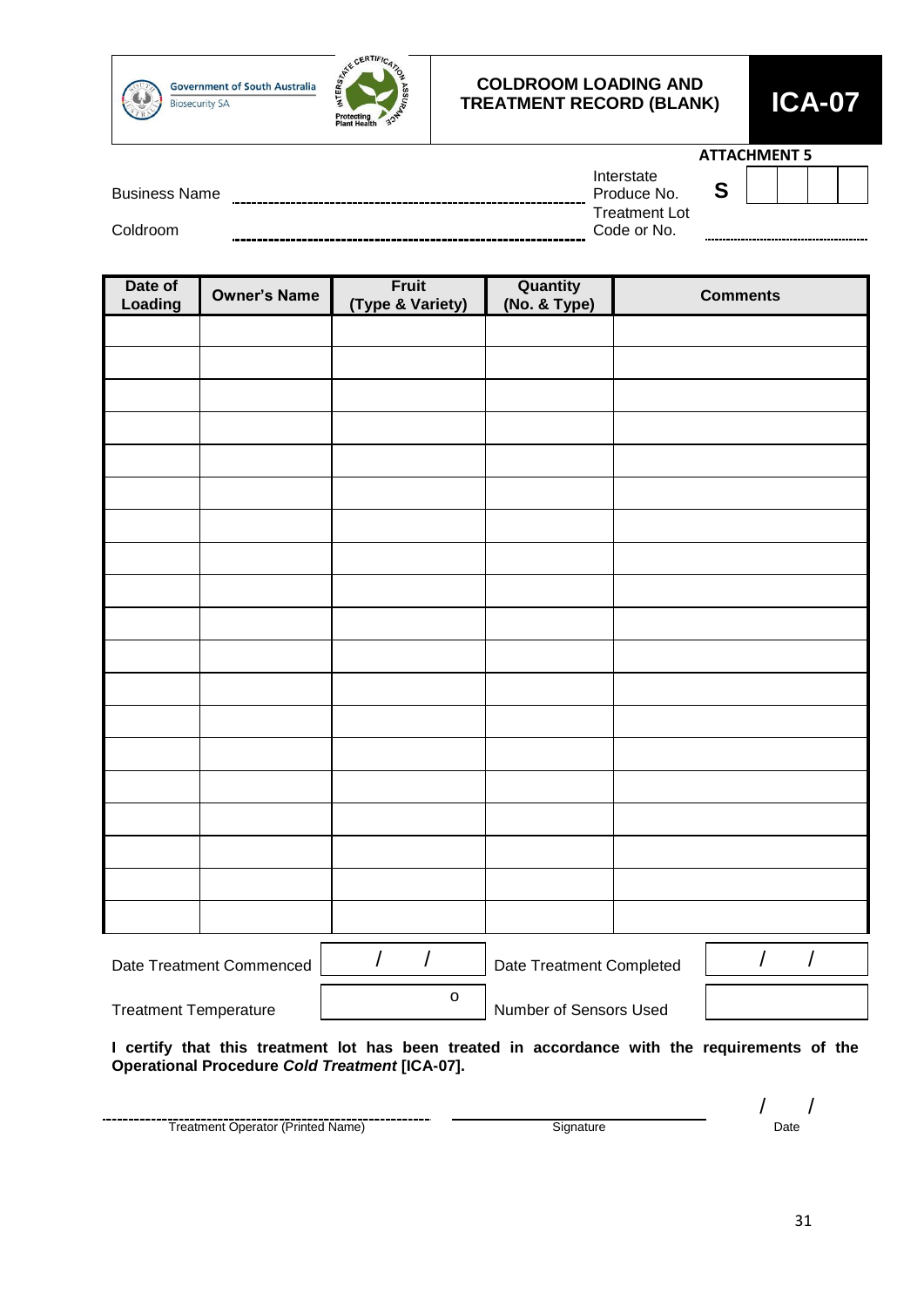![](_page_31_Picture_0.jpeg)

#### **COLDROOM LOADING AND TREATMENT RECORD (COMPLETED (EXAMPLE) ICA-07**

|                              |                          |                                                       |                          |                                     | <b>ATTACHMENT 6</b>                                                                           |
|------------------------------|--------------------------|-------------------------------------------------------|--------------------------|-------------------------------------|-----------------------------------------------------------------------------------------------|
| <b>Business Name</b>         |                          | Coldroom Co. Pty. Ltd.                                |                          | Interstate<br>Produce No.           | 9<br>S<br>9<br>9<br>9                                                                         |
| Coldroom                     | Room A                   |                                                       |                          | <b>Treatment Lot</b><br>Code or No. | A1234                                                                                         |
| Date of<br>Loading           | <b>Owner's Name</b>      | <b>Fruit</b><br>(Type & Variety)                      | Quantity<br>(No. & Type) |                                     | <b>Comments</b>                                                                               |
| 12/10/14                     | Joe's Apples             | G. Smith Apples                                       | 66 Bulk Bins             |                                     |                                                                                               |
|                              |                          |                                                       |                          |                                     |                                                                                               |
|                              |                          |                                                       |                          |                                     |                                                                                               |
|                              |                          |                                                       |                          |                                     |                                                                                               |
|                              |                          |                                                       |                          |                                     |                                                                                               |
|                              |                          |                                                       |                          |                                     |                                                                                               |
|                              |                          |                                                       |                          |                                     |                                                                                               |
|                              |                          |                                                       |                          |                                     |                                                                                               |
|                              |                          |                                                       |                          |                                     |                                                                                               |
|                              |                          |                                                       |                          |                                     |                                                                                               |
|                              |                          |                                                       |                          |                                     |                                                                                               |
|                              |                          |                                                       |                          |                                     |                                                                                               |
|                              |                          |                                                       |                          |                                     |                                                                                               |
|                              |                          |                                                       |                          |                                     |                                                                                               |
|                              |                          |                                                       |                          |                                     |                                                                                               |
|                              |                          |                                                       |                          |                                     |                                                                                               |
|                              |                          |                                                       |                          |                                     |                                                                                               |
|                              |                          |                                                       |                          |                                     |                                                                                               |
|                              |                          |                                                       |                          |                                     |                                                                                               |
|                              |                          |                                                       |                          |                                     |                                                                                               |
|                              | Date Treatment Commenced | 12/07/14                                              | Date Treatment Completed |                                     | 27/07/14                                                                                      |
| <b>Treatment Temperature</b> |                          | $0.5^{\circ}$ C                                       | Number of Sensors Used   |                                     | 4                                                                                             |
|                              |                          | <b>Operational Procedure Cold Treatment [ICA-07].</b> |                          |                                     | I certify that this treatment lot has been treated in accordance with the requirements of the |

Treatment Operator (Printed Name) Signature Date Andrew Operator **A Operator** 27/07/14<br>
Treatment Operator (Printed Name)<br> **A Operator** Signature **1990**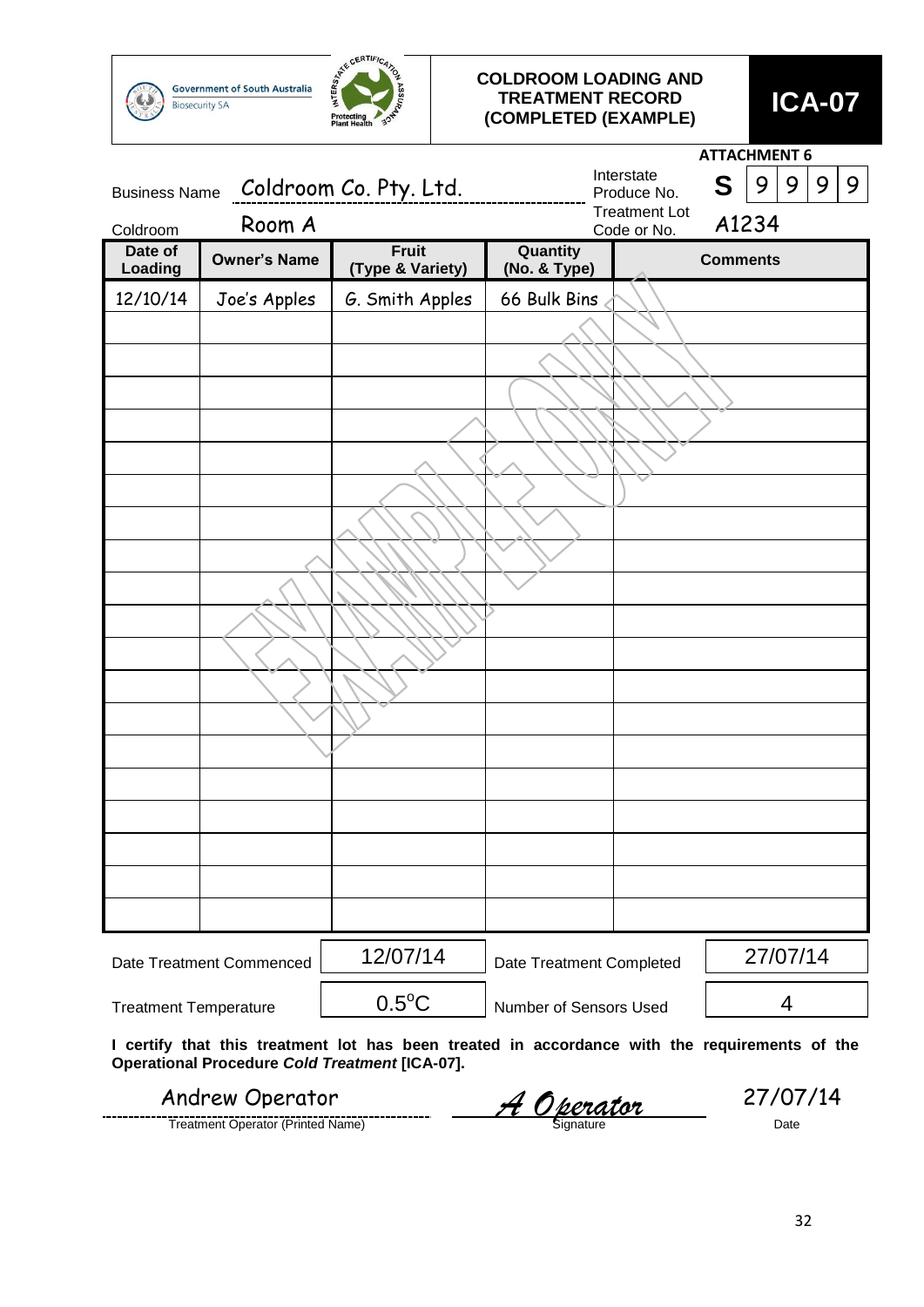![](_page_32_Picture_0.jpeg)

# **COLDROOM TREATMENT DECLARATION ICA-07**

#### **ATTACHMENT 7**

*A Cold Treatment Declaration must be provided to the certifying/packer business to cover each delivery (lot) of fruit delivered to the other business for certification under the Operational Procedure ICA-07.*

| an Authorised Signatory of -<br>(Business name),<br>S<br>Interstate Produce (IP) No.<br>hereby declare that the fruit listed below and delivered to -<br>(Business name)<br>S<br>Interstate Produce (IP) No.<br>(date)<br>$\prime$<br>$\prime$<br>for certification under the Operational Procedure Cold Treatment [ICA-07], were cold<br>treated as follows -<br><b>Treatment</b><br><b>Fruit Type</b><br><b>Number and</b><br><b>Date</b><br><b>Date</b><br><b>Number of</b><br><b>Maximum</b><br>Lot Code or<br>Type of<br><b>Treatment</b><br>and<br><b>Treatment</b><br><b>Treatment</b><br><b>Temperature</b><br>$^{\circ}$ C)<br><b>Number</b><br>Variety<br><b>Packages</b><br><b>Completed</b><br><b>Commenced</b><br><b>Days</b> |        |  |  | (full printed name) |
|--------------------------------------------------------------------------------------------------------------------------------------------------------------------------------------------------------------------------------------------------------------------------------------------------------------------------------------------------------------------------------------------------------------------------------------------------------------------------------------------------------------------------------------------------------------------------------------------------------------------------------------------------------------------------------------------------------------------------------------------|--------|--|--|---------------------|
|                                                                                                                                                                                                                                                                                                                                                                                                                                                                                                                                                                                                                                                                                                                                            |        |  |  |                     |
|                                                                                                                                                                                                                                                                                                                                                                                                                                                                                                                                                                                                                                                                                                                                            |        |  |  |                     |
|                                                                                                                                                                                                                                                                                                                                                                                                                                                                                                                                                                                                                                                                                                                                            |        |  |  |                     |
|                                                                                                                                                                                                                                                                                                                                                                                                                                                                                                                                                                                                                                                                                                                                            |        |  |  |                     |
|                                                                                                                                                                                                                                                                                                                                                                                                                                                                                                                                                                                                                                                                                                                                            |        |  |  |                     |
|                                                                                                                                                                                                                                                                                                                                                                                                                                                                                                                                                                                                                                                                                                                                            |        |  |  |                     |
|                                                                                                                                                                                                                                                                                                                                                                                                                                                                                                                                                                                                                                                                                                                                            | $on -$ |  |  |                     |
|                                                                                                                                                                                                                                                                                                                                                                                                                                                                                                                                                                                                                                                                                                                                            |        |  |  |                     |
|                                                                                                                                                                                                                                                                                                                                                                                                                                                                                                                                                                                                                                                                                                                                            |        |  |  |                     |
|                                                                                                                                                                                                                                                                                                                                                                                                                                                                                                                                                                                                                                                                                                                                            |        |  |  |                     |
|                                                                                                                                                                                                                                                                                                                                                                                                                                                                                                                                                                                                                                                                                                                                            |        |  |  |                     |
|                                                                                                                                                                                                                                                                                                                                                                                                                                                                                                                                                                                                                                                                                                                                            |        |  |  |                     |
|                                                                                                                                                                                                                                                                                                                                                                                                                                                                                                                                                                                                                                                                                                                                            |        |  |  |                     |
|                                                                                                                                                                                                                                                                                                                                                                                                                                                                                                                                                                                                                                                                                                                                            |        |  |  |                     |
|                                                                                                                                                                                                                                                                                                                                                                                                                                                                                                                                                                                                                                                                                                                                            |        |  |  |                     |
|                                                                                                                                                                                                                                                                                                                                                                                                                                                                                                                                                                                                                                                                                                                                            |        |  |  |                     |
|                                                                                                                                                                                                                                                                                                                                                                                                                                                                                                                                                                                                                                                                                                                                            |        |  |  |                     |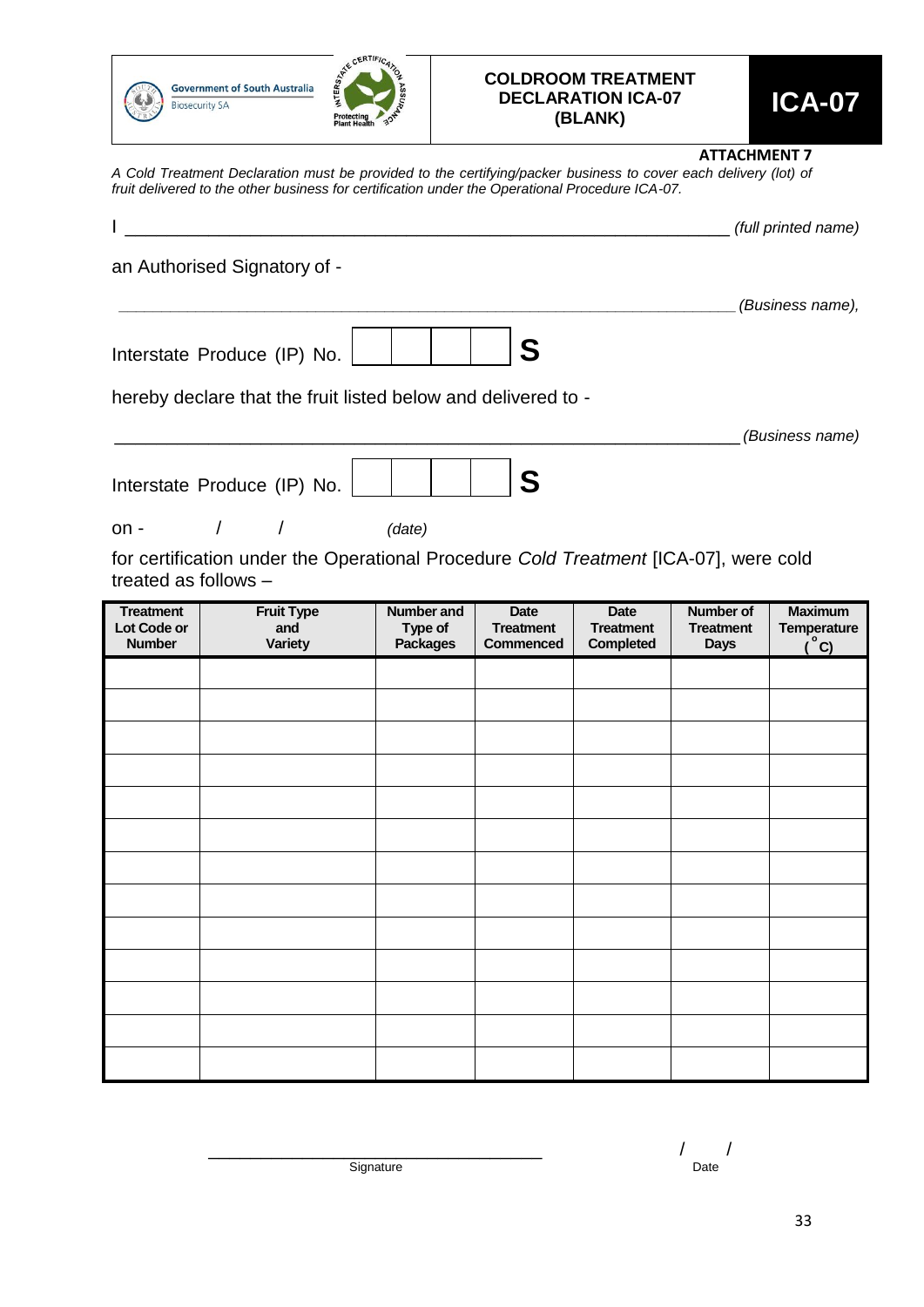![](_page_33_Picture_0.jpeg)

# **COLDROOM TREATMENT DECLARATION ICA-07 (EXAMPLE) ICA-07**

**ATTACHMENT 8**

*A Cold Treatment Declaration must be provided to the certifying/packer business to cover each delivery (lot) of fruit delivered to the other business for certification under the Operational Procedure ICA-07.*

| John Controller<br>$\mathbf{L}$<br>(full printed name)        |                                                                                         |                                                 |                                              |                                              |                                              |                                                       |  |  |
|---------------------------------------------------------------|-----------------------------------------------------------------------------------------|-------------------------------------------------|----------------------------------------------|----------------------------------------------|----------------------------------------------|-------------------------------------------------------|--|--|
|                                                               | an Authorised Signatory of -                                                            |                                                 |                                              |                                              |                                              |                                                       |  |  |
|                                                               | Coldroom Co. Pty Ltd                                                                    |                                                 |                                              |                                              |                                              | (Business name),                                      |  |  |
|                                                               | 9 <sup>1</sup><br>9 <sub>1</sub><br>Interstate Produce (IP) No. $ 9 \rangle$<br>9<br>-S |                                                 |                                              |                                              |                                              |                                                       |  |  |
| hereby declare that the fruit listed below and delivered to - |                                                                                         |                                                 |                                              |                                              |                                              |                                                       |  |  |
| Joe's Apples Pty. Ltd.<br>(Business name)                     |                                                                                         |                                                 |                                              |                                              |                                              |                                                       |  |  |
| 9<br>0<br>9<br>-S<br>O<br>Interstate Produce (IP) No.         |                                                                                         |                                                 |                                              |                                              |                                              |                                                       |  |  |
| $on -$                                                        | 28/10 / 14                                                                              | (date)                                          |                                              |                                              |                                              |                                                       |  |  |
| treated as follows -                                          | for certification under the Operational Procedure Cold Treatment [ICA-07], were cold    |                                                 |                                              |                                              |                                              |                                                       |  |  |
| <b>Treatment</b><br>Lot Code or<br><b>Number</b>              | <b>Fruit Type</b><br>and<br><b>Variety</b>                                              | <b>Number</b> and<br>Type of<br><b>Packages</b> | Date<br><b>Treatment</b><br><b>Commenced</b> | Date<br><b>Treatment</b><br><b>Completed</b> | Number of<br><b>Treatment</b><br><b>Days</b> | <b>Maximum</b><br><b>Temperature</b><br>$^{\circ}$ C) |  |  |
| A1234                                                         | G. Smith Apples                                                                         | 16 Bins                                         | 12/10/14                                     | 27/10/14                                     | 14 days                                      | $0.5^{\circ}$ C                                       |  |  |
| A1237                                                         | Red Del. Apples                                                                         | 14 Bins                                         | 12/10/14                                     | 27/10/14                                     | 14 days                                      | $0.5^{\circ}$ C                                       |  |  |
|                                                               |                                                                                         |                                                 |                                              |                                              |                                              |                                                       |  |  |
|                                                               |                                                                                         |                                                 |                                              |                                              |                                              |                                                       |  |  |
|                                                               |                                                                                         |                                                 |                                              |                                              |                                              |                                                       |  |  |
|                                                               |                                                                                         |                                                 |                                              |                                              |                                              |                                                       |  |  |
|                                                               |                                                                                         |                                                 |                                              |                                              |                                              |                                                       |  |  |
|                                                               |                                                                                         |                                                 |                                              |                                              |                                              |                                                       |  |  |
|                                                               |                                                                                         |                                                 |                                              |                                              |                                              |                                                       |  |  |
|                                                               |                                                                                         |                                                 |                                              |                                              |                                              |                                                       |  |  |
|                                                               |                                                                                         |                                                 |                                              |                                              |                                              |                                                       |  |  |
|                                                               |                                                                                         |                                                 |                                              |                                              |                                              |                                                       |  |  |

Signature Date Date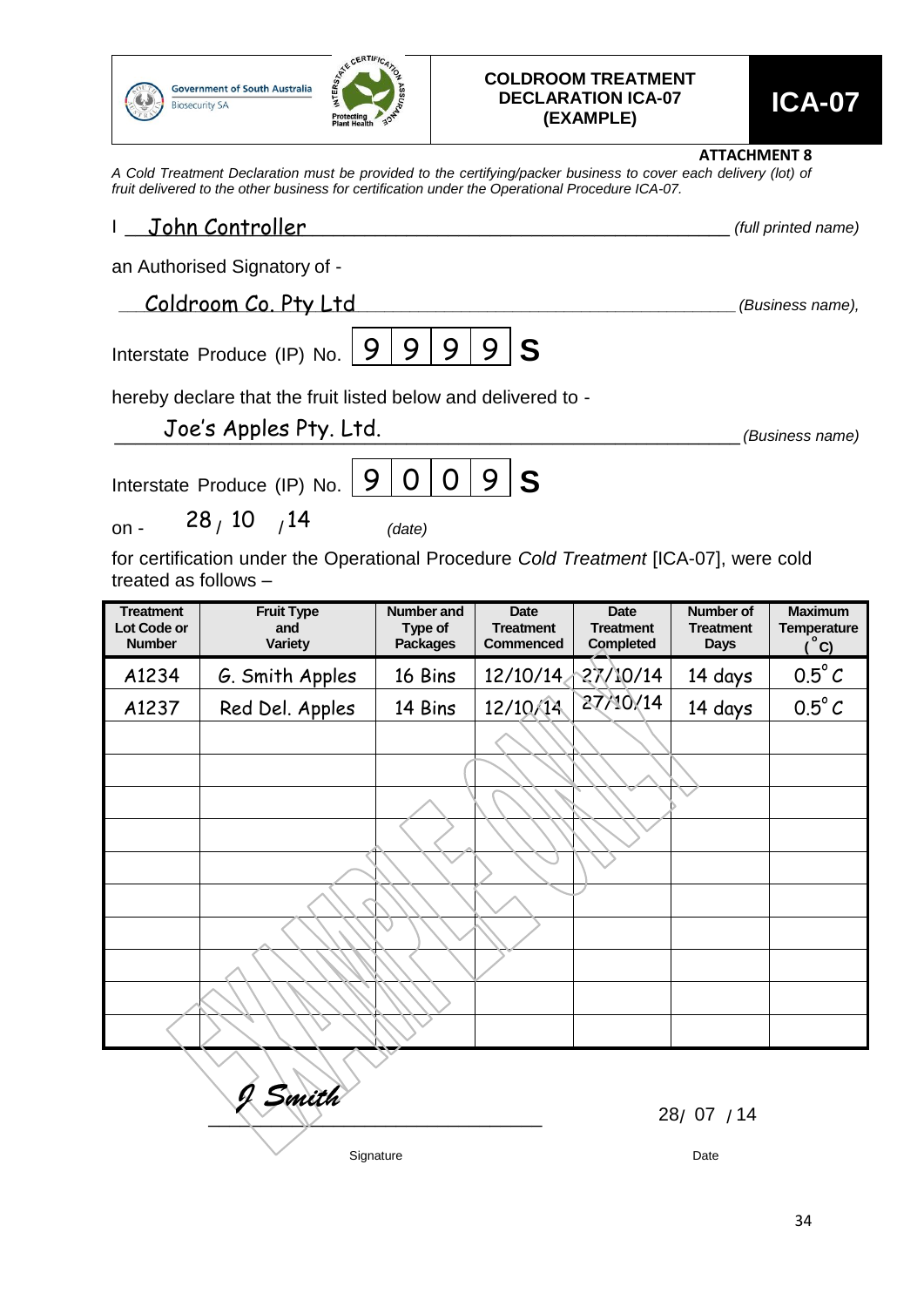![](_page_34_Picture_0.jpeg)

**Government of South Australia Biosecurity SA** 

![](_page_34_Picture_2.jpeg)

## **COLDROOM TREATMENT PACKING RECORD (BLANK) ICA-07**

![](_page_34_Picture_4.jpeg)

|                           |                                                  |                                     |                                             | <b>ATTACHMENT 9</b><br>Interstate        |                              |                                                                |  |  |
|---------------------------|--------------------------------------------------|-------------------------------------|---------------------------------------------|------------------------------------------|------------------------------|----------------------------------------------------------------|--|--|
| <b>Business Name</b>      |                                                  |                                     |                                             |                                          |                              |                                                                |  |  |
| Date of<br><b>Packing</b> | <b>Treatment</b><br><b>Lot Code</b><br>or Number | <b>Fruit Type &amp;<br/>Variety</b> | <b>Quantity</b><br>of Bins<br><b>Packed</b> | <b>Number &amp; Type<br/>of Packages</b> | <b>PHAC</b><br><b>Number</b> | <b>Certification</b><br><b>Controller's</b><br><b>Initials</b> |  |  |
|                           |                                                  |                                     |                                             |                                          |                              |                                                                |  |  |
|                           |                                                  |                                     |                                             |                                          |                              |                                                                |  |  |
|                           |                                                  |                                     |                                             |                                          |                              |                                                                |  |  |
|                           |                                                  |                                     |                                             |                                          |                              |                                                                |  |  |
|                           |                                                  |                                     |                                             |                                          |                              |                                                                |  |  |
|                           |                                                  |                                     |                                             |                                          |                              |                                                                |  |  |
|                           |                                                  |                                     |                                             |                                          |                              |                                                                |  |  |
|                           |                                                  |                                     |                                             |                                          |                              |                                                                |  |  |
|                           |                                                  |                                     |                                             |                                          |                              |                                                                |  |  |
|                           |                                                  |                                     |                                             |                                          |                              |                                                                |  |  |
|                           |                                                  |                                     |                                             |                                          |                              |                                                                |  |  |
|                           |                                                  |                                     |                                             |                                          |                              |                                                                |  |  |
|                           |                                                  |                                     |                                             |                                          |                              |                                                                |  |  |
|                           |                                                  |                                     |                                             |                                          |                              |                                                                |  |  |
|                           |                                                  |                                     |                                             |                                          |                              |                                                                |  |  |
|                           |                                                  |                                     |                                             |                                          |                              |                                                                |  |  |
|                           |                                                  |                                     |                                             |                                          |                              |                                                                |  |  |
|                           |                                                  |                                     |                                             |                                          |                              |                                                                |  |  |
|                           |                                                  |                                     |                                             |                                          |                              |                                                                |  |  |
|                           |                                                  |                                     |                                             |                                          |                              |                                                                |  |  |
|                           |                                                  |                                     |                                             |                                          |                              |                                                                |  |  |
|                           |                                                  |                                     |                                             |                                          |                              |                                                                |  |  |
|                           |                                                  |                                     |                                             |                                          |                              |                                                                |  |  |
|                           |                                                  |                                     |                                             |                                          |                              |                                                                |  |  |
|                           |                                                  |                                     |                                             |                                          |                              |                                                                |  |  |
|                           |                                                  |                                     |                                             |                                          |                              |                                                                |  |  |
|                           |                                                  |                                     |                                             |                                          |                              |                                                                |  |  |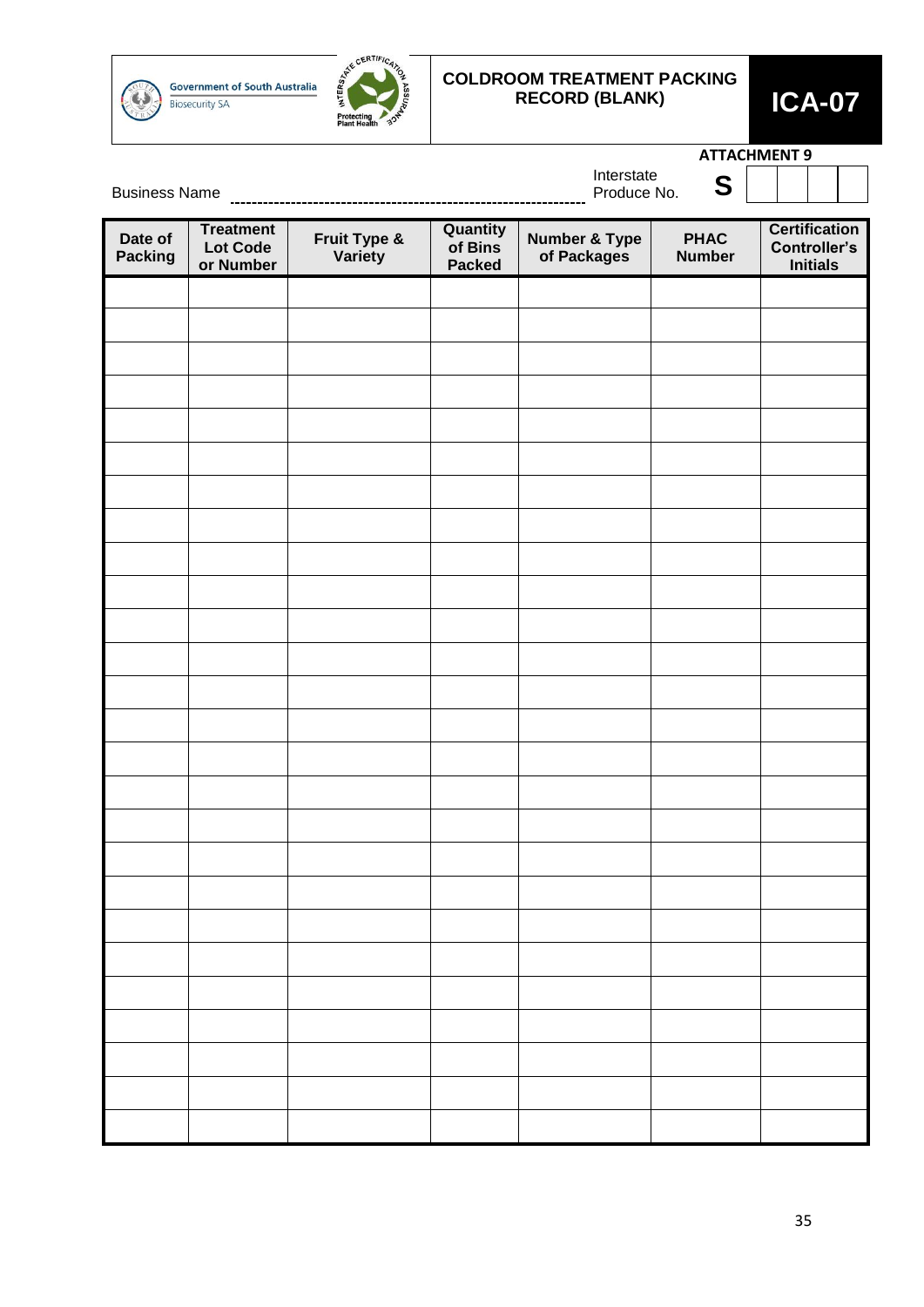![](_page_35_Picture_0.jpeg)

Government of South Australia **Biosecurity SA** 

![](_page_35_Picture_2.jpeg)

### **COLDROOM TREATMENT PACKING RECORD (EXAMPLE) ICA-07**

![](_page_35_Picture_4.jpeg)

**ATTACHMENT 10**

|  | $ -$ |  |
|--|------|--|
|  |      |  |
|  |      |  |
|  |      |  |
|  |      |  |
|  |      |  |

Business Name Produce No. **S** Interstate

| Date of<br><b>Packing</b> | <b>Treatment</b><br><b>Lot Code</b><br>or Number | Fruit Type &<br>Variety | Quantity<br>of Bins<br><b>Packed</b> | <b>Number &amp; Type</b><br>of Packages | <b>PHAC</b><br><b>Number</b> | <b>Certification</b><br><b>Controller's</b><br><b>Initials</b> |
|---------------------------|--------------------------------------------------|-------------------------|--------------------------------------|-----------------------------------------|------------------------------|----------------------------------------------------------------|
| 29/10/14                  | A1234                                            | G. Smith Apples         | 40                                   | 565                                     | 900909                       | JC                                                             |
| 29/10/14                  | A1237                                            | Red Del. Apples         | 10                                   | 140                                     | 900910                       | JC                                                             |
| 30/10/14                  | B1211                                            | Packham Pears           | 32                                   | 448                                     | 900915                       | $\mathtt{JC}$                                                  |
| 31/10/14                  | A1234                                            | G. Smith Apples         | 26                                   | 415                                     | 900911                       | $\mathtt{JC}$                                                  |
| 29/10/14                  | A1234                                            | G. Smith Apples         | 40                                   | 565                                     | 900909                       | JC                                                             |
|                           |                                                  |                         |                                      |                                         |                              |                                                                |
|                           |                                                  |                         |                                      |                                         |                              |                                                                |
|                           |                                                  |                         |                                      |                                         |                              |                                                                |
|                           |                                                  |                         |                                      |                                         |                              |                                                                |
|                           |                                                  |                         |                                      |                                         |                              |                                                                |
|                           |                                                  |                         |                                      |                                         |                              |                                                                |
|                           |                                                  |                         |                                      |                                         |                              |                                                                |
|                           |                                                  |                         |                                      |                                         |                              |                                                                |
|                           |                                                  |                         |                                      |                                         |                              |                                                                |
|                           |                                                  |                         |                                      |                                         |                              |                                                                |
|                           |                                                  |                         |                                      |                                         |                              |                                                                |
|                           |                                                  |                         |                                      |                                         |                              |                                                                |
|                           |                                                  |                         |                                      |                                         |                              |                                                                |
|                           |                                                  |                         |                                      |                                         |                              |                                                                |
|                           |                                                  |                         |                                      |                                         |                              |                                                                |
|                           |                                                  |                         |                                      |                                         |                              |                                                                |
|                           |                                                  |                         |                                      |                                         |                              |                                                                |
|                           |                                                  |                         |                                      |                                         |                              |                                                                |
|                           |                                                  |                         |                                      |                                         |                              |                                                                |
|                           |                                                  |                         |                                      |                                         |                              |                                                                |
|                           |                                                  |                         |                                      |                                         |                              |                                                                |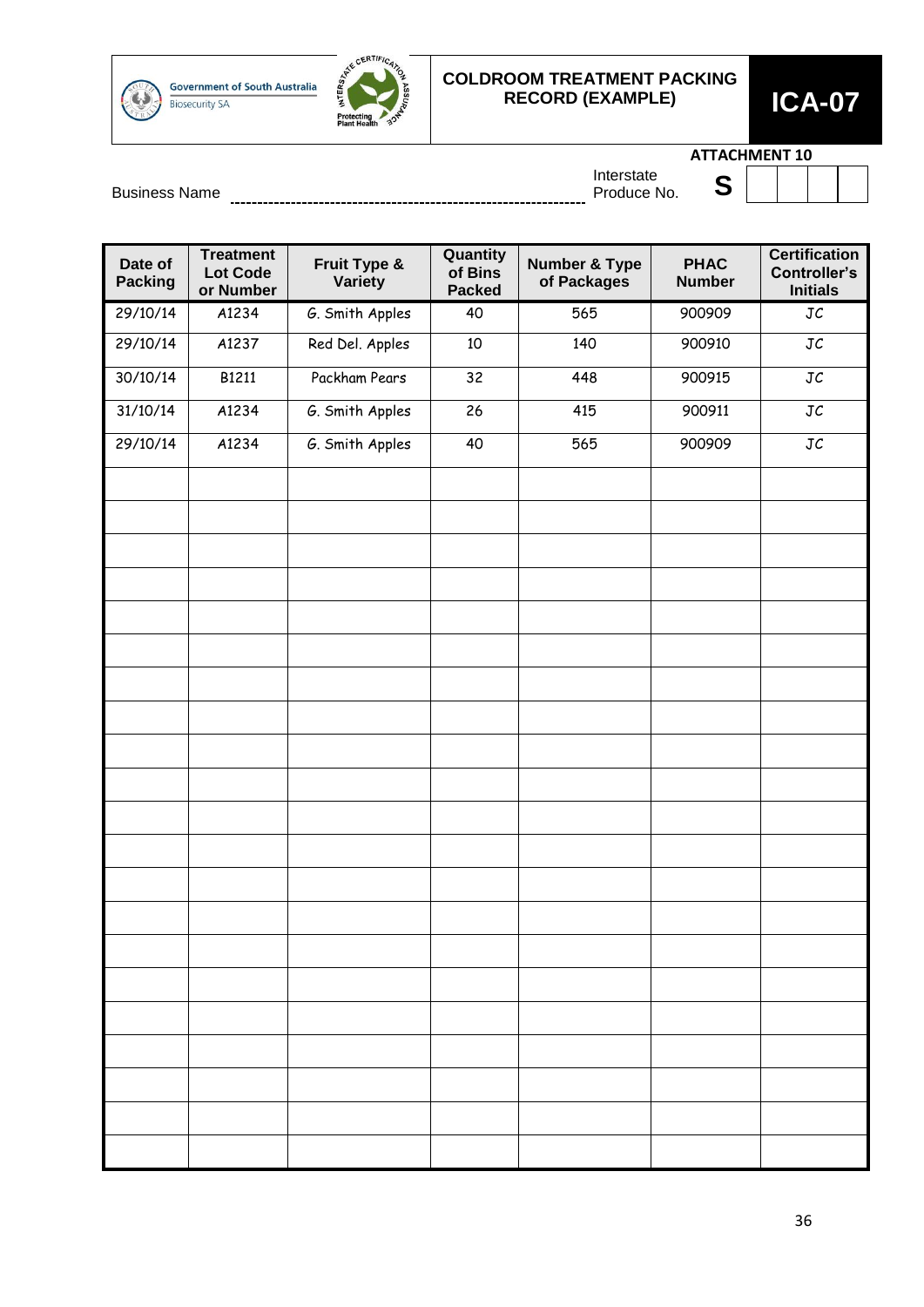![](_page_36_Picture_0.jpeg)

![](_page_36_Picture_2.jpeg)

![](_page_36_Picture_4.jpeg)

#### **ATTACHMENT 11**

![](_page_36_Picture_6.jpeg)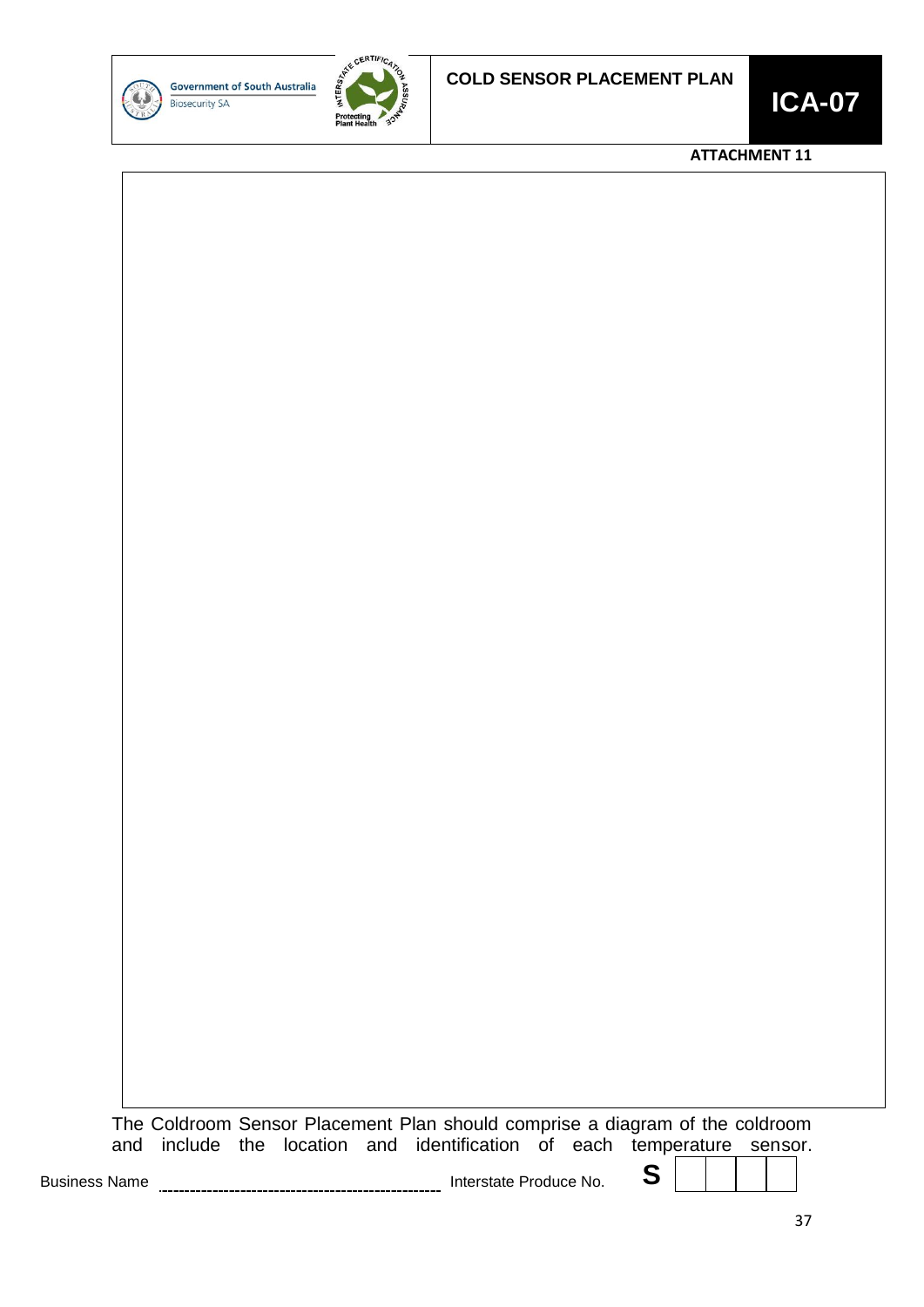![](_page_37_Picture_0.jpeg)

**Government of South Australia Biosecurity SA** 

![](_page_37_Picture_2.jpeg)

### **COLDROOM SENSOR CALIBRATION TEST RECORD (ICA-07) ICA-07**

![](_page_37_Picture_4.jpeg)

#### **ATTACHMENT 12**

Coldroom

Data Recording Instrument ID.

|                           |                                 |                              | ---------                     | Sensor                                |                                                  |           |  |
|---------------------------|---------------------------------|------------------------------|-------------------------------|---------------------------------------|--------------------------------------------------|-----------|--|
| Date of<br><b>Testing</b> | <b>Sensor</b><br>Identification | First<br>Reading at<br>0.0°C | Second<br>Reading at<br>0.0°C | Correction<br>Value $(\pm \text{°C})$ | <b>Treatment Operator</b><br><b>Printed Name</b> |           |  |
|                           |                                 |                              |                               |                                       |                                                  | Signature |  |
|                           |                                 |                              |                               |                                       |                                                  |           |  |
|                           |                                 |                              |                               |                                       |                                                  |           |  |
|                           |                                 |                              |                               |                                       |                                                  |           |  |
|                           |                                 |                              |                               |                                       |                                                  |           |  |
|                           |                                 |                              |                               |                                       |                                                  |           |  |
|                           |                                 |                              |                               |                                       |                                                  |           |  |
|                           |                                 |                              |                               |                                       |                                                  |           |  |
|                           |                                 |                              |                               |                                       |                                                  |           |  |
|                           |                                 |                              |                               |                                       |                                                  |           |  |
|                           |                                 |                              |                               |                                       |                                                  |           |  |
|                           |                                 |                              |                               |                                       |                                                  |           |  |
|                           |                                 |                              |                               |                                       |                                                  |           |  |
|                           |                                 |                              |                               |                                       |                                                  |           |  |
|                           |                                 |                              |                               |                                       |                                                  |           |  |
|                           |                                 |                              |                               |                                       |                                                  |           |  |
|                           |                                 |                              |                               |                                       |                                                  |           |  |
|                           |                                 |                              |                               |                                       |                                                  |           |  |
|                           |                                 |                              |                               |                                       |                                                  |           |  |
|                           |                                 |                              |                               |                                       |                                                  |           |  |
|                           |                                 |                              |                               |                                       |                                                  |           |  |
|                           |                                 |                              |                               |                                       |                                                  |           |  |
|                           |                                 |                              |                               |                                       |                                                  |           |  |